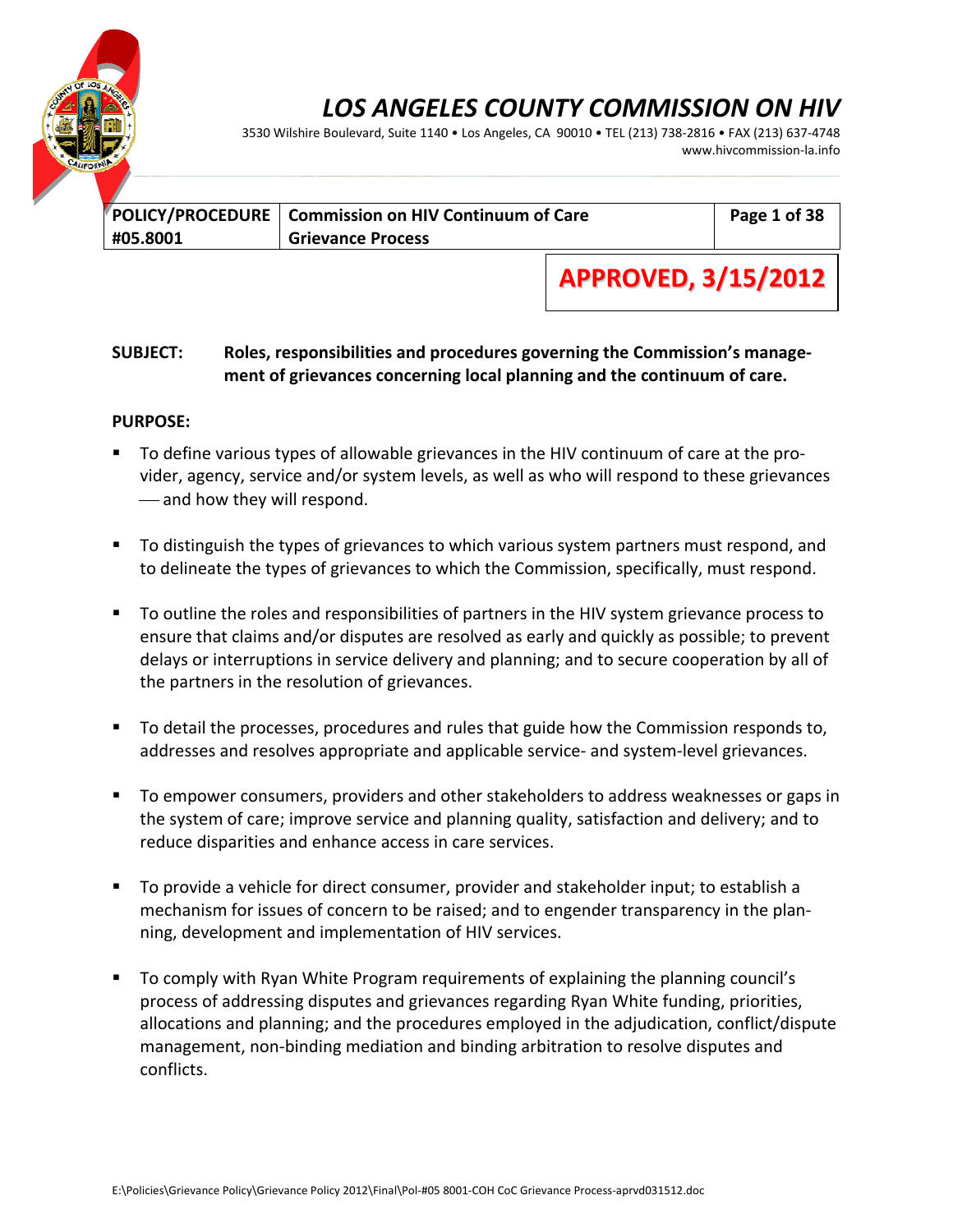#### **BACKGROUND:**

- Since 1990, federal Ryan White legislation has required grantees and planning councils to establish procedures for addressing grievances in their respective areas of responsibility: "**Grievance procedures**: A planning council . . . shall develop procedures for addressing grievances with respect to funding . . ., including procedures for submitting grievances that cannot be resolved to binding arbitration." [Ryan White Treatment Extension Act of 2009 (Title 42 > Chapter 6A > Subchapter XXIV > Part A > subpart  $i$  > § 300ff-12 > (b) > (6)]
- **IF In accordance with Ryan White Program requirements, the Los Angeles County Board of** Supervisors approved a grievance policy in April 1997 governing the processes and pro‐ cedures for the grantee and the planning council to address grievances in their respective areas of authority.
- **EXT** Health Resources and Services Administration (HRSA) guidance requires that grievances must be able to address "decisions with respect to funding." For planning councils, grievance procedures must cover the process of establishing priorities (including any language regarding how best to meet the established priorities), allocating funds to those priorities, and any subsequent process to change the priorities or allocations.
- Health Resources and Services Administration (HRSA) guidance dictates that individuals or entities directly affected by the outcome of a decision related to services are entitled to bring a grievance. At a minimum, directly affected parties must include: consumers, con‐ sumer groups, coalitions and caucuses; providers eligible to receive Ryan White funding; and other affected entities and individuals, as determined locally.

*[Ryan White HIV/AIDS Program Part A Manual (2009), VI. Planning Council Operations, 5. Grievance Procedures] "Part A grantees and planning councils are both legislatively mandated to have in place a grievance process regarding funding decisions. The intent is to provide an orderly and fair process for addressing dissatisfactions. (F)ormal written griev‐ ance procedures must be available" (Introduction)... "The legislative intent calls for local flexibility in the development of grievance procedures and the resolution of grievances through progressive steps that lead up to binding arbitration when grievances cannot otherwise be resolved. At local discretion, procedures can address other types of disputes besides funding that are faced by planning councils and grantees" (B. HAB/DSS Expectations).*

 The following grievance policies and procedures update and clarify the Commission's role and responsibilities addressing appropriate grievances, in accordance with requirements addressed in Sections 2602(c)(2), 2602(c)(1)(A), and 2602(c)(1)(b) in the Ryan White Treatment Extension Act of 2009.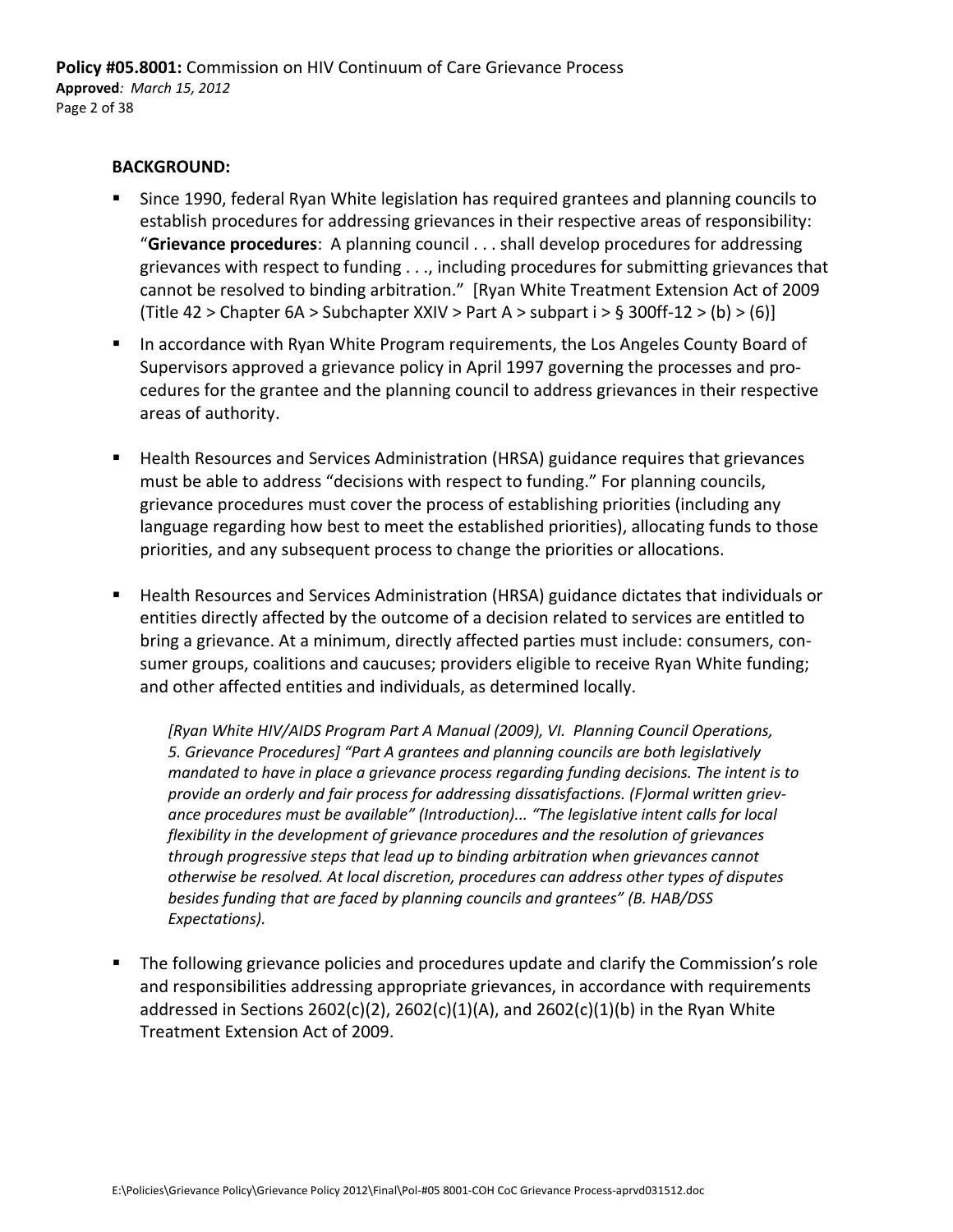#### **POLICY:**

- **1) Introduction**. Grievances covered by these procedures concern the local Ryan White‐ funded system's decision‐making process.
	- Grievances are legitimate when they allege that the process fails to conform to HRSA requirements governing the Ryan White Part A administrative mechanism, system planning, continuum of care or that one of the Ryan White partners failed to follow its own procedures.
	- Any individual or entity directly affected by the outcome(s) of an action taken by one of the principal Ryan White partners that does not conform to approved continuum of care is entitled to submit a grievance under this policy/procedure.
	- **The grievance process covered herein is intended to be a positive action designed to** address and resolve inconsistencies or disparities in system planning and implemen‐ tation, rather than a prosecution of fault and resulting punitive remedies.
- **2) Limitation(s)**: HRSA guidance reads "Local procedures should clearly address whether the results of the grievance should be prospectively addressed (e.g., not requiring reversals of decisions such as approved expenditures), or allow for retroactive resolution (e.g., changes in funding decisions)" [Ryan White HIV/AIDS Program Part A Manual (2009), VI. Planning Council Operations, 5. Grievance Procedures, C. Steps in Dealing with Grievances, "Funding of Projects after a Grievance is Filed"]. In accordance with Board‐adopted policy (5/6/1997), resolution of grievances will not include funding settlements retroactively applied.
- **3) Scope of the Policy.** This policy/procedure describes:
	- **U** Various types of grievances and which parties are responsible for responding to them;
	- Commission responsibilities in response to service- and system-level grievances;
	- The process and procedures to be followed to address a grievance; and
	- Partner communication strategies to ensure seamless responsiveness to stakeholder complaints.
- **4) Descriptions**. Following are the types of grievances comprised in the Commission's and Division of HIV and STD Program's (DHSP's) respective grievance policies and procedures:
	- **Provider-level** Service consumer claims about care and treatment services delivered by specific individual providers;
	- **Agency-level** Service consumer claims about care and treatment services rendered by specific agencies/organizations;
	- **Service-level** Stakeholder claims that the delivery of services in specific service categories do not meet the needs of consumers or do not appropriately reflect the intent of planning or standards; and
	- **System-level** Stakeholder claims that service delivery implementation does not follow pre‐established rules and requirements set by the planning council, grantee and/or administrative agency.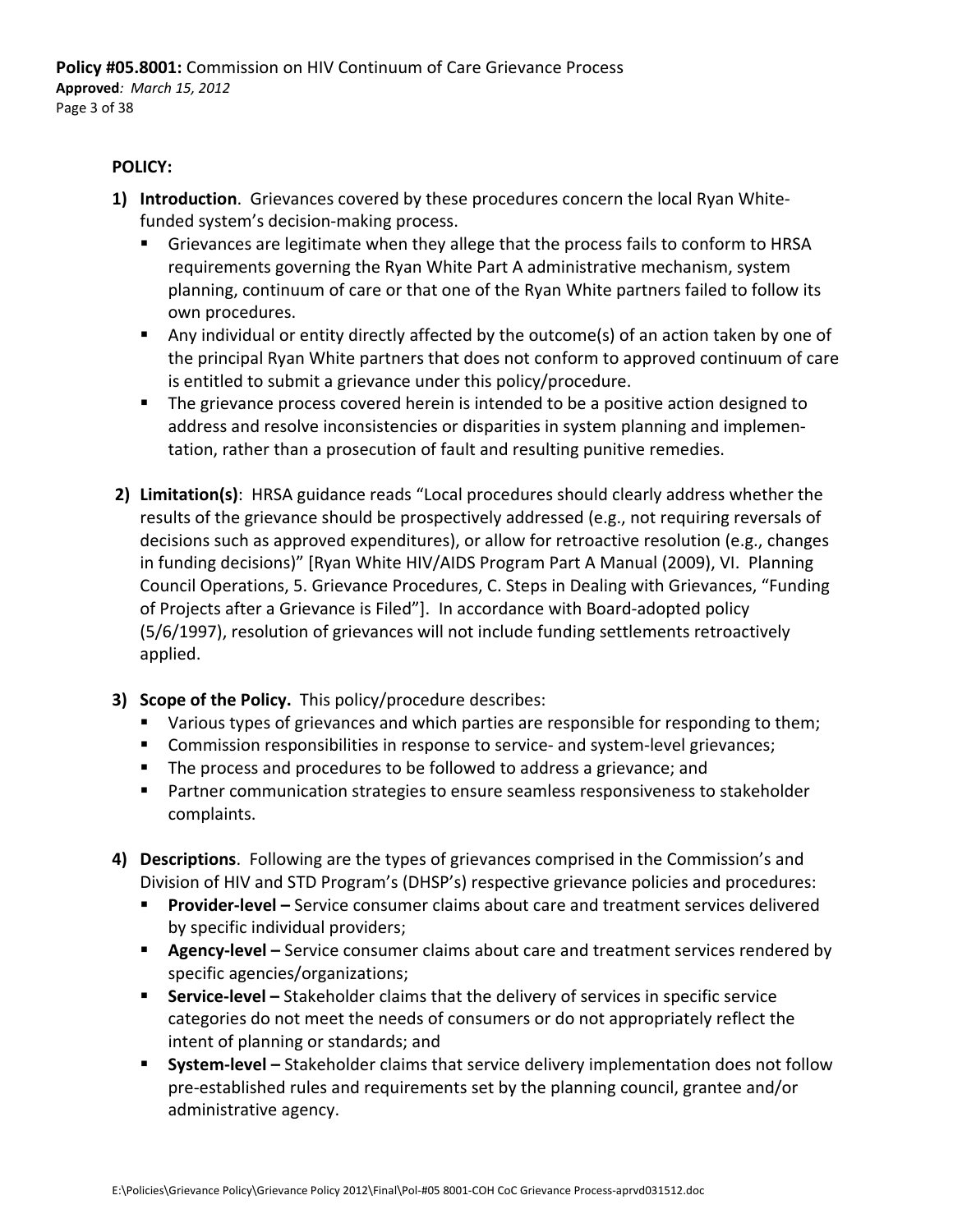- **5) Commission Grievance Authority**. The Commission is responsible for service‐ and system‐ level grievances that concern adherence to the continuum of care, such as, but not limited to, the comprehensive care plan; priorities, allocations and directives; and/or standards of care:
	- **Failure to implement services in accordance with service system plans, the continuum of** care and/or standards of care;
	- Non-adherence to the Commission's established priority- and allocation-setting process procedures;
	- Non-compliance with the Commission's priority- and allocation-setting decisions; and
	- **Service procurement and funding inconsistency with system plans, priorities, allocations** and/or directives.
- **6) Beyond the Scope of the Policy**. This policy/procedure does not cover the following types of claims and grievances:
	- Claims about services provided/not provided by specific staff and/or agencies;
	- **Contracted agency or organizational internal or initial grievance processes;**
	- Contracting, monitoring, auditing and/or reimbursement disputes involving specific agencies;
	- **Individual grievances about personnel or Commission members;**
	- Grievances and appeals about services/benefit programs outside of the Ryan Whitefunded continuum of care;
	- **Prevention appeals, unless involving care and treatment;**
	- Grievances of decisions made by the CEO (Board of Supervisors); and
	- **Funding application appeals.**
- **7) Other Authorities**. The administrative agency, DHSP, is responsible for addressing griev‐ ances concerning the specific services provided to consumers (provider‐ or agency‐level grievances), and/or technical violations and/or outcomes of the process for selecting contractors, making awards, contracting/monitoring or any subsequent process to change the selection of contractors or awards.
- **8) Process/Procedure Appeals**. As the Commission does not govern HIV service procurement or contracting processes, contracting or procurement appeals are addressed by DHSP. Appeals of priority- and allocation-setting decisions are not addressed in this policy/ procedure. The process to appeal a priority, allocation or directive decision made by the Commission is addressed and outlined in Policy/Procedure #09.5203 (*Priority‐ and Allocation‐Setting Framework and Process*).
- **9) Parties Eligible to Grieve**. In the scope of this policy/procedure, a "directly affected" party may file a grievance. "Directly affected" is defined here to mean: a principal Ryan White partner; consumers and consumer groups/PLWH coalitions and caucuses; contracted providers or providers eligible to receive Ryan White funding; individual Commission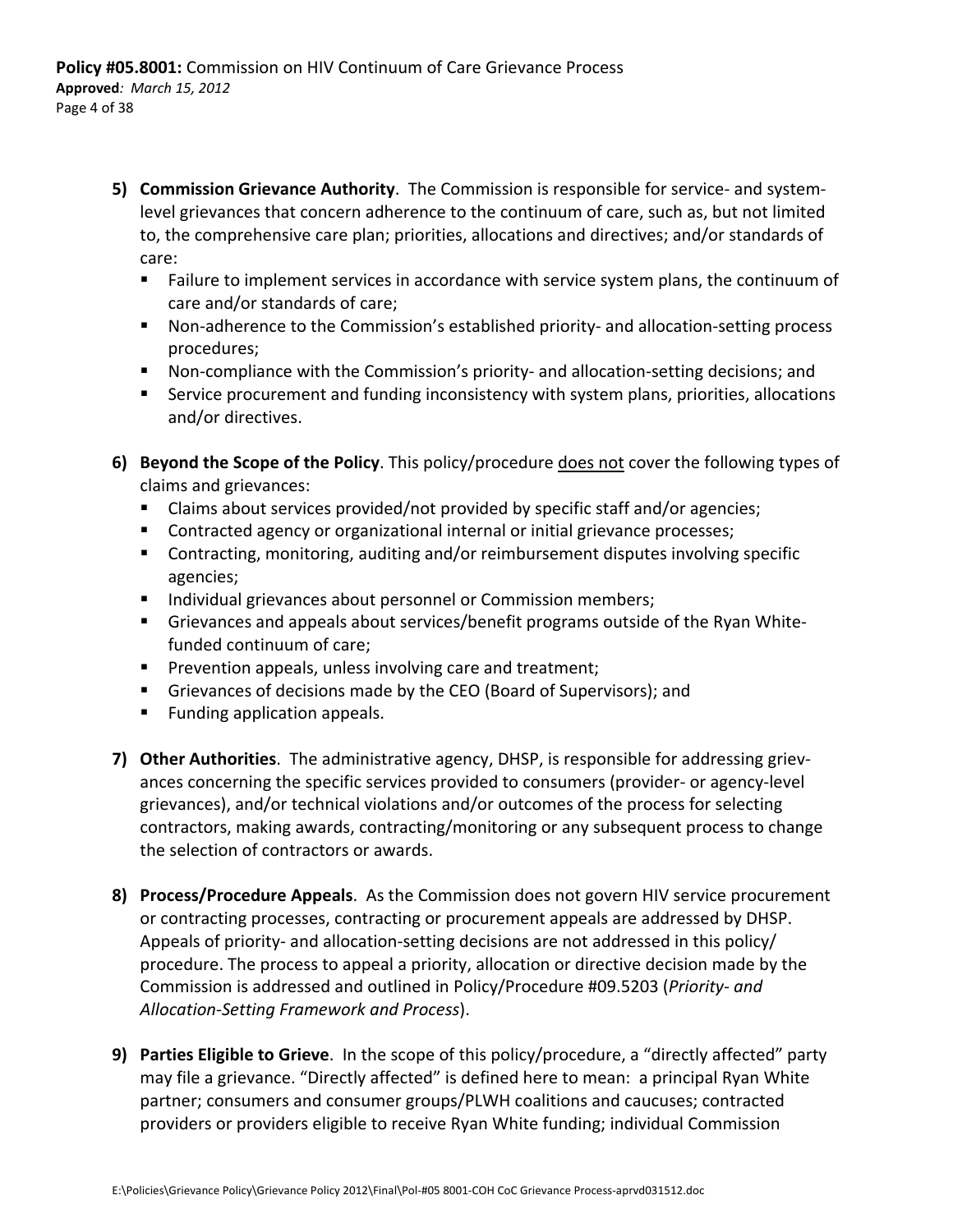members or groups of Commission members; and/or affiliated or non‐affiliated stakeholders in Los Angeles County impacted by HIV/AIDS.

- **10) Parties to a Grievance**. Grievances are claims made by one party ("grievant") against another party ("grieved"). All grievances must delineate both parties to proceed. This policy/procedure only covers grievances in which the grieved party is one of the three following principal Ryan White partners:
	- Grantee (Department of Public Health);
	- Administrative Agency (DHSP); or
	- **Planning Council (Commission on HIV).**
- **11) Grievance Process**. Table 1 represents the steps in the grievance process defined in this policy/procedure. *Attachment A* is a process flow map detailing the grievance process.

| Table 1       |                            | <b>GRIEVANCE PROCESS FLOW</b>                                                      |                     |
|---------------|----------------------------|------------------------------------------------------------------------------------|---------------------|
| <b>PHASE</b>  |                            | <b>STEPS</b>                                                                       | <b>STAGE</b>        |
| Certification | Either<br>or               | Referral<br>Certification                                                          | Grievance<br>Form   |
| Adjudication  | Step#1<br>Step#2<br>Step#3 | Validate<br>Substantiate<br>Sustain                                                | Grievance<br>Claim  |
| Resolution    | Step#1<br>Step#2<br>Step#3 | Conflict/Dispute Management<br>Non-Binding Mediation<br><b>Binding Arbitration</b> | Formal<br>Grievance |

- **12) Certifying a Grievance**. The grievance process is initiated when a potential grievant alleges a grievance ("grievance issue") by submitting a grievance form. The Commission's Executive Director determines if the grievance appears to fall within the Commission's grievance authority ("grievance claim"), or if it should be referred ("referral") to one of the other partners to address. If it appears to fall within the Commission's authority, the Executive Director will certify it ("certification") and forward it to the Commission's Executive Com‐ mittee. The Executive Director may follow up with the grievant for additional information, as necessary, to certify the grievance claim.
- **13) Addressing a Grievance**. The Commission's Executive Committee is responsible for addres‐ sing relevant service‐level or system‐level grievances in the following two phases:
	- **a) Adjudication**. During adjudication, the Executive Committee validates, substantiates and sustains the grievance claim. If the Executive Committee adjudicates the grievance in the grievant's favor, it becomes a formal grievance and is elevated to the second phase.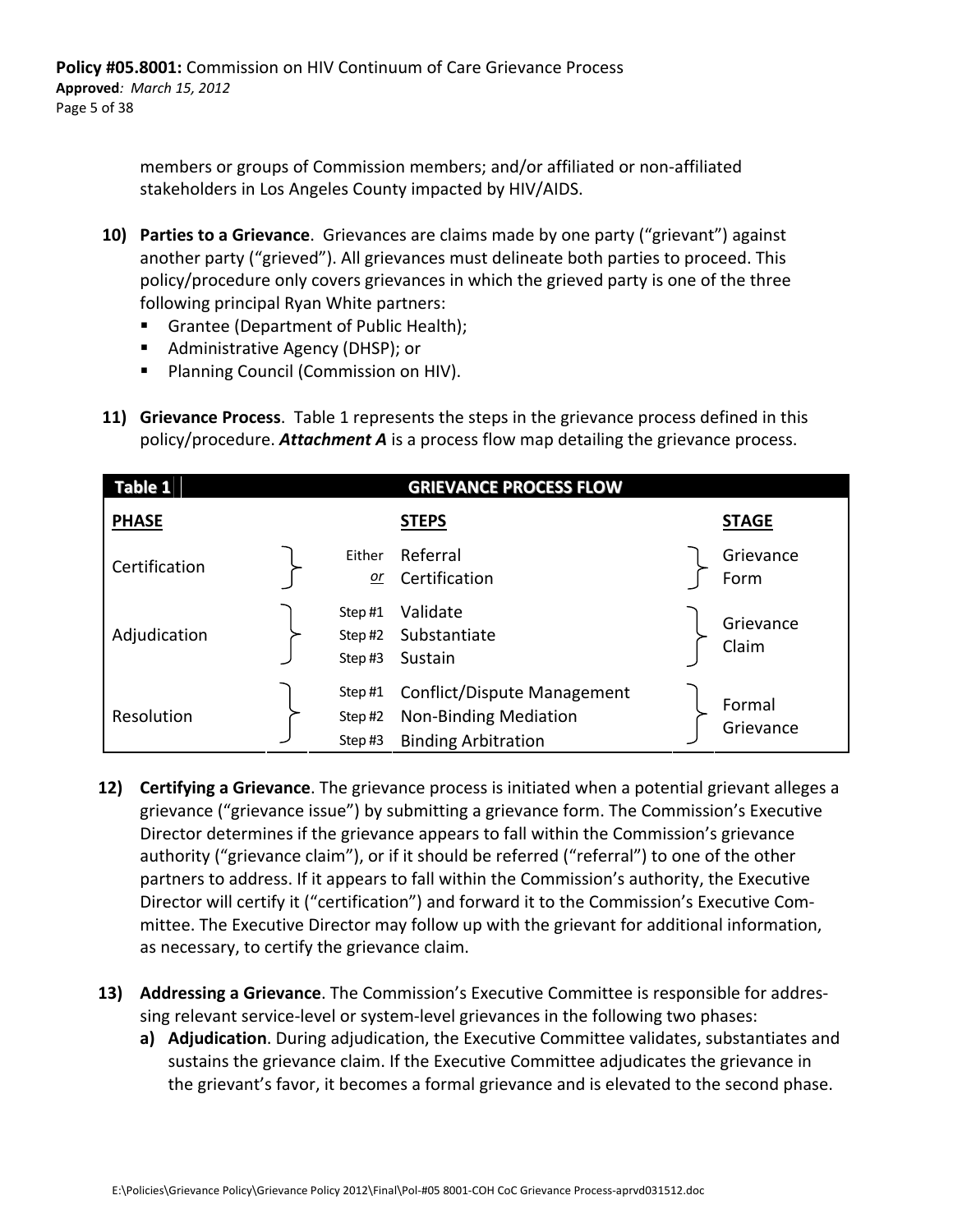- **b) Resolution**. During resolution, the Executive Committee determines what actions, if any, must be taken to remedy the grievance issue. The Executive Committee seeks resolution in the following steps: conflict/dispute management, non‐binding mediation, and binding arbitration.
- **14) Adjudicating a Grievance**. The Executive Committee "adjudicates" a grievance in the following steps:
	- Validate—The grievance falls within the Commission's authority to address it;
	- Substantiate—Facts, data and/or evidence support the grievance claim; and
	- Sustain—The grieved party is wholly or partially responsible for the grievance issue.
- **15) Resolving a Grievance**. The Executive Committee "resolves" a formal grievance when it has been validated, substantiated and sustained (adjudicated in the grievant's favor). The goal of resolution is to develop a "resolution strategy," which includes a plan, goals, timelines and tactics for remedying and/or rectifying the grievance issue, and/or mitigating any harm that it may have caused. In the first step of resolution, the Executive Committee must determine that the grievance is "actionable" (i.e., there are possible means of resolving it).
- **16) Conflict/Dispute Management**. If the Executive Committee determines that the grievance is actionable, it proceeds to conflict/dispute management. During conflict/dispute manage‐ ment, the Executive Committee attempts to find a mutually agreeable resolution strategy to both parties' satisfaction.
- **17) Non‐Binding Mediation.** Under specific circumstances, failure to resolve a grievance through conflict/dispute management elevates it to non‐binding mediation. At this stage, the Commission will use County‐approved mediation processes to address the unresolved grievance. A grievance may be elevated to non‐binding mediation when one of the following occurs:
	- **The resolution strategy is unmanageable or cannot be implemented;**
	- **Failure of either party to fulfill their responsibilities in the resolution strategy;**
	- **The resolution strategy does not resolve the grievance;**
	- Conflict/dispute management procedures were not followed; or
	- Unsuitable conflicts-of-interest.
- 18) Binding Arbitration. Under specific circumstances, unsuccessful non-binding mediation will elevate a grievance to binding arbitration. The parties to the grievance will be required to share the costs of binding arbitration, and the Executive Committee may assign costs as necessary. A grievance may be elevated to binding arbitration when:
	- Neither party can agree to a resolution in non-binding mediation, an "impasse" (the cost of binding arbitration is shared by both parties);
	- The Executive Committee, as a non-interested party, does not agree to the proposed resolution strategy (the cost of binding arbitration is paid by the Commission);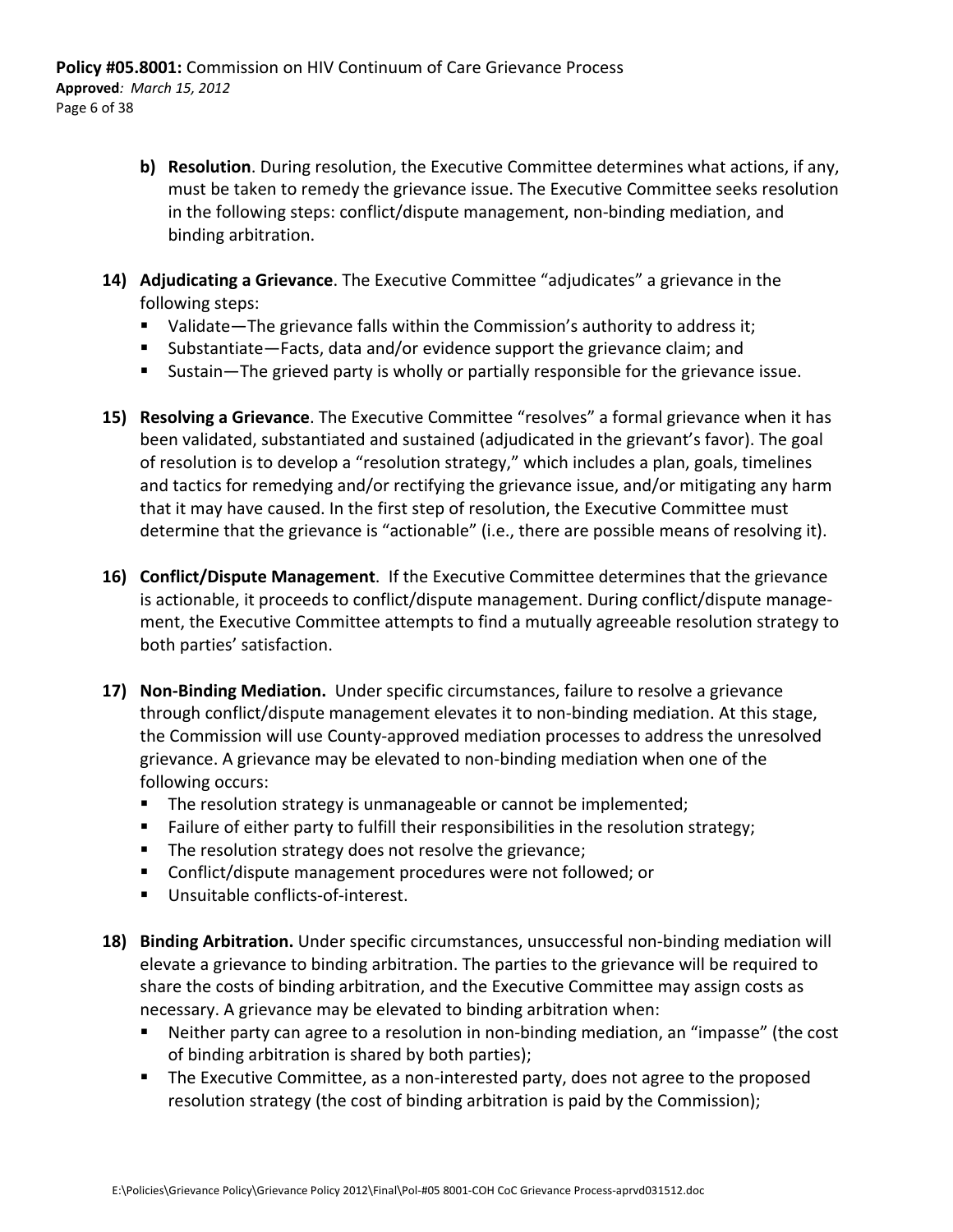**Policy #05.8001:** Commission on HIV Continuum of Care Grievance Process **Approved***: March 15, 2012* Page 7 of 38

- One or both of the parties fail to fulfill their responsibilities as outlined in the approved resolution plan developed in non‐binding mediation (one or both parties will pay for binding arbitration depending on the circumstances).
- **19) Appeals.** Grievance appeals are allowed at the final step of the adjudication process. Suc‐ cessful appeals following conflict/dispute management and/or non‐binding mediation will elevate the grievance to the next step in resolution. Results from binding arbitration cannot be appealed.
- **20) Non-Retaliation.** Retaliation by one party of the grievance against the other is strictly prohibited during or following the grievance process. Evidence of retaliation will elevate the grievance to binding arbitration or cause the matter to be referred to the BOS, County Counsel, the Auditor‐Controller and the County's Chief Executive Office (CEO).
- **21) Non‐Participation.** In certain circumstances, the Executive Committee may assume the role of the grievant (e.g., an anonymous grievance claim, non‐participation by the grievant in adjudication and/or resolution). Adjudication will continue regardless if the grieved party participates. Non-participation of the grieved party in resolution will be referred to the BOS, County Counsel, the Auditor‐Controller and the County's Chief Executive Office (CEO).
- **22) Conflicts of Interest.** The Commission will enforce strict conflict‐of‐interest rules through‐ out the grievance process. The Commission's existing conflict-of-interest policies/procedures serve as overall guidance to mitigate conflict‐of‐interest in the grievance process. In particular, specific protections are imposed in the grievance process to protect against conflict‐of‐interest. Additionally, conflict‐of‐interest rules are imposed on the Executive Committee when the Commission is serving as one of the parties to the grievance.
- **23) California Ralph M. Brown Act ("Brown Act") Compliance.** The Commission complies with all Brown Act rules, as required. Since adjudication and conflict/dispute management are conducted in Executive Committee meetings, those proceedings comply with the Brown Act and are open to the public. Allowable limits may be imposed on public participation when a member of the public's participation is a conflict-of-interest. Non-binding mediation and binding arbitration are not Brown Act‐covered meetings, and are therefore not open to the public.

#### **PROCEDURE(S):**

- **1. Purpose of the Grievance Process**: The grievance process is most productive when it focuses on finding positive solutions, not punitive retribution.
	- The grievance process has been implemented in order to ensure that inconsistencies between service- and system-level planning and actual implementation are identified, and in order to mitigate and/or resolve the resulting discrepancies/disparities/gaps.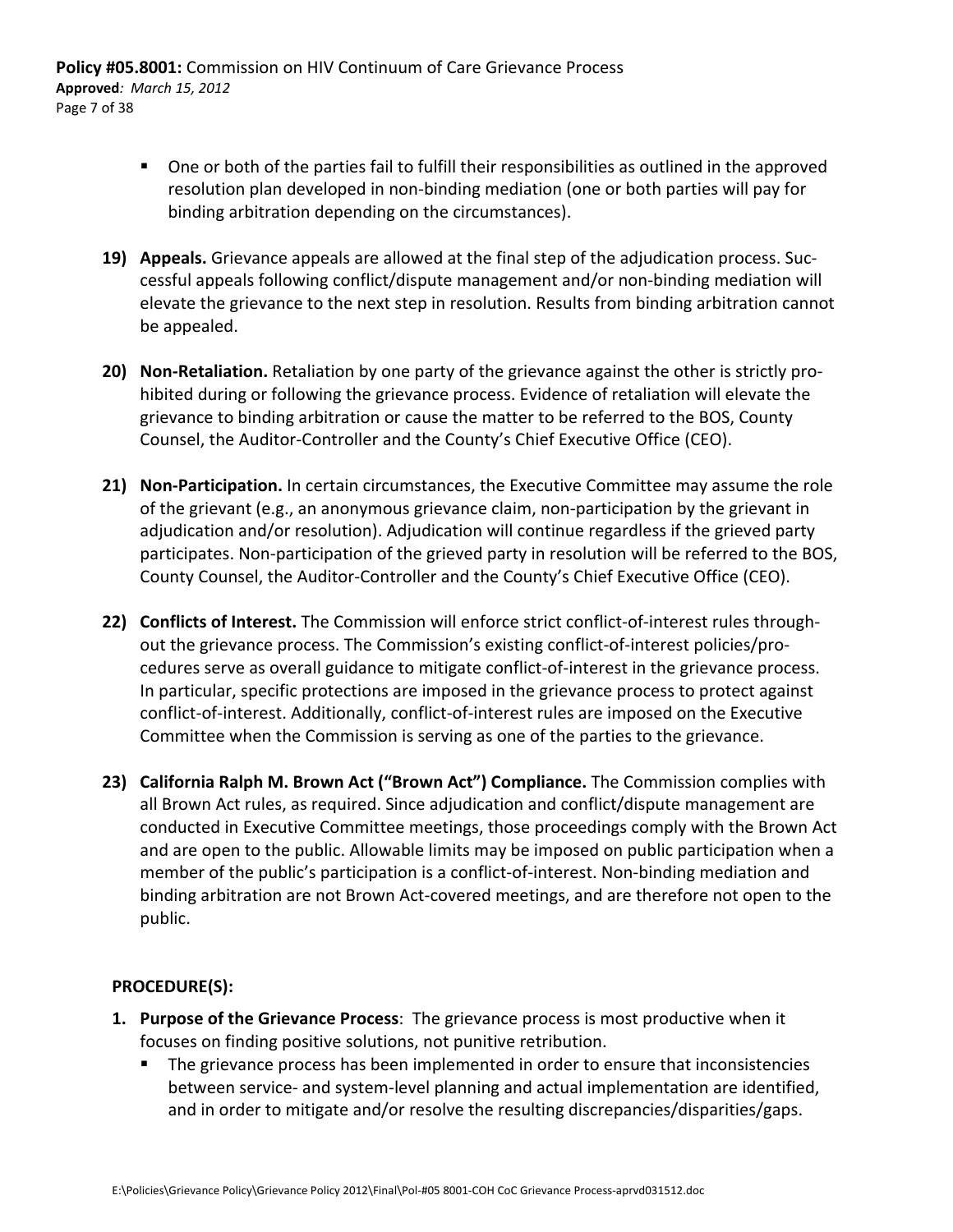**Policy #05.8001:** Commission on HIV Continuum of Care Grievance Process **Approved***: March 15, 2012* Page 8 of 38

- While determining causality and responsibility—whether intentional or unintentional is a critical step for identifying the most effective solution(s), this process is not intended as a mechanism for attribution of blame or fault.
- **2. Grievance as a Last Resort Measure**: The Commission strongly encourages stakeholders to pursue a grievance as a last resort, only after other efforts to resolve or remedy the issue have failed and/or been exhausted ("dispute prevention").
	- Once a grievance has been submitted, however, the Commission will address the griev‐ ance according to the following procedures, regardless of what other efforts have been attempted to resolve or remedy the issue beforehand.

#### **3. Grievance Process Authorities and Purview**

- **a. Commission Grievance Authority**: As the Ryan White Part A Planning Council, the Com‐ mission is responsible for addressing service‐ and system‐level grievances that challenge the implementation and/or adherence to the continuum of care, the comprehensive HIV plan and/or priority‐ and allocation‐setting decisions. The following procedures describe the process the Commission uses to review, consider, evaluate and resolve those types of grievances.
- **b. DHSP Grievance Authority**: As the Ryan White Part A Administrative Agency, DHSP is responsible for provider‐ and agency‐level grievances involving individual practitioners', providers' or organizations' service delivery. These types of grievances are **not** covered by this policy, but are addressed in DHSP's federally‐mandated grievance policy.
- **c. Other Types of Non‐Grievance Complaints**: The following types of grievances are not addressed in either agency's grievance policies, but may be addressed in other policies/ procedures of the responsible agencies:
	- Appeals of procurement, solicitation, contracting and/or monitoring decisions are addressed by DHSP.
	- Appeals of the Commission's priority- and allocation-setting decisions are addressed in Policy/Procedure #09.5203 (*Priority‐ and Allocation‐Setting Framework and Process*).
	- Grievances other than those involving adherence to the comprehensive HIV plan, priorities and allocations, or the continuum of care are referred to the responsible Commission committees to address consistent with the committees' respective policies/procedures.
	- Complaints and grievances related to the Commission's, DHSP's and the DPH's roles and actions as County agencies are handled according to the relevant County guide‐ lines, policies and procedures.
	- Complaints against County staff and/or appointees are addressed as personnel issues and actions, and are addressed by each agency in accordance with County, Board of Supervisors, and Department of Human Resources policies and procedures.
	- **Disputes with Board of Supervisor decisions are addressed by the County's Board of** Supervisors.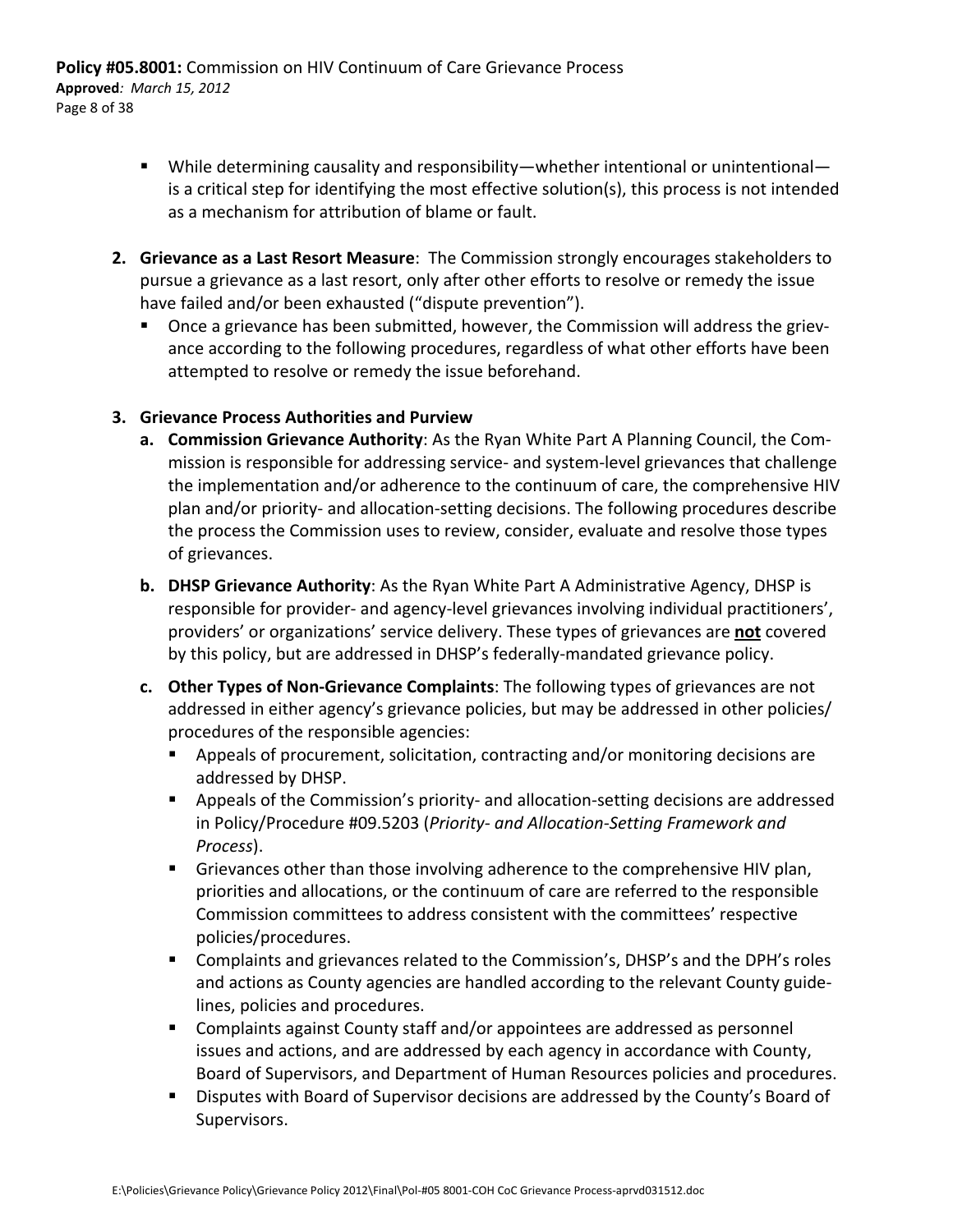- **4. Grounds for Eligible Grievances**: For purposes of this policy/procedure, any of the follow‐ ing legitimate reasons for service‐ and system‐level grievances are heretofore referred to as the "grievance issues."
	- **a. Grounds for Service‐Level Grievances**: Service‐level grievances do not involve DHSP decisions involving funding for individual service providers/organizations through contracting, procurement or other processes. Service-level grievances do entail the following types of claims by stakeholders:
		- Failure of services, as contracted or delivered, to adhere to standards of care; or
		- **Funding or delivery of a service category inconsistent with Commission priorities,** allocations and/or directives.
	- **b. Grounds for System‐Level Grievances**: System‐level grievances do not involve Commis‐ sion decisions involving prioritization and/or allocations to specific service categories or appeals of other Commission decisions and/or actions that do not concern service implementation, planning or the continuum of care. System‐level grievances do entail the following types of claims by stakeholders:
		- Failure of one or more of the Ryan White partners to properly implement decisions made by one or more of the partners in their legislatively mandated roles;
		- **Failure of one or more of the Ryan White partners to comply with legislative or** policy mandate, instruction and/or guidance from federal, state or local funders, or federal or County organizations;
		- **Failure to properly implement comprehensive HIV plan goals and objectives;**
		- Failure to appropriately address resolution strategies recommended in the assessment of the administrative mechanism, service effectiveness evaluation and/or addressed by the planning council's other evaluation responsibilities; or
		- $\blacksquare$  Inconsistency with the continuum of care.

### **5. Commitment to Grievance Process Efficiency**

- **a. Procedures for Cross‐Referral**: The Commission and DHSP partner will ensure that grievances  $-$  regardless of the office to which they are submitted  $-$  are referred to the appropriate party for consideration and resolution.
- **b. Types of Grievances Referred to DHSP**: The following types of grievances received by the Commission will be referred to DHSP within five business days:
	- Consumer complaint regarding mistreatment by an employee or practitioner (provider‐level grievance);
	- **Consumer complaint about not receiving care, treatment or services in accordance** with the Patients' Bill of Rights (provider- or agency-level grievance);
	- Consumer complaint that services the consumer received did not comply with existing standards of care, service contracts or other governing rules/requirements (agency‐level grievance);
	- Consumer claim of agency/organization's failure to fulfill minimum expectations as outlined in standards of care (agency‐level grievance); or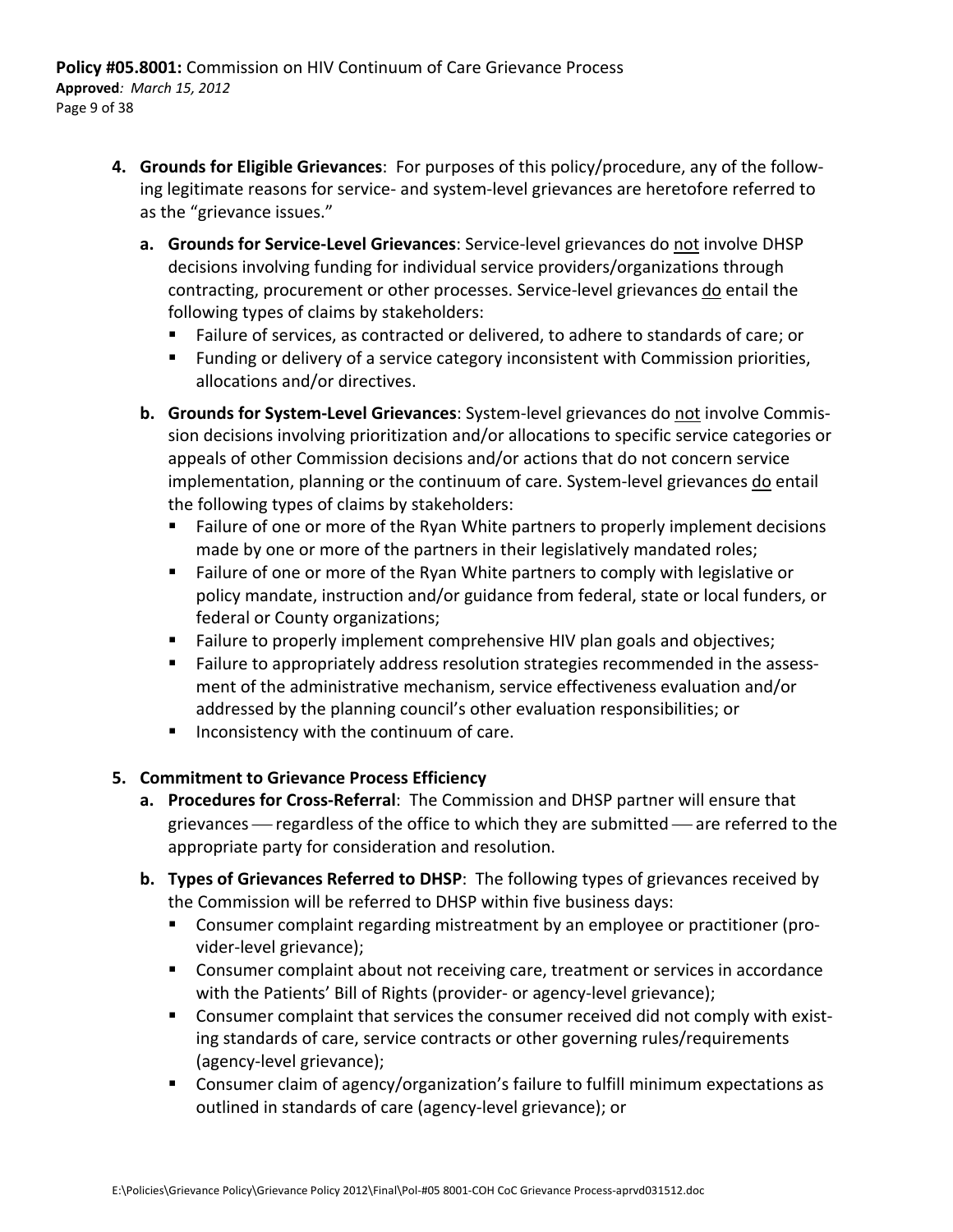- **Consumer claim of agency/organization's failure to deliver services as contracted** (agency‐level grievance).
- **c. Stakeholder Notification**: When possible (e.g., when contact information has been provided), the Commission's Executive Director will notify the stakeholder in writing that his/her complaint has been referred to another agency and the reason for referral (*Attachment B*).

#### **6. Parties Involved in Service‐ and System‐Level Grievances**

- **a. "Grievant"**: The "grievant" is the party who brings a grievance, complaint, claim and/or dispute to the Commission's attention, and upon whose claim the grievance process will proceed if the Executive Committee adjudicates the grievance in that party's favor. Any "directly affected" party is eligible to file a grievance. In the scope of this policy/proce‐ dure, "directly affected" parties are:
	- A principal Ryan White partner, including the Board of Supervisors;
	- **Individual consumers or consumer groups/PLWH coalitions and caucuses;**
	- **Contracted providers or providers eligible to receive Ryan White funding;**
	- **Individual Commission members or groups of Commission members; and/or**
	- Affiliated or non-affiliated stakeholders impacted by HIV/AIDS in Los Angeles County.
- **b. "Grieved"**: The "grieved" party is the party against whom the grievance is made. Ser‐ vice‐ and system‐level grievances comprise claims made against one or more of the principal Ryan White partners, as defined by Ryan White legislation and/or HRSA guidance. Disputes with decisions made by the Board of Supervisors, however, are not addressed in the context of this policy/procedure, and must be directed to the Board of Supervisors. Service‐ and system‐level grievances are limited to claims against the following principal Ryan White partners:
	- The Grantee [Department of Public Health (DPH)];
	- **The Administrative Agency [Division of HIV and STD Programs (DHSP) in DPH];** and/or
	- **The Planning Council (the Commission on HIV).**
- **7. Non‐Retaliation Provisions**: Retaliatory actions by one party of the grievance against the other as a result of or in response to the grievance are strictly prohibited. Final adjudication or resolution documentation to both parties will include a "Statement of Non‐Retaliation" (*Attachment C*) denoting each party's commitment not to engage in retaliatory measures/ actions against the other, and must be signed by both parties.
	- **a. Retaliation**: If the Executive Committee determines, by a majority vote, that either party has engaged in retaliatory conduct against the other, the grievance is elevated to the next step in the resolution process, as appropriate, on grounds that the party has not fulfilled its responsibilities. The matter may also be referred to the BOS, County Counsel, the Auditor‐Controller and the County's Chief Executive Office (CEO).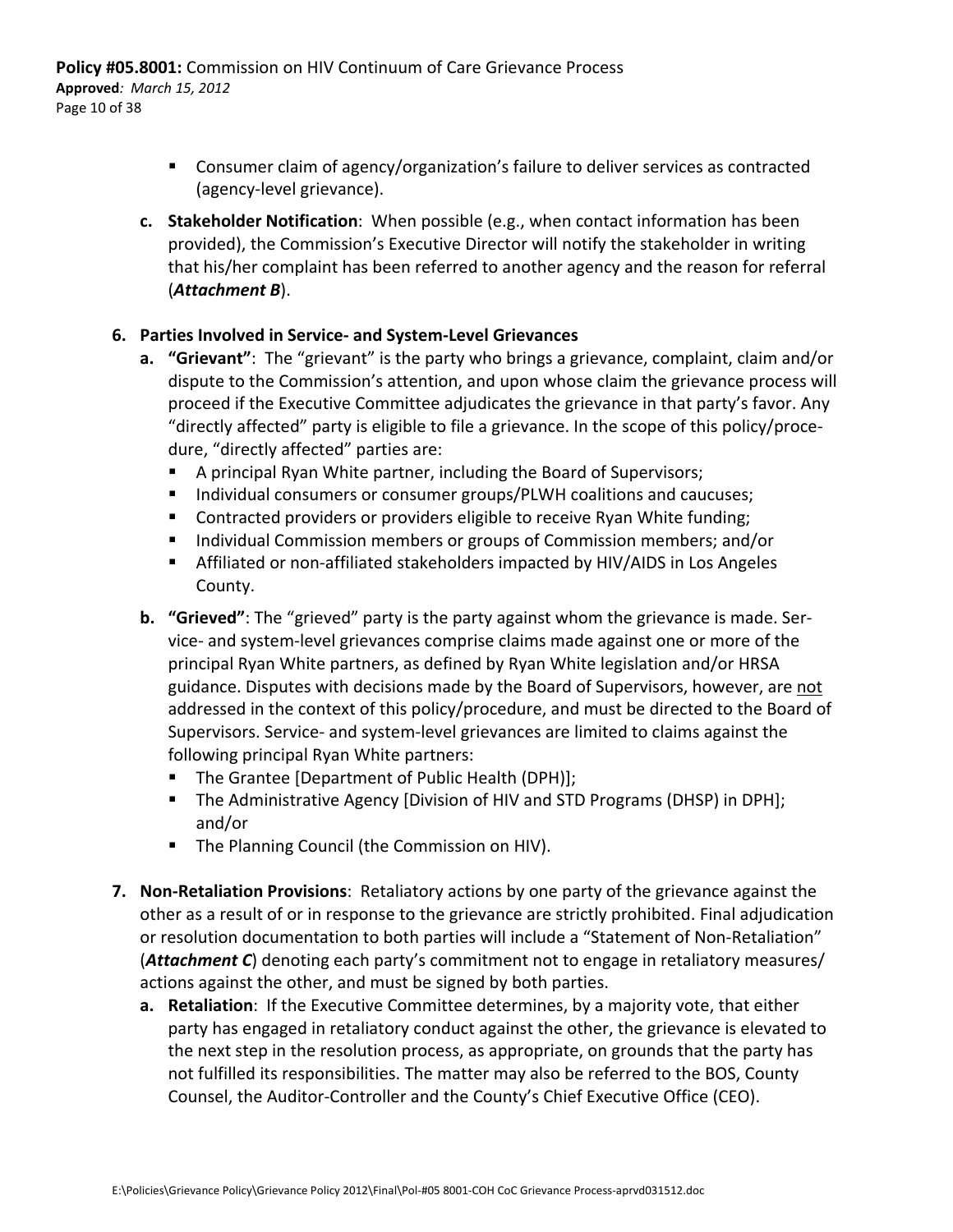#### **8. Grievance Process Overview**

- **a. Oversight**: Consistent with Article VII, Section I C 6 of the Commission's By‐Laws (*Policy/ Procedure #06.1000: Commission By‐Laws*), the Commission's Executive Committee is responsible for management of all service‐ and system‐level grievances on behalf of the Commission. The Executive Committee's decisions on grievance actions are final, and the Executive Committee is required to present final reports on the adjudication and resolution of all grievances to the full Commission.
- **b. Process**: The Commission's Executive Committee is responsible for receiving, adjudi‐ cating and resolving grievances on behalf of the Commission. The Executive Committee adjudicates all claims of grievance by specific criteria in three steps, and then works to resolve them through an escalated step process, if and as appropriate.
- **c. Adjudication**: During adjudication, the Executive Committee is charged with deter‐ mining that a grievance claim is "valid," "substantiated" and "sustainable." If sustained, the grievance claim becomes a formal grievance.
- **d. Resolution**: The third phase of the grievance process is "resolution." If the Executive Committee adjudicates the grievance in the grievant's favor, it will then seek resolution to determine what, if any, actions must be taken to rectify the grievance issue. The Executive Committee seeks resolution based on the following sequential, escalated steps:
	- Conflict/dispute management,
	- Non-binding mediation, and
	- **Binding arbitration.**
- **9. Multiple Grievance Claims/Parties**: In rare circumstances, the Commission will allow mul‐ tiple grievant parties, and/or allow a grievant to indicate multiple grieved parties. When there are multiple parties to a claim or when the Executive Committee consolidates mul‐ tiple grievance claims (as described below), one party is selected by the grievants as the "lead grievant" and will be responsible for representing the grievant parties' interests during adjudication and/or resolution. Heretofore in this policy/procedure, the terms "grievant" and "grieved" will refer to an individual party to the grievance, or to a collective of grieving or grieved parties, as appropriate.
	- **a. Executive Committee Agreement to Multiple Parties**: At any time during adjudication, the Executive Committee is entitled to dismiss additional parties to/from the grievance, with appropriate rationale and justification.
	- **b. Consolidation of Multiple Grievant Claims by Multiple Parties**: The Executive Commit‐ tee is entitled to "consolidate" multiple grievance claims with multiple grievants into a single grievance claim if the decision/action they are grieving is substantially the same and the grievance claims are received within the same timeframe.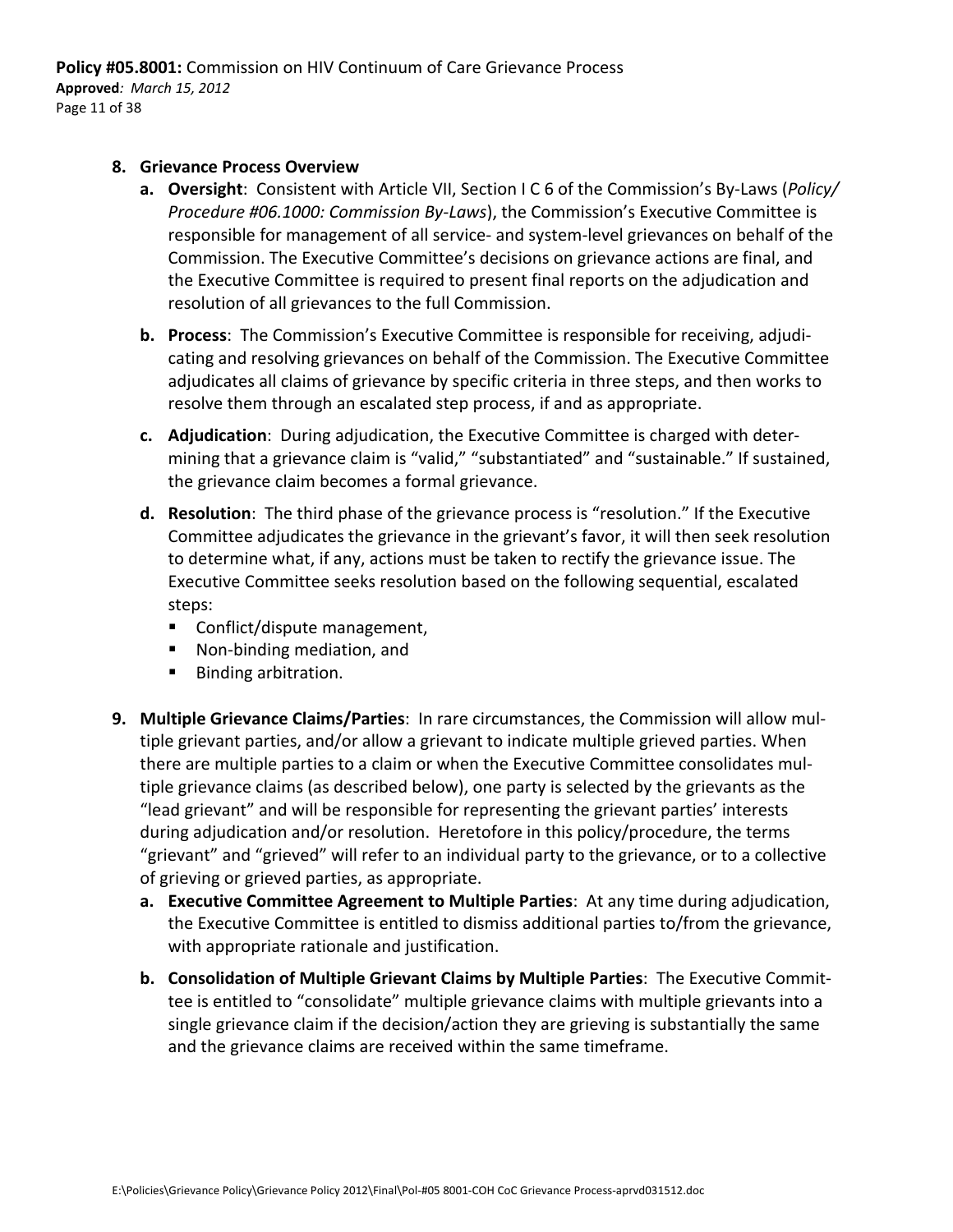- **c. Consolidation of Multiple Grievant Claims by a Single Party**: The Executive Committee is also entitled to consolidate multiple grievance claims by a single party into a single grievance claim when the grievance issues are related to the same decision/action, are inextricably linked, and/or the Executive Committee determines that multiple grievance claims have been submitted to unnecessarily bifurcate the process.
- **10. Conflicts‐of‐Interest**: The adjudication of grievance claims adheres to the Commission's general conflict‐of‐interest rules and requirements outlined in Policy/Procedure #08.3105 (*Member Conflict‐of‐Interest*) and Policy/Procedure #09.5203 (*Priority‐ and Allocation‐ Setting Process and Framework*), including statements of conflict‐of‐interest at the start of any adjudication meetings, as detailed in those policies/procedures. In addition, the follow‐ ing conflict‐of‐interest rules and requirements apply specifically to the grievance process.
	- **a. Grievance Party Conflict**: If an individual Commission member represents an institution that is a direct party — other than the Commission (*see Procedure #11*) — to the grievance claim, either as the grievant or grieved, his/her participation is limited to his/her role as the grievant or the grieved party, as outlined in Procedure #6. The member must otherwise recuse him/herself from the adjudication proceedings.
	- **b. Provider Representative Conflict**: If an individual member represents a service provider/organization that a service‐level grievance claim may impact, the member must abstain from voting in adjudication decisions.
	- **c**. **Coalition Membership Conflict**: In the context of this procedure, "coalition" refers to any group that may be a direct party to the grievance claim - either as the grievant or grieved. If an Executive Committee member is also a member of a coalition — and is not that coalition's formal representative during the grievance proceedings — he/she must recuse him/herself from the adjudication proceedings.
		- If the member is formally representing the coalition in a grievance process, his/her role is limited to participation in that role.
		- If the member is formally representing the coalition in a grievance process  $\sim$  and the coalition is not formally affiliated with the Commission, his/her role is limited to participation as outlined in Procedure #10a.
- **11. Commission as a Party to a Grievance**: The absence of perceived conflict‐of‐interest is not feasible when the Commission (and, on its behalf, the Executive Committee) is acting in a dual role of adjudicating the grievance and is a direct party to a grievance (either as the grievant or grieved). As a result, the process differs in the following ways when the Com‐ mission is party to the grievance:
	- **a. As a Grievant**: Since the Executive Committee is also charged with validating, substan‐ tiating and sustaining grievance claims, the Executive Committee must determine those attributes internally before filing a grievance claim as the grievant. As such, the griev‐ ance claim is judged a formal grievance when presented and automatically proceeds to the resolution phase when the Commission is acting in the capacity of a grievant.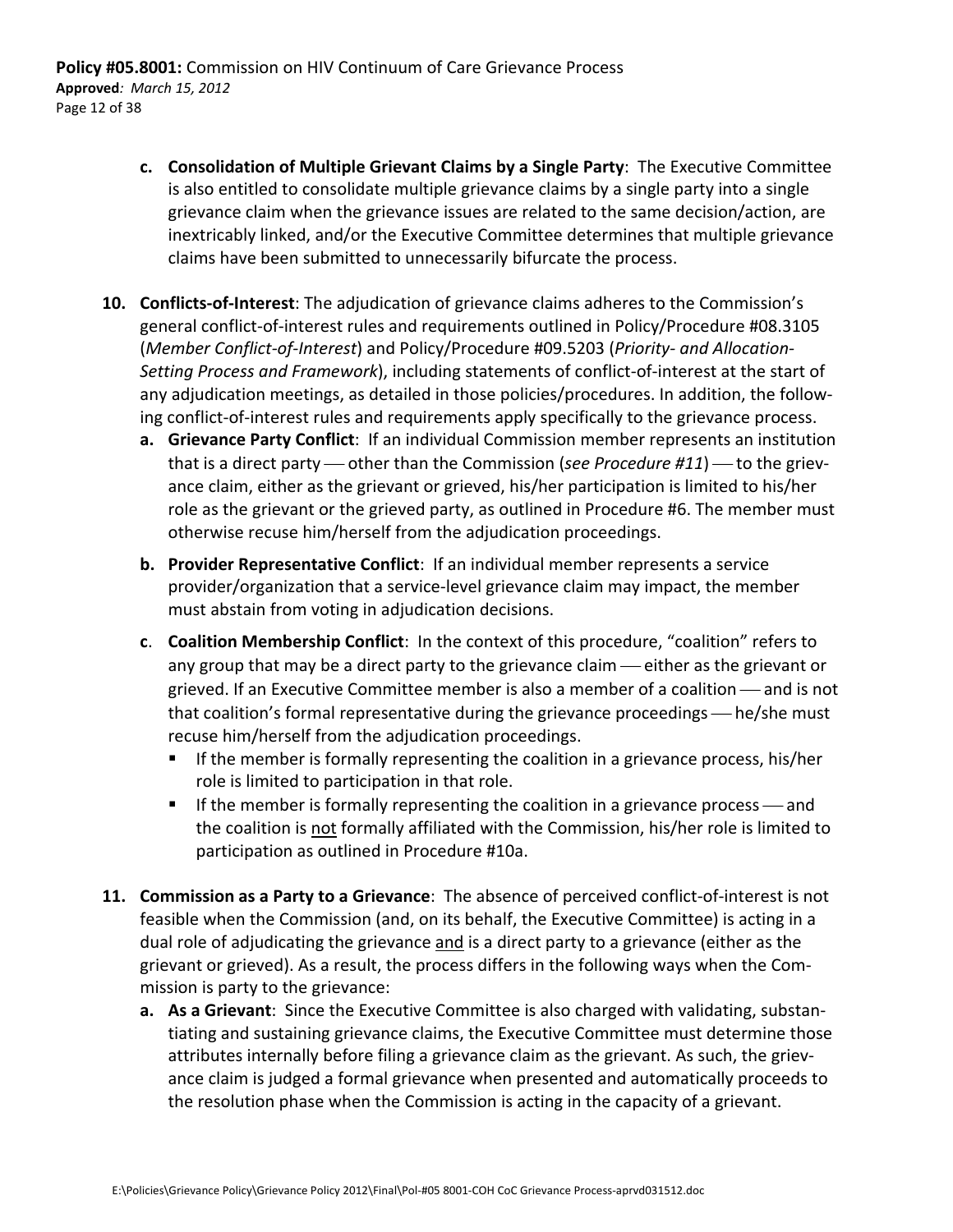- **1) Executive Committee Approval**: The Executive Director is required to complete the grievance form on behalf of the Executive Committee, present it at an Executive Committee meeting, and the Executive Committee must approve it by majority roll call vote of the quorum present.
- **2) Formal Grievance**: Grievance claims approved by the Executive Committee will be advanced to the conflict/dispute management step in the resolution phase.
- **3) Adjudication Notification**: The Executive Director should notify the potential grieved party in advance of the Executive Committee meeting and is required to inform the grieved party of the Executive Committee's approval through adjudication notifica‐ tion, in accordance with Procedure #33.
- **4) Resolution Phase**: Conflict/dispute management begins at the next regularly sched‐ uled Executive Committee meeting, or the subsequent meeting upon consent of both parties.
- **5) Grievance Party Presentations**: When the Commission is acting in the capacity as a grievant, time for both the grievant and the grieved to discuss the grievance when the Executive Committee begins conflict/dispute management is expanded to 30 minutes per party.
- **6) Resolution Process**: All other resolution phase procedures are followed as detailed in Procedures #39‐60, governing the resolution phase process and procedures.
- **b. As the Grieved**: If a grievance claim is submitted against the Commission, the Executive Director certifies and presents it to the Executive Committee.
	- **1) Resolution Phase**: Adjudication is waived, and the resolution phase is scheduled for the next regularly scheduled Executive Committee meeting, or the subsequent meeting upon consent of both parties.
	- **2) Adjudication Waiver:** If the grievance cannot be validated, substantiated or sustain‐ ed, those attributes will be discerned when the Executive Committee considers whether it is actionable in conflict/dispute management, the first step in the resolution phase.
	- **3) Grievance Party Presentations**: When the Commission is the grieved party, time for both the grievant and the grieved to discuss the grievance when the Executive Com‐ mittee begins conflict/dispute management is expanded to 30 minutes per party.
	- **4) Resolution Process**: All other resolution phase procedures are followed as detailed in Procedures #39‐60 governing the resolution phase process and procedures.
- **12. Timeframes for Filing a Grievance Claim**: In accordance with Procedure #4, service‐ and system-level grievances can arise for two reasons. The timeframes in which a grievant can file a grievance claim differ as follows:
	- **a. Decision/Action Disputes**: To dispute a specific decision or action by the grieved party, the grievant must submit a grievance form within twenty (20) business days of the decision or action.
	- **b. Non‐Compliance Claims**: Non‐compliance indicates that the service category or system implementation is not consistent with the approved continuum of care, plans and/or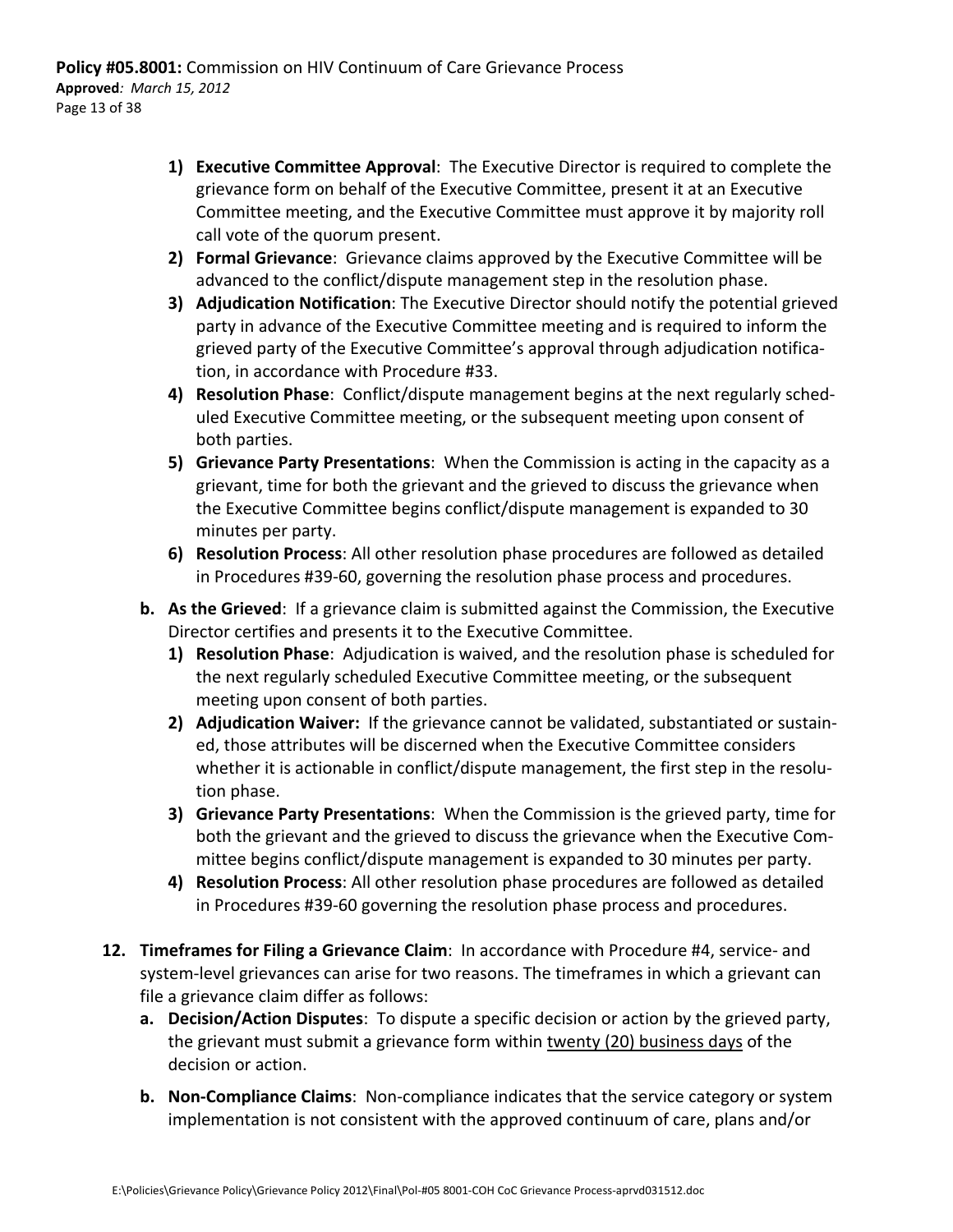standards/expectations governing the service category or system. In this context, a claim may indicate that the service or system is not compatible with approved expecta‐ tions for it, but without a knowledge of the specific decision(s)/action(s) that may have led to that incompatibility. To claim non-compliance, the grievant may submit a grievance form up to one (1) year of when the gap between actual implementation and approved expectations was first noted.

- **13. Grievance Process Contact**: The Executive Director, and/or his/her designated represen‐ tative, will serve as the contact person for both the grievant and grieved parties for the entirety of the grievance process. In the capacity as the grievance process contact, the Executive Director will:
	- Assess the appropriateness of a claim as a service- or system-level grievance;
	- Outline the grievance process and its steps to both parties;
	- Answer any questions about the process or its status by other parties;
	- Request specific information from either or both parties needed for adjudication and/or resolution;
	- Assist both parties as they prepare their presentation of their evidence supporting or refuting the claim(s);
	- **Manage both parties' participation in the grievance process;**
	- Notify both parties of Executive Committee decisions at specific junctures during the grievance process;
	- Instruct both parties of their role(s)/responsibilities in each step of the grievance process;
	- Clarify that any resolution(s) are limited to future action and may not reverse decisions retroactively (*see Policy #2*);
	- Develop implementation plans and timelines with either or both parties as drafts for the resolution plan, as needed; and
	- **Monitor both parties' actions in compliance with the approved resolution plan.**
- **14. Filing a Grievance Claim**: To initiate a grievance, an eligible party must first submit a com‐ pleted "Claim of Grievance" Form (*Attachment D*), more commonly called the "grievance form." The grievance form must be submitted to the Commission's Executive Director.
- **15. Claim of Grievance Form ("Grievance Form")**: The grievance form is the mechanism for eligible parties to file a grievance claim, and is available in hard copy from the Commission offices or electronically on the Commission's website.
- **16. Anonymous Grievance Claims:** All grievants are strongly encouraged to identify themselves when they file a grievance form, and are protected from retaliation due to the grievance by other parties (*see Procedure #7*). Declining to identify one's self as a grievant limits the Commission's ability to manage a comprehensive grievance process. However, anonymous claims are allowed and will be addressed in the following manner: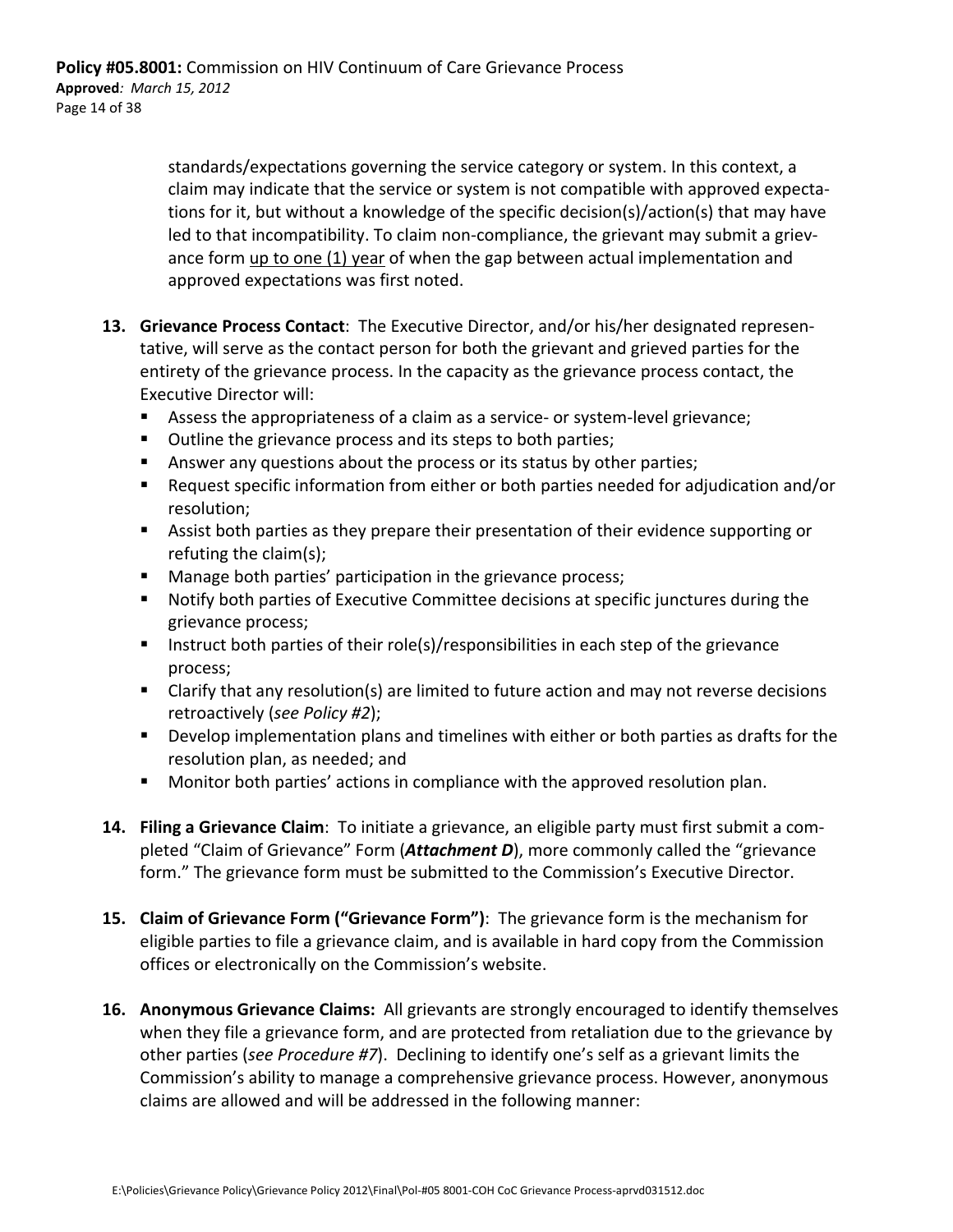- **a. Certification**: If a grievance is filed anonymously, the Executive Director will conduct a certification review, to the extent s/he can, as outlined in Procedure #20. If there is erroneous or missing information, and the grievance is not appropriate for referral, the Executive Director will forward the grievance claim to the Executive Committee "with reservation."
- **b. Adjudication**: The Executive Committee will adjudicate the grievance claim in accord‐ ance with Procedures #24‐38, as if the grievant party had declined to participate.
- **c. Resolution**: If the Executive Committee validates, substantiates and sustains (adjudi‐ cating in favor of the grievant) the grievance claim, the grievance is elevated to the resolution phase.
- **d. Commission Assumption of Grievant Role**: When an anonymous grievance is elevated to the resolution phase, the Commission assumes the role as the grievant and acts in accordance with resolution Procedures #39‐60.
- **17. "Certification" Phase**: The "certification" phase determines if a grievance form is complete, and if it addresses a grievance issue within the Commission's authority as outlined in this policy/procedure.
- **18. Referral(s)**: The Executive Director will refer grievance claims that do not fall within the Commission's purview to the appropriate governing bodies, as appropriate and consistent with Procedures #3 and #5. The Executive Director has five (5) business days within receipt of the grievance form to refer it to another entity.
	- **a. Ratification**: The Executive Director may choose to seek ratification of his/her referral decision at the subsequent Executive Committee meeting. If the Executive Director has sought this ratification and the Executive Committee declines to ratify the decision, the grievance claim will proceed to adjudication.
- **19. Grievance Claims Submitted in Other Forms**: If the Commission receives a grievance claim in a letter or other form of communication—rather than the grievance form—the Executive Director is entitled to refer it to another applicable party if it clearly falls outside of the Commission's grievance purview or the scope of this policy/procedure. If the Executive Director believes that the grievance claim may fall within the Commission's grievance purview, s/he will contact the grievant to submit the claim on a grievance form.
- **20. Certifying a Grievance Form**: The Executive Director will conduct a certification review to certify that a grievance form has met the following conditions:
	- **a. Completeness**: The Executive Director will review the grievance form to ensure that it is complete and that it contains all necessary information. The Executive Director may contact the grievant for missing or apparent gaps in information.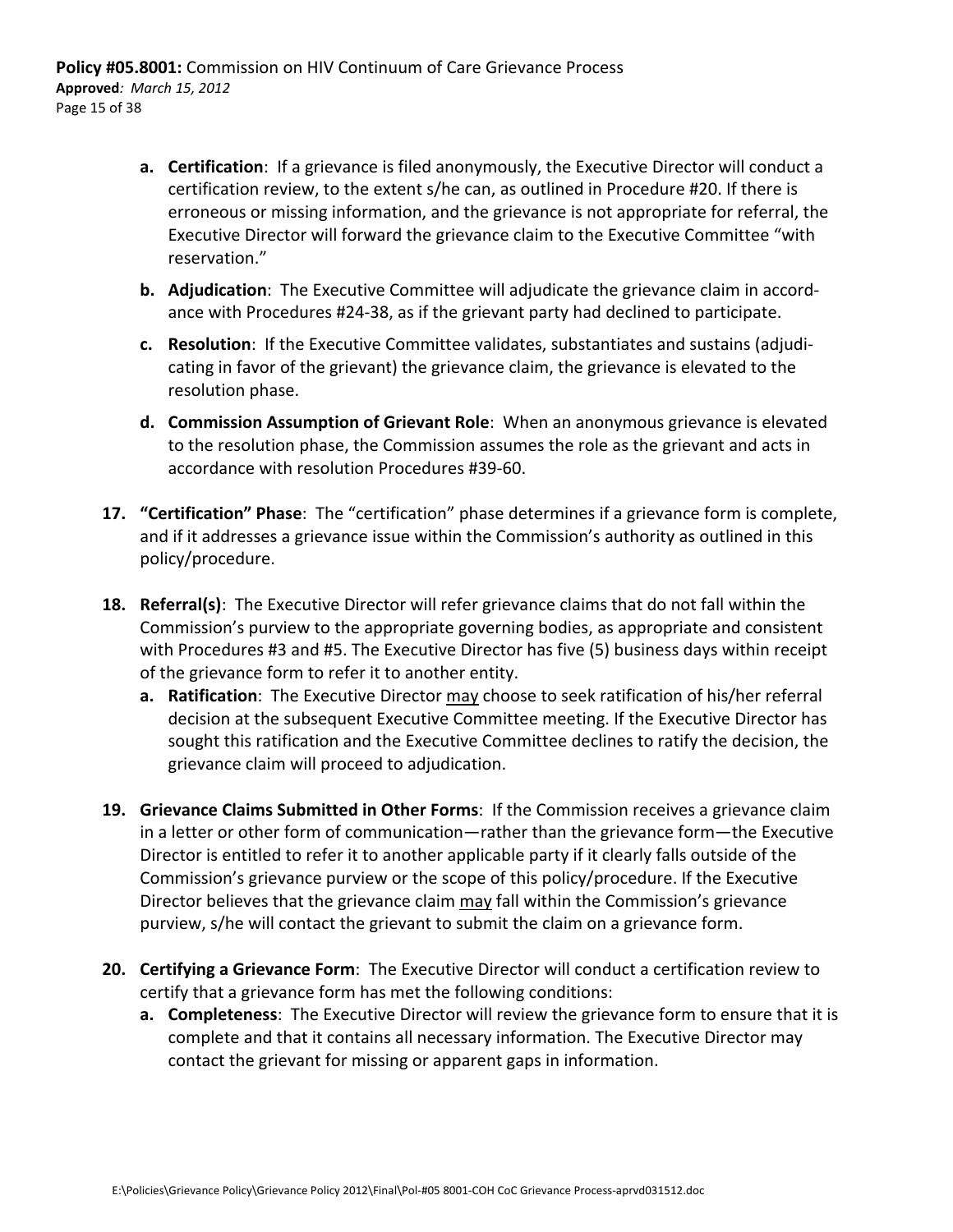- **b. Allowable Time**: The Executive Director is allowed ten (10) business days in which to certify a grievance form from the date of receipt, whether or not s/he has been able to reach the grievant and/or s/he considers the grievance form complete.
- **c. Reservations**: If the time requirement expires before the Executive Director considers the grievance form complete, it is "Certified with Reservation."
- **21. Certification Notification**: Once the Executive Director has certified a grievance form, s/he will notify the grievant in writing of the final determination within two (2) business days.
	- **a. Grievant Responsibilities**: In the event the Executive Director has certified the griev‐ ance claim, the Executive Director will send the grievant a certification agreement including a list of required grievant responsibilities—that must be signed and returned to the Executive Director within five (5) business days.
	- **b. Certification Agreement**: The certified grievance form will not be presented to the Executive Committee until the certification agreement has been signed and returned.
- **22. Initiating the Grievance Process**: Once a grievance form has been certified and the grievant has signed and returned the certification agreement, the Executive Director must submit the certified grievance form ("grievance claim"), with or without reservation, to the Execu‐ tive Committee at its next regularly scheduled meeting. The grievance process is formally initiated on the date the grievance claim is presented at the Executive Committee meeting.
- **23. Quorum Requirements**: A quorum of the Executive Committee must be present at all phases of the grievance process. If a quorum is not present at a meeting in which a griev‐ ance is discussed, a special Executive Committee meeting must be scheduled within twenty (20) business days when both the grievant and grieved parties are available, in order to resume the consideration of the grievance.
- **24. "Adjudication" Phase**: The "adjudication" phase determines if a grievance claim can be addressed by the Commission within its powers and authorities ("valid"), if the grievance issue is accurate ("substantiated"), and if the grieved party is partly or wholly responsible for the grievance issue ("sustained").
- **25. Adjudicating a Grievance Claim**: The Executive Committee must adjudicate a grievance claim once it is submitted for review. The Executive Committee adjudicates a grievance claim through three sequential steps. The Executive Committee must determine in favor of the grievant in each step in order to advance a grievance claim to the resolution phase:
	- **a. Valid**: If the Commission has the authority to address a particular grievance claim (*consistent with Procedures #3a and #4*);
	- **b. Substantiated**: If the information provided by both parties supports the core grievance issue; and
	- **c. Sustained**: If the grieved party is partly or wholly responsible for the grievance issue.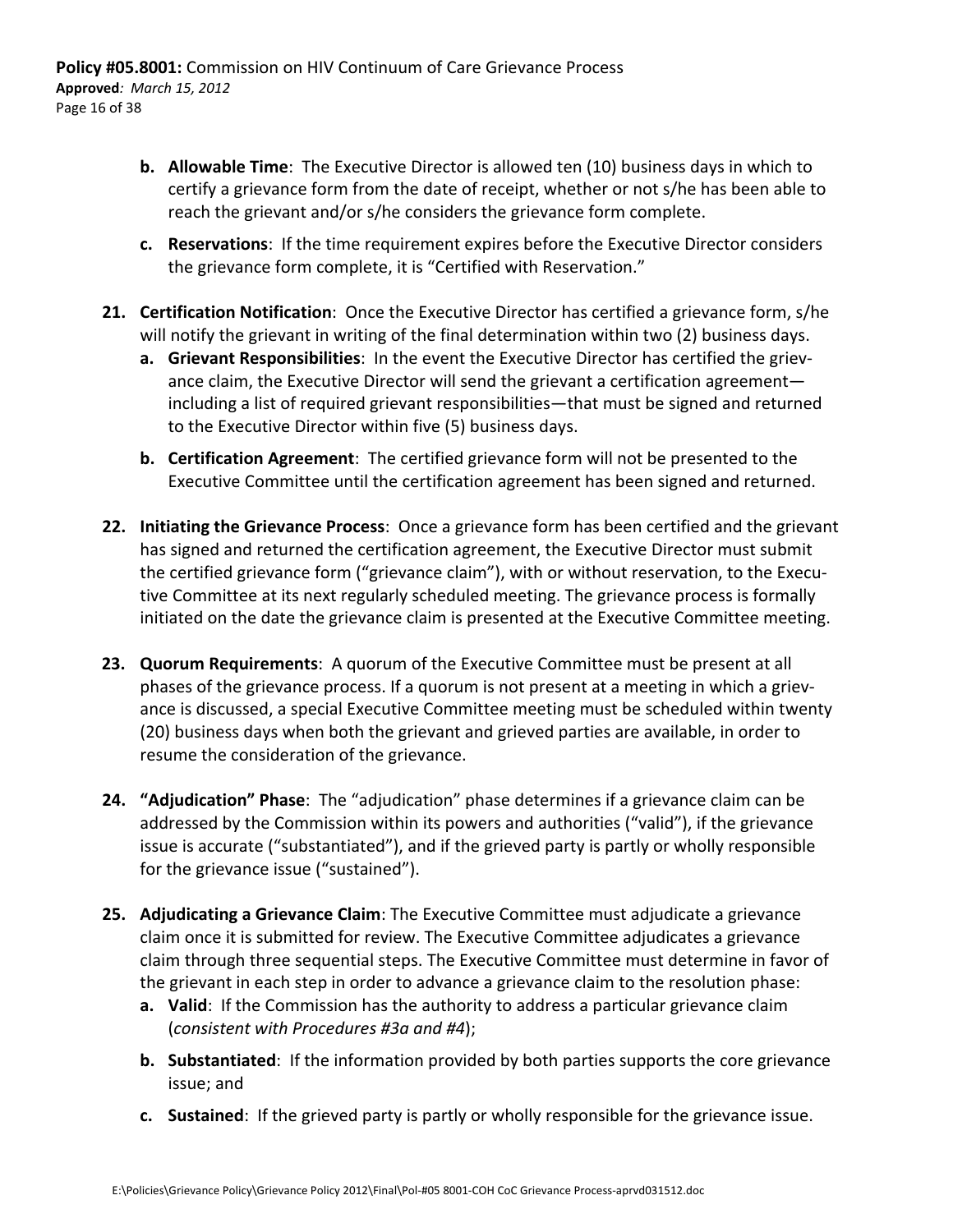- **26. Nature and Scope of a Grievance Claim**: The Executive Committee is empowered to alter or modify the scope or nature of the grievance, as evidence dictates, in the adjudication phase with the grievant's consent. For example, the Committee may determine that part of the claim is valid or substantiated, while other parts are either not within the Commission's purview or cannot be substantiated. *Or*, the Committee may determine that another party, instead of the identified party, is the appropriate grieved party. *Or*, the Committee may discover that failure to meet certain conditions is germane to other unmet conditions. In any of these or other, related scenarios, the Executive Committee is entitled to adjust the scope and nature of the grievance claim to assess its relevance, with the grievant's permission.
	- **a. Anonymous Grievant**: If the grievant is anonymous, the Executive Committee is allowed to alter or modify the nature and scope of the grievance claim as it deems appropriate and accurate.
	- **b. Grievant Not Present**: If the grievant is known and not present when the Executive Committee determines a claim's relevance, the Committee is not allowed to alter or modify the nature or scope of the claim.
	- **c. Grievant Non‐Concurrence**: If the grievant does not concur with this recommendation, the Executive Committee will adjudicate the claim based on the unaltered facts, data and/or evidence as presented.
- **27. Validating a Grievance Claim**: The Executive Committee must first validate a grievance claim by determining if it is appropriate for the Committee to address and if it can be acted on. In this step of validation, the Executive Committee determines that the grievance claim falls within the Commission's authority to address it. A majority of the quorum present at the Executive Committee meeting must vote in roll call that the claim is valid in order to advance it to the substantiation step adjudication process. A valid claim is determined by the Executive Committee's review of the claim's assertions and verification that the claim:
	- Falls within the Commission's grievance authority, as outlined in Procedure #4; *and*
	- Does not represent a complaint or dispute outside of the purview of the Commission's grievance policy, as outlined in Procedure #3; *and*
	- **IDED** Involves eligible parties as grievant and grieved, as outlined in Procedure #6; or
	- Meets, in part, the conditions above, justifying its advancement to the next step of the adjudication process.
- **28. Substantiating a Grievance Claim**: In the second step of adjudication, the Executive Committee reviews the information presented in the grievance claim to determine if it justifies a grievance. In order to substantiate a grievance claim, a majority of the quorum present at the Executive Committee meeting must vote in roll call that the grievance claim information is sufficient to support the assertion that:
	- **Conditions of planning, decisions or actions by one of the principal partners have not** been met by another partner; *and*
	- **Failure to meet those conditions is of sufficient impact to justify a grievance.**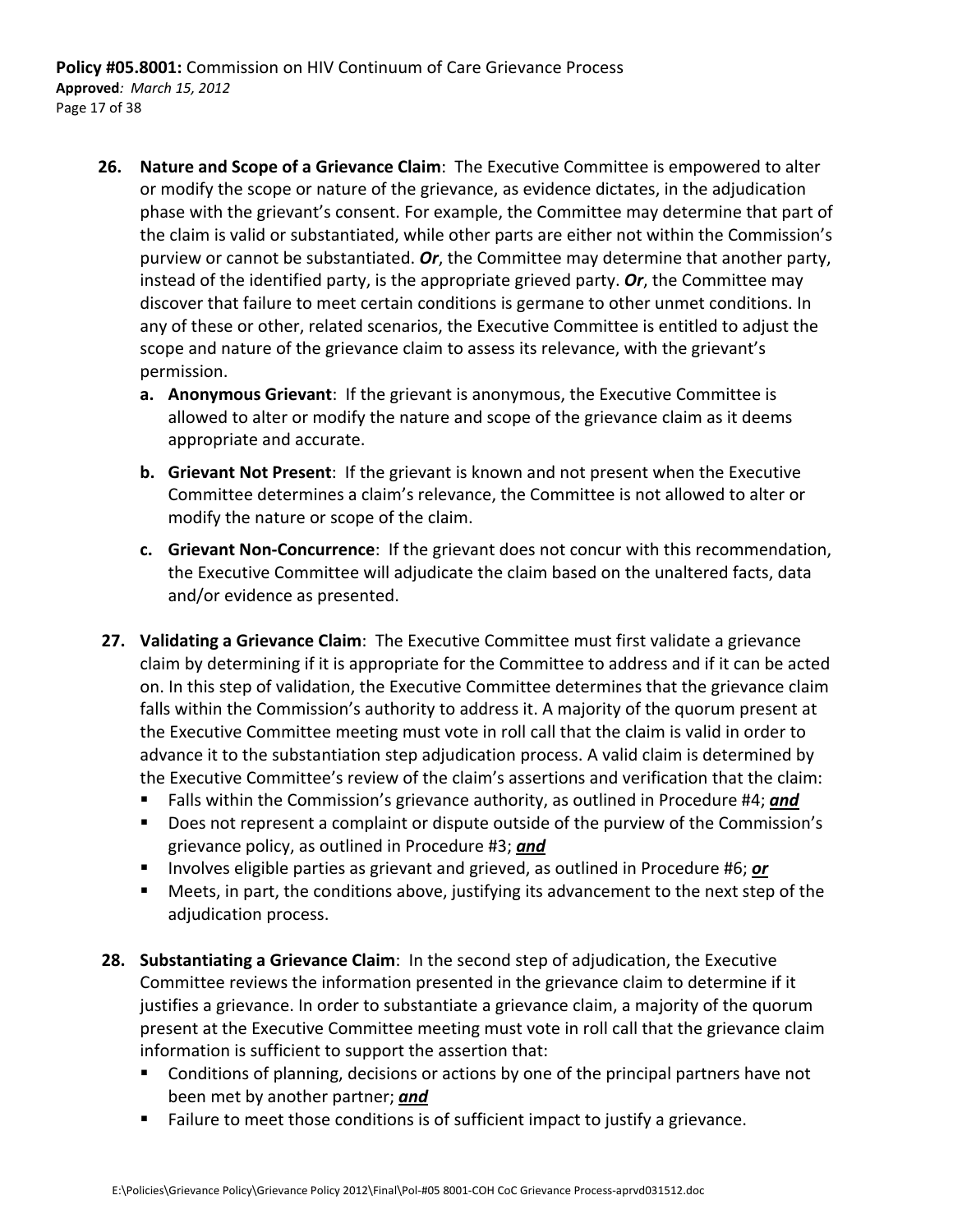- **29. Sustaining a Grievance Claim**: Once the Executive Committee has substantiated a griev‐ ance claim, it proceeds to the next step of adjudication—in which the Executive Committee determines if the claim is sustainable. In order to sustain a grievance, the Executive Com‐ mittee must determine the causal effects and accountability for the grievance issue—*in other words*, if the grieved party is wholly or in part responsible for the grievance issue. To do so, the Executive Committee must consider:
	- If the grievant was impacted or harmed by the consequences of the grieved party's decisions/actions;
	- **If decisions/actions by the grieved have led to inconsistencies with approved** expectations/planning;
	- If the grieved's decisions/actions contradict approved decisions/actions;
	- **If failure to comply with approved expectations/planning is a result of the grieved's** decisions/actions, or consequent to decisions/actions by another party;
	- If decisions/actions by the grieved are the principal reasons for non-compliance with approved expectations/planning;
	- The impact and the projected significance of the grievance issue; and/or
	- **If the grieved is responsible for mitigating the impact of and/or resolving the grievance** issue.
- **30. Process for Sustaining a Grievance Claim**: Once the Executive Committee has validated and substantiated a grievance claim, the Committee considers sustaining it at the next regularly scheduled meeting. Following are specific procedures for that process:
	- **a. Scheduling Participation of the Grievance Parties**: After the Executive Committee has substantiated a grievance claim, staff contacts both the grievant and grieved parties to schedule their participation at the next regularly scheduled Executive Committee meeting.
		- **The Executive Committee's consideration of sustaining a grievance claim may be** postponed for one additional regularly scheduled Executive Committee meeting **only** upon agreement by both parties.
		- A special Executive Committee meeting may be scheduled to address the response only **upon** agreement by both parties **and** the Executive Committee.
	- **b. Participation by the Grievance Parties**: Both parties are expected, but not required, to make presentations supporting (grievant) or refuting (grieved) the grievance at the next regularly scheduled Executive Committee meeting.
		- Each party is allocated up to fifteen (15) minutes at that meeting in which to make their presentation.
		- The Executive Committee is allocated up to fifteen (15) minutes after each presentation for questions and answers.
		- Each party is entitled to accompany their presentation with up to five (5) pages of supporting materials. Those materials must be made available to the Committee at least three (3) business days in advance of the meeting, or they will not be included.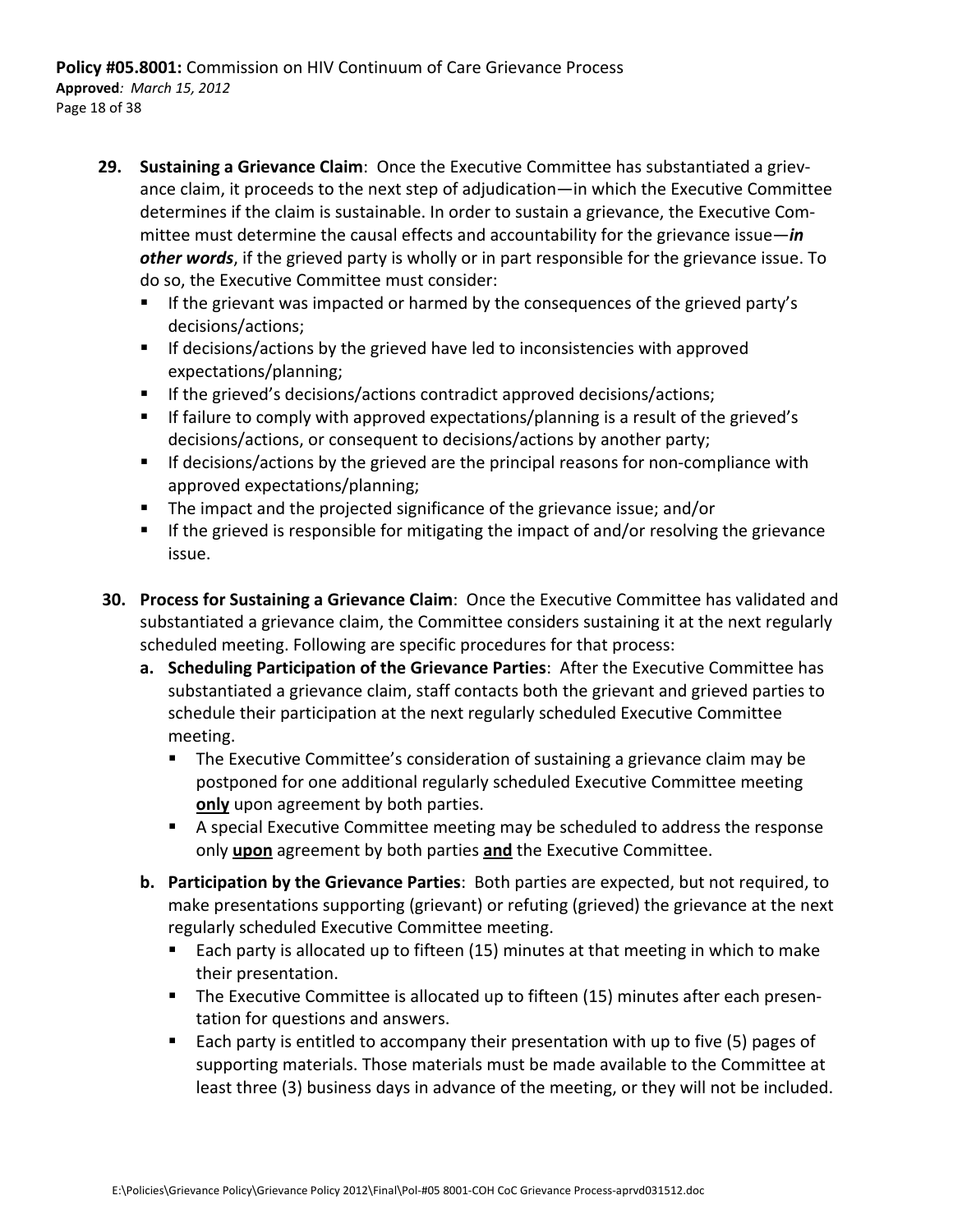- Each party is entitled to make their presentation electronically, although the printed version of the electronic presentation must comply with "accompanying materials" requirement.
- **If there are multiple grievant and/or grieved parties and the Executive Committee** has not consolidated the claims, each designated grievant and/or grieved party is given the same rights and responsibilities as outlined in the foregoing procedures.
- **c. Non‐Participation by Either Party**: If either the grievant or the grieved party is unable to, or chooses not to, participate in the Executive Committee's consideration to sustain a grievance claim, the Executive Committee will proceed without their participation.
- **d. No Contest**: If the grieved party does not contest their role as presented in the griev‐ ance claim, the Executive Committee's consideration of sustainability will be waived, the grievance claim becomes a formal grievance, and it is automatically elevated to the resolution phase.
- **e. Deliberation(s)**: Following both parties' presentations and their respective question‐ and‐answer periods, the Executive Committee deliberates if the grievance claim can be sustained.
	- There is no time limit for the Executive Committee's deliberations or determination to sustain or not sustain a grievance claim.
- **31. Concluding Adjudication of a Grievance Claim**: The adjudication phase is concluded when the Executive Committee decides if it will "sustain" or "not sustain" the grievance claim.
	- **a. Final Decision**: The Executive Committee must decide if it will sustain a grievance claim by determining if the grieved party is wholly or partly responsible for the grievance issue. The Executive Committee's final decision will be to either "sustain" or "not sus‐ tain" the grievance claim.
		- **The Executive Committee is required to sustain or not sustain a grievance claim** before it can proceed to other business or the meeting can be adjourned.
	- **b. Reasons Not to Sustain a Grievance**: The Executive Committee may decide against sustaining a grievance claim for any of the following reasons:
		- It does not agree that the grieved is wholly or partly responsible for the grievance action;
		- It is unable to find a majority opinion;
		- It determines that another party (defined or not defined) is responsible for the grievance action; or
		- It finds the evidence of the grieved party's responsibility for the grievance claim is inconclusive.
	- **c. Voting**: The Executive Committee must render its final decision by a majority roll call vote of the quorum present.
		- Given that conflict-of-interest rules (*in Procedure #10*) may require individual Executive Committee members to recuse themselves from participation and voting, "abstention" votes are not allowed for these votes. *In other words*, a member who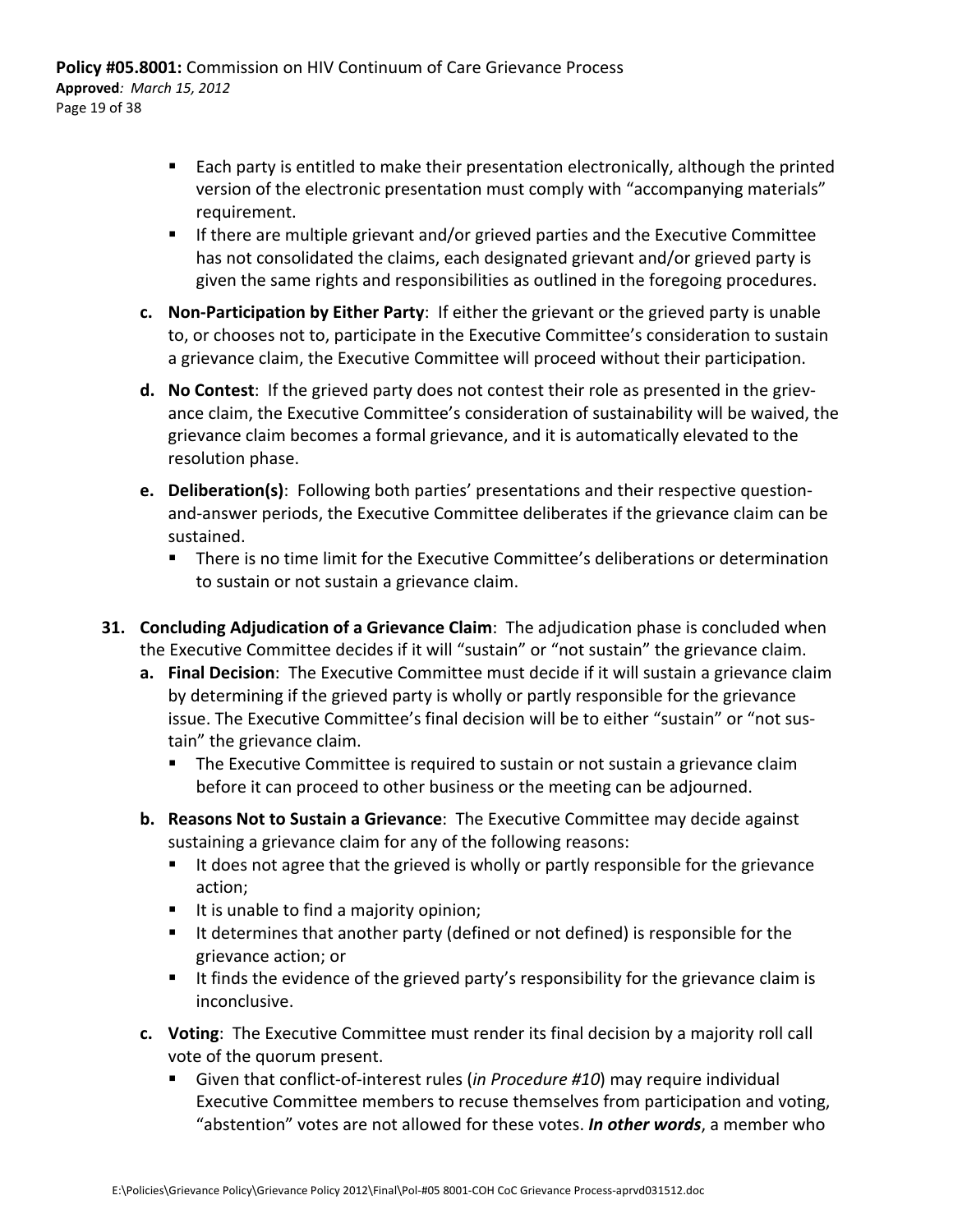does not feel he/she can vote in favor of a motion must vote against sustaining the grievance claim.

- If the Executive Committee cannot find a majority opinion, the Executive Committee must confirm through a majority vote that it will not sustain the grievance claim.
- **d. Decision to "Sustain"**: If the Executive Committee sustains the grievance claim, it proceeds to conflict/dispute management in the resolution phase.
- **e. Decision to "Not Sustain"**: If the Executive Committee does not sustain the grievance claim, the grievance process concludes at this step and the Executive Committee must report its decision at the next regularly scheduled Commission meeting, consistent with Procedure #33.
- **32. Public Participation**: As a meeting compliant with California's Ralph M. Brown Act ("Brown Act"), members of the public are entitled to attend and participate in any open meeting in which a grievance claim or grievance is considered.
	- **a. Conflict of Interest:** In order to participate in the meeting, members of the public must state their conflicts‐of‐interest, consistent with Procedure #10.
	- **b. Rules**: Public participation in any grievance proceeding will strictly adhere to the appli‐ cation of Commission rules governing public participation:
		- **Comments and/or questions will not exceed one minute;**
		- No member of the public will speak a second time before all members of the public have had a chance to speak once; and
		- A member of the public will only be allowed to speak a third time upon a majority vote of the Executive Committee.
	- **c. Co‐Chair Governance**: All comments or questions by members of the public will be addressed to the Committee Co-Chairs, and not directly to either party to the grievance, other members of the Executive Committee, or the public.
		- The Co-Chairs are also entitled to consolidate comments/questions from members of the public if they are similar in nature or scope, pursuant to the County's appli‐ cation of Brown Act rules/requirements.
	- **d. Exempt Meetings**: As detailed in Procedure #50e and #54f, non‐binding mediation and binding arbitration meetings in the resolution phase of a grievance are not covered by the Brown Act and, as a result, are not open to the public.
- **33. Adjudication Notification**: Both parties are notified of the final adjudication by memoran‐ dum sent by the Executive Director to each party within two (2) business days of the final Executive Committee vote. A copy of the memorandum should be forwarded to the Com‐ mission at its next regularly scheduled meeting, in tandem with the Executive Committee's adjudication report to the Commission.
	- **a. Acknowledgement**: The memorandum will include an acknowledgement form that each party must sign and return to the Executive Director. Both parties must sign and return the acknowledgement form within five (5) business days — even if one or both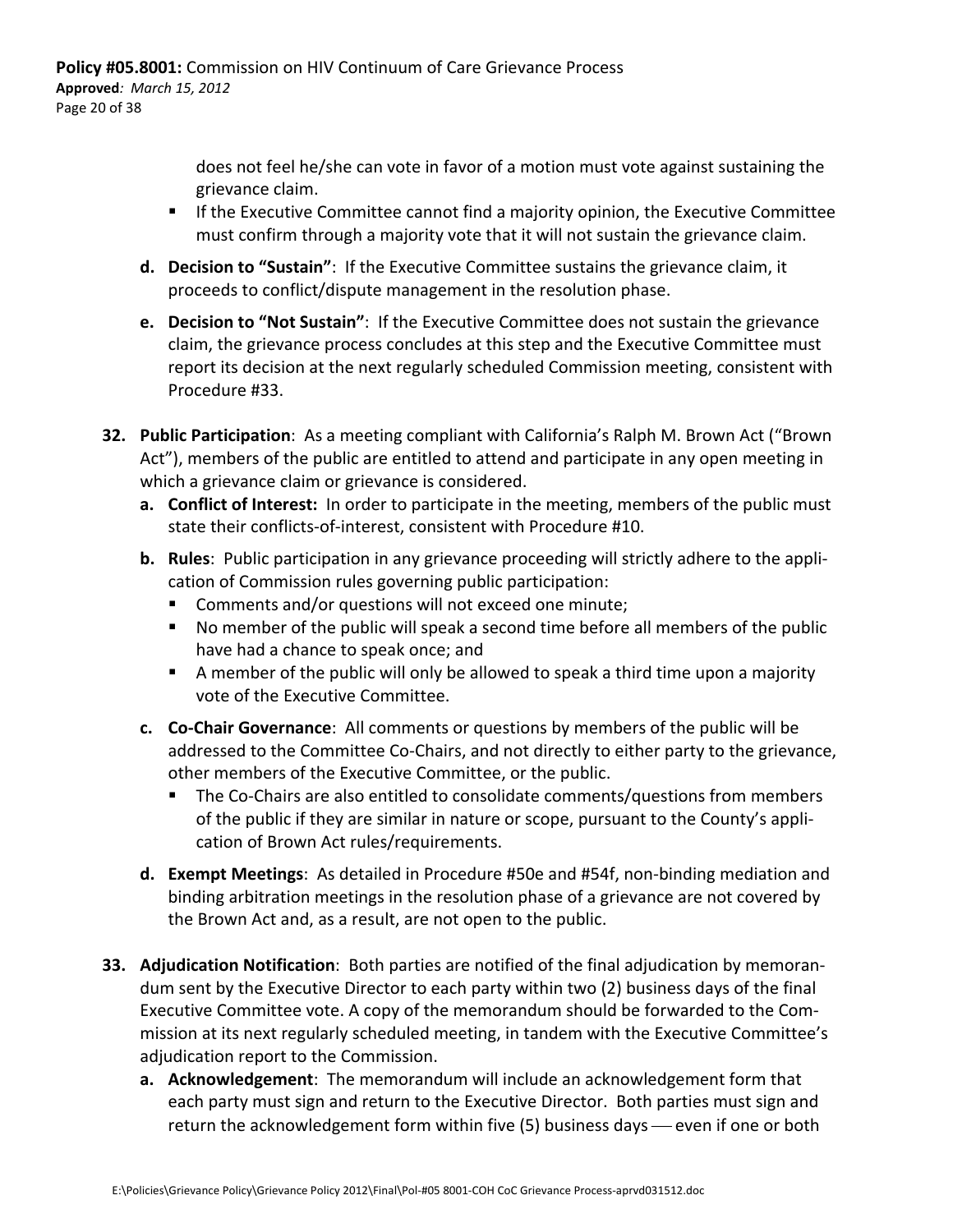parties intend to appeal the adjudication decision. The Commission will take no further action, as indicated or requested, without timely return of the acknowledgement form.

- **b. Notification Content**: The memorandum details the Executive Committee's determina‐ tion of each adjudication step and if the grievance claim has been elevated to a formal grievance that advances to the resolution phase. The memorandum will include:
	- A copy of this policy/procedure;
	- A completed "Process Compliance Log" (**Attachment E**) charting the grievance process to date; and
	- A "Statement of Non-Retaliation" that must be signed by each party and returned as part of the acknowledgement form.
- **c. Failure to Return Adjudication Agreement**: In accordance with Procedure #61a, if either party refuses to return their adjudication agreement when the grievance claim has been adjudicated in the grievant's favor—therein preventing it from proceeding to resolution—the grievance claim may then be referred to other County departments.
- **d. Adjudication Conclusion**. The grievance process is only considered concluded, as appropriate, when both parties have signed and returned their acknowledgement forms and Statements of Non‐Retaliation.
- **34. Adjudication Appeals**: Either party is entitled to appeal an unfavorable adjudication deci‐ sion made by the Executive Committee for any step of the adjudication process, following completion of the Committee's adjudication of the grievance claim.
	- **a. Non‐Eligible Appeals**: Appeals will not be considered simply because one of the parties disagrees with the Executive Committee's final decision.
	- **b. Eligible Appeals**: Either party may appeal an adjudication decision by asserting one or more of the following concerns:
		- **Failure of the Executive Committee to follow its own grievance procedures/rules;**
		- Undeclared conflicts-of-interest and/or failure to adhere to conflict-of-interest requirements;
		- Available data or evidence relevant to the grievance action was not considered during adjudication;
		- The decision was based on unrelated or irrelevant data and/or evidence;
		- The decision is not consistent with the content or tenor of the deliberations; and/or
		- **The grievance issue was not properly summarized, contextualized or understood by** the Committee.
- **35. Appealing an Adjudication Decision**: Either party has ten (10) business days following the final adjudication by the Executive Committee to file an appeal. In order to appeal an adjud‐ ication decision, the party must submit a statement ("appeal statement") to the Executive Director indicating the party's intention to the appeal the decision. The statement must: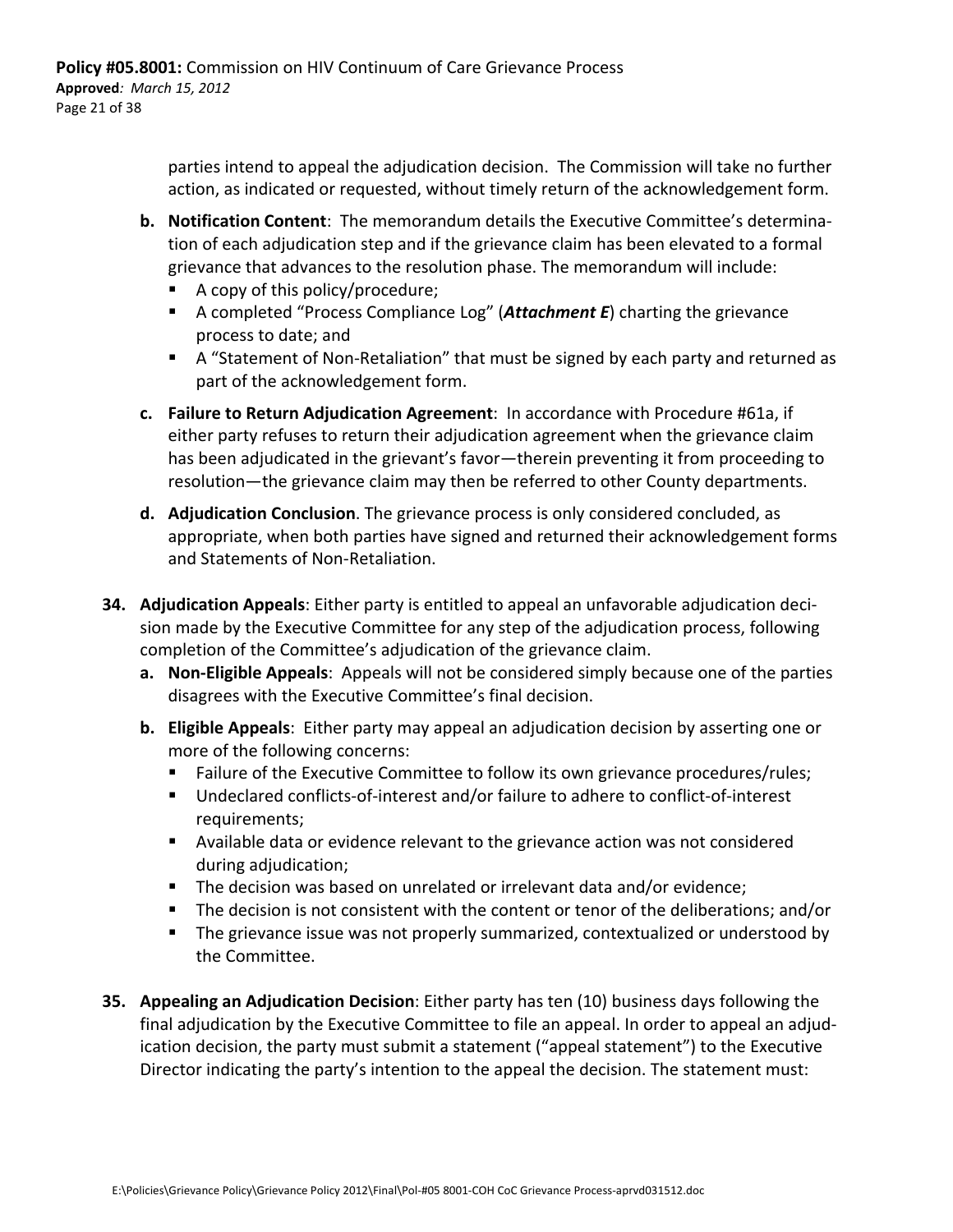**Policy #05.8001:** Commission on HIV Continuum of Care Grievance Process **Approved***: March 15, 2012* Page 22 of 38

- Be limited to one page;
- Indicate what decision(s) the party is appealing; and
- Indicate the rationale for the appeal, consistent with Procedure #34.
- **36. Adjudication Appeal Validity**: In consultation with the Commission Co‐Chairs, the Executive Director will determine if the appeal is valid according to procedure #34. The Executive Director will inform both parties of the appeal's validity within two (2) business days of its submission. The Executive Director and Co‐Chair determination of an appeal's validity is final, unless the Executive Committee overrides it.
	- **a. Not Valid**: The Executive Director will present the appeal statement at the subsequent regularly scheduled Executive Committee meeting, along with a summary detailing the reasons why they have concluded it is invalid.
	- **b. Valid**: If the Executive Director and Co‐Chairs determine that the appeal is valid, the Executive Director will agendize the appeal at the next regularly scheduled Executive Committee meeting.
	- **c. Override**: The Executive Committee may override the Co‐Chairs'/Executive Director's determination of validity with a two‐thirds roll call vote of the quorum present. If the Executive Committee overrides the Executive Director's determination that the appeal is invalid, the appeal will be agendized at the next regularly scheduled Executive Com‐ mittee meeting.
- **37. Process for Considering an Adjudication Appeal**: Once the Executive Committee has been presented with a valid appeal, it must determine if the appeal will alter the original deci‐ sion. To do so, it follows the following process:
	- **a. Appealing Party**: The appealing party is given up to ten (10) minutes to present the appeal and assert why the appeal should re‐dress the original decision.
	- **b. Other Party to the Appeal**: The other party to the grievance claim is allowed, but not required, up to ten (10) minutes to contest the appeal, on the grounds that the appeal is not valid or that it will not substantively alter the original decision.
	- **c. Accompanying Materials**: Both parties are allowed to submit up to three (3) additional pages of supporting materials for presentation to the Executive Committee three (3) business days before the meeting as long as this content is not duplicative of materials presented previously.
	- **d. Executive Committee Consideration**: The Executive Committee is then responsible for determining if the appeal justifies a different decision by a majority roll call vote.
	- **e. Appeal Conclusion**: If the Executive Committee concludes that the appeal does not support a change in the original decision, the appeal ends with the Executive Committee decision. If the Executive Committee concludes that a change in the original decision is justified, it resumes the grievance process at the next step of adjudication, and/or begins the resolution process.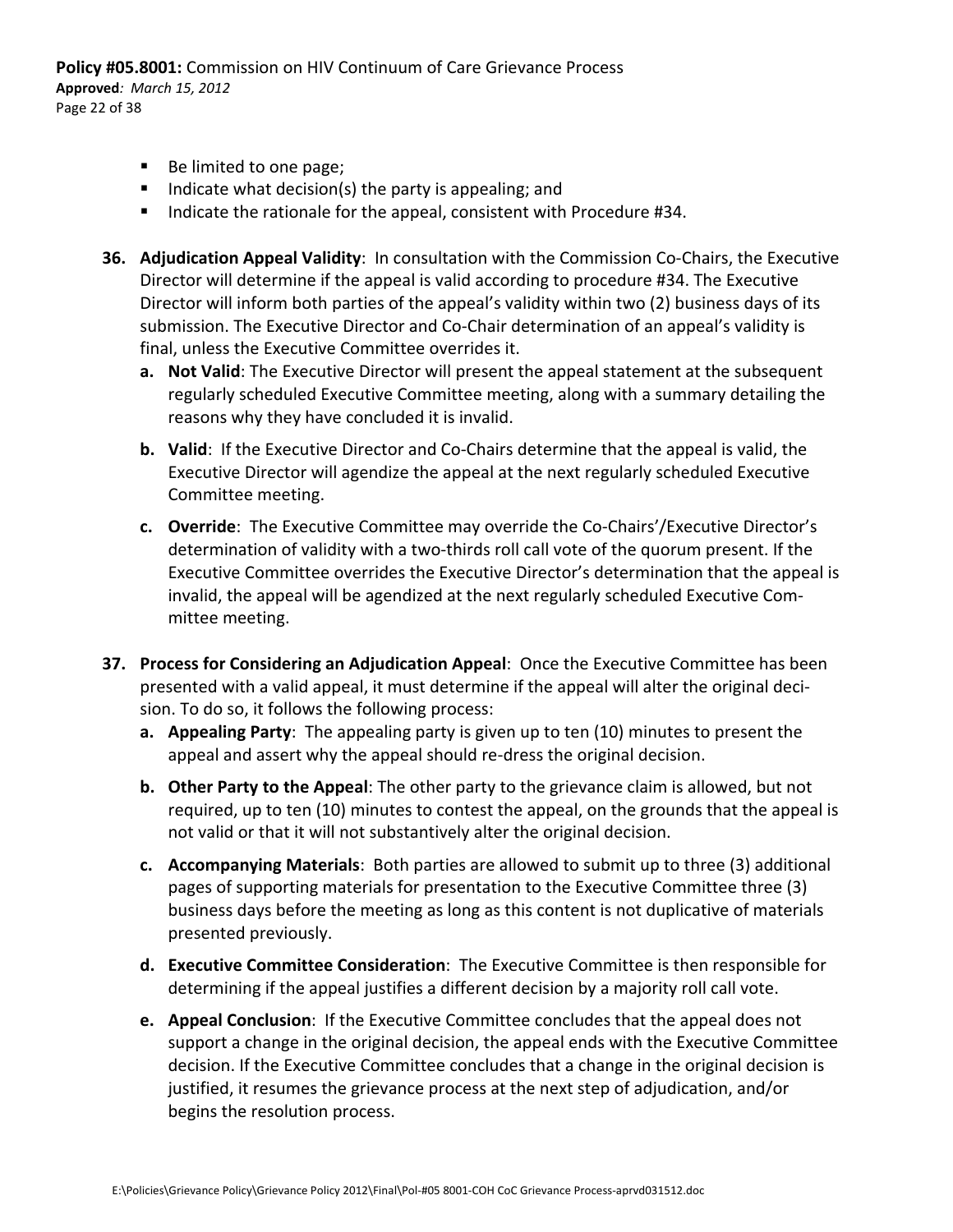- **f. Commission Notification**: The Executive Committee must present a summary of its response to an appeal at the next regularly scheduled Commission meeting.
- **38. Appeal Notification**: At the conclusion of an adjudication appeal, a revised adjudication notification detailing the outcome of the appeal is sent to each party by the Executive Director within two (2) business days. Consistent with the adjudication notification, each party must sign and return the acknowledgement form to the Executive Director within five (5) business days.
- **39. Confirmation of a Formal Grievance**: Once the Executive Committee has adjudicated a grievance claim in favor of the grievant, it is confirmed as a formal grievance.
- **40. "Resolution" Phase**: "Resolution" is the phase of the grievance process in which the Commission identifies and implements strategies to mitigate any harm that may have been caused and takes steps to rectify the grievance issue. Since the purpose of the grievance process is to remedy or rectify the grievance action, once the grievance claim has been supported, efforts then shift to its resolution.
- **41. Limitation(s)**: Consistent with Policy #2, resolution strategies cannot be applied retroactively.
- **42. Resolution Strategies**: The goal of the resolution phase is to develop and implement resolution strategies that address the repercussions of the grievance as follows:
	- Re-align the actual implementation of the decision/planning with approved decisions/ plans;
	- **EXECT** Reduce disparities between actual implementation and approved decisions/plans;
	- Reverse/return implementation plans for consistency with approved decisions/plans;
	- **Close gaps and/or remove disparities resulting from the grievance issue; and**
	- **Address and remedy any harm caused to stakeholders resulting from the grievance issue.**
- **43. Resolution Plan**: Once the Executive Committee determines a resolution strategy, it must create a "resolution plan" in order to ensure that the approved resolution strategy is properly implemented. A resolution plan must include the following components:
	- Resolution goals and objectives;
	- A targeted completion date;
	- **Steps/"tactics" to implement the resolution strategy;**
	- Responsibilities of various parties for each step/tactic;
	- "Milestones" to help measure progress towards final resolution;
	- Milestone and completion timelines; *and*
	- **E** Contingency plans, as necessary and appropriate.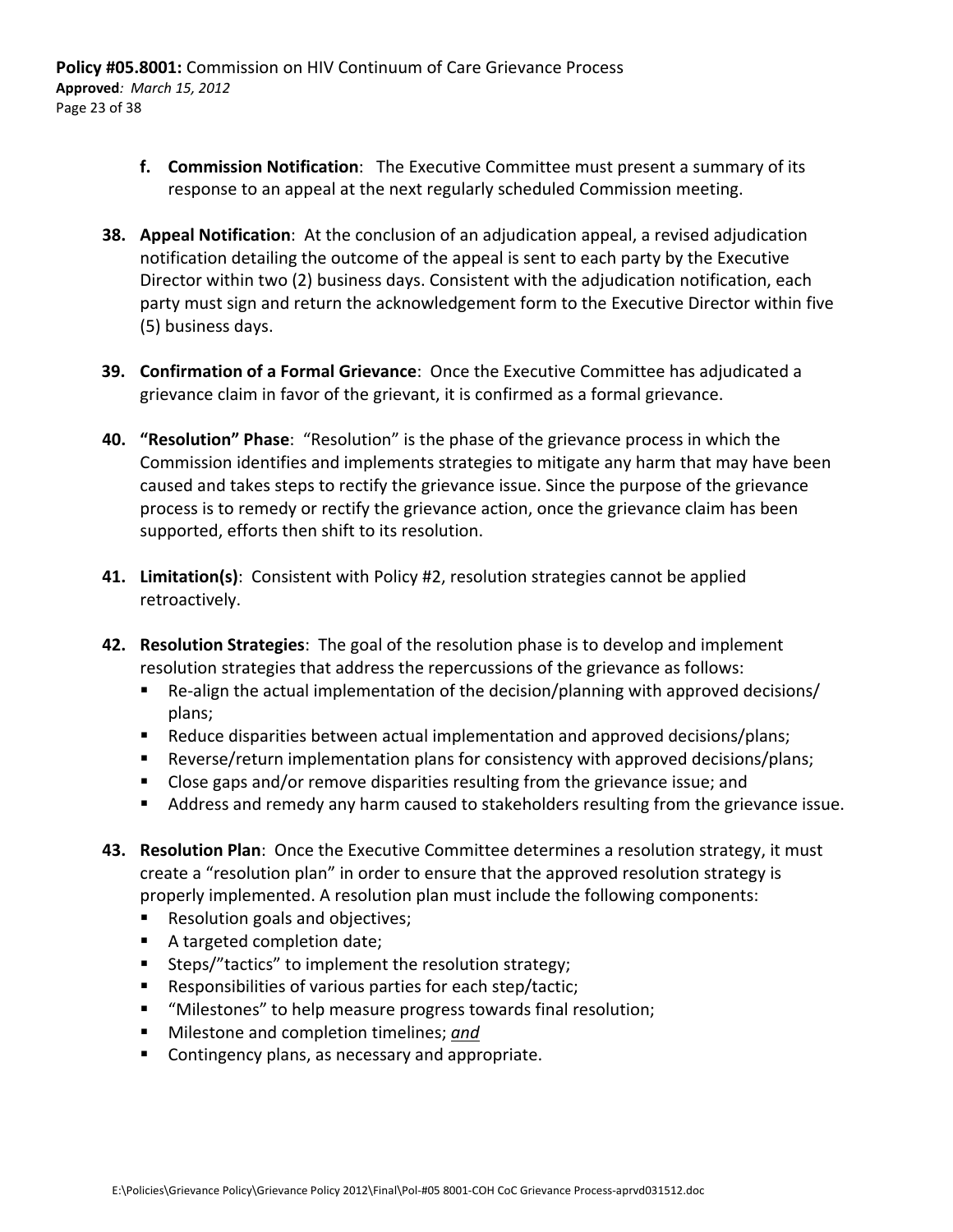- **44. Conflict/Dispute Management**: Conflict/dispute management is the first step in the resolu‐ tion phase, and entails two levels of consideration: 1) is the grievance actionable, and, 2) if so, what measures are necessary to resolve it.
	- **a. Conflict/Dispute Management Scheduling**: Conflict/dispute management begins at the next regularly scheduled Executive Committee meeting following confirmation of the formal grievance.
		- Conflict/dispute management can be postponed one Executive Committee meeting upon consent of the Executive Committee, the grievant party **and** the grieved party.
- **45. Participation**: Both the grievant and grieved parties are required to participate in conflict/ dispute management.
	- **a. Refusal to Participate**: If either or both parties refuse to participate, conflict/ dispute management will proceed as outlined without the parties' participation.
		- In the case of non-participation during any step in the resolution phase, non-participating parties are not entitled to advance the grievance to the next step in resolu‐ tion, if it is deemed necessary.
		- In the case of non-participation, the Executive Committee is not required to seek the consent of the non‐participating party(ies) to advance a grievance to the next step in resolution, if it is deemed necessary.
- **46. Determining if a Grievance is Actionable**: The first step in the Executive Committee's resol‐ ution of a grievance entails determining if the grievance is "actionable." This step assesses whether there are means to resolve the grievance.
	- **a. Committee Deliberations**: There are no formal time requirements associated with the Executive Committee's consideration if a grievance is actionable. It may be a brief or prolonged discussion. The Committee is expected to discuss potential strategies for resolving the grievance during this step in conflict/dispute management.
	- **b. Determination that a Grievance is Not Actionable**: Unless the Executive Committee determines that the grievance is not actionable, these deliberations are precursor to the development of actual resolution strategies.
	- **c. Burden of Proof**: Since it is in the best interests of all parties that all applicable griev‐ ances are resolved, if possible, the burden of proof is only necessary when the Executive Committee determines that a grievance is not actionable.
	- **d. Conclusion that a Grievance Is Not Actionable**: If the Executive Committee determines that a grievance is not actionable, it must notify the Commission at its next regularly scheduled meeting of that decision. As explanation of that decision, the Committee must provide a full accounting to the Commission that it could not identify any means for resolving the grievance that would:
		- **Mitigate any (further) harm caused by the grievance action; and**
		- **Reduce disparities addressed in the grievance action; and**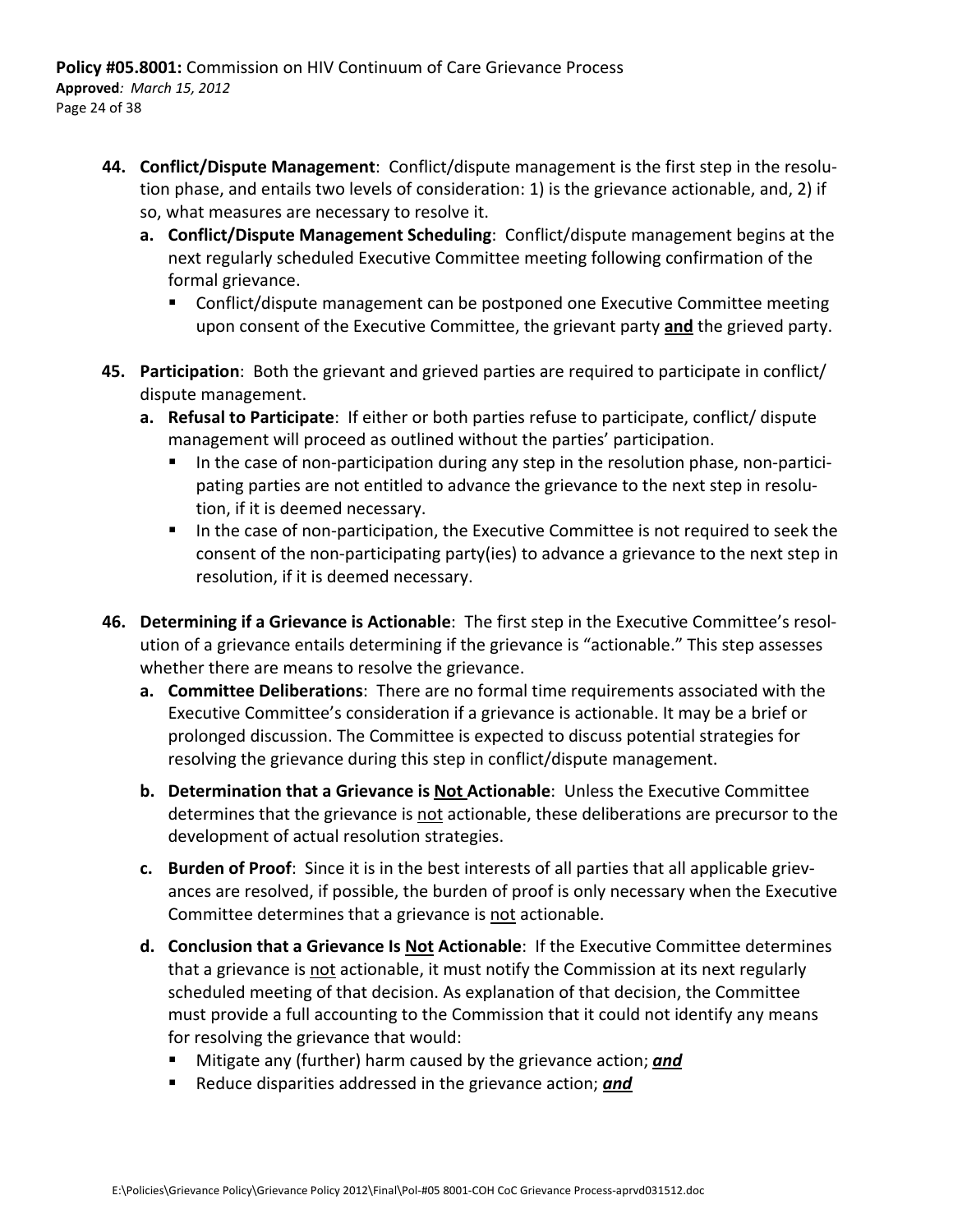**Policy #05.8001:** Commission on HIV Continuum of Care Grievance Process **Approved***: March 15, 2012* Page 25 of 38

- Align actual implementation with approved plans; *and*
- **Modify existing allocations or contracting to address the concern; and**
- Revise or modify approved planning decisions/documents to address the concern.
- **47. Development of a Resolution Strategy**: Following its determination that there are one or more means to resolve the grievance ("actionable"), the Executive Committee selects the best possible resolution strategy and develops a resolution plan:
	- **a. Consideration of Possible Resolution Strategies**: In order to determine the most suitable strategy to resolve the grievance, the Executive Committee should discuss multiple strategies for doing so, enumerating them, and considering each one independently.
	- **b. Consent of Both Parties**: It is preferable that the Executive Committee resolve the grievance in a manner that satisfies both parties to the grievance, although agreement by both parties is not required. The strategy or strategies that satisfy both the grievant and grieved parties should take precedence in the Executive Committee's consideration.
	- **c. Failure to Consent**: If the parties to the grievance cannot find a mutually agreeable resolution strategy after only one is identified or several are discussed, they cannot agree on the only apparent resolution strategy that is suitable, and/or they cannot agree to the details of a resolution plan, the Executive Committee is entitled to impose a resolution strategy and/or plan on both parties in order to conclude the grievance.
	- **d. Committee Decision**: The Executive Committee settles on a final resolution strategy once a majority of the quorum present at the meeting vote in favor of it in roll call. The final resolution strategy must include a resolution plan. The strategy and the plan may be approved by the Committee in tandem or separately.
	- **e. Conflict/Dispute Management Timeframe:** The Executive Committee must determine the resolution strategy and plan by the next regularly scheduled Executive Committee meeting following the conflict/dispute management meeting. It can do so in a number of ways:
		- Approve a resolution strategy and plan at the initial conflict/dispute management meeting in which it is presented;
		- Delay approval of a resolution strategy and plan until a later meeting—no later than the following regularly scheduled meeting;
		- Address the resolution strategy and/or plan in two (2) or more sequential meetings; and/or
		- Schedule special meetings, as needed, to address and resolve the grievance within the required time constraints—with consent by the Executive Committee and both parties to the grievance.
	- **f. Failure to Develop a Resolution Strategy**: If the Executive Committee is unable to determine a resolution strategy and/or plan, the grievance is automatically elevated to the next step in the resolution process, non‐binding mediation.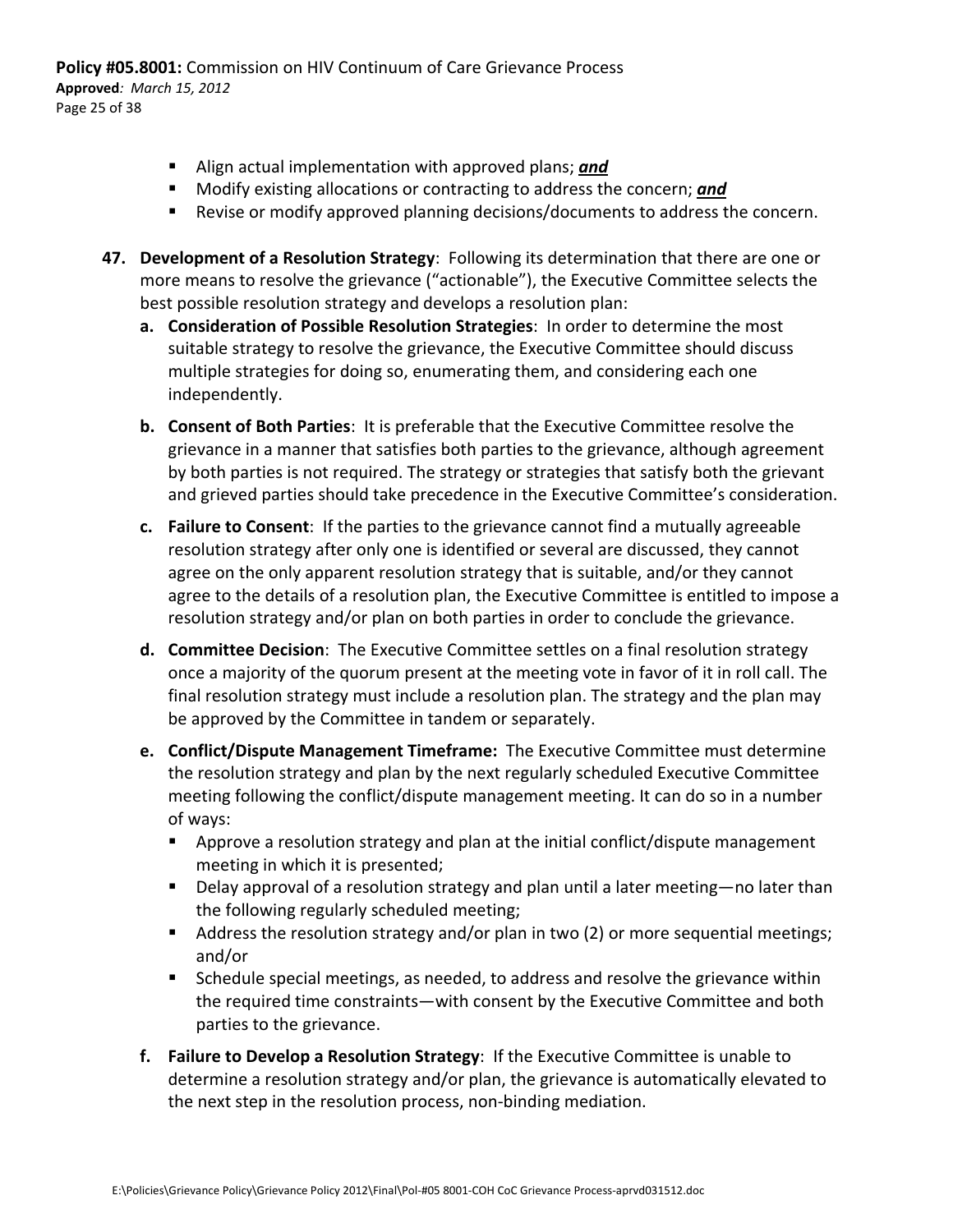- **g. Commission Notification**: The Executive Committee is required to present an approved resolution strategy and plan to the Commission at its next regularly scheduled meeting. It is also required to report if the Committee has been unable to find adequate resolu‐ tion, and the grievance must advance to non‐binding mediation.
- **48. Resolution Appeals**: A grievance that has not been satisfactorily resolved through conflict/ dispute management or non‐binding mediation may be appealed by either party to the grievance.
	- **a. Resolution Appeals Process**: Where not addressed in this procedure, a resolution appeal follows the same process and procedures as outlined for an adjudication appeal, in Procedures #34‐38.
	- **b. Elevation to the Next Step in the Resolution Process**: Successful resolution appeals elevate the grievance to the next step in the resolution process (from conflict/dispute management to non‐binding mediation; non‐binding mediation to binding arbitration).
	- **c. Timing of a Resolution Appeal**: The following timelines are relevant depending on the type of resolution appeal:
		- The Executive Committee's failure to bring a grievance to resolution will automatically elevate it to the next step in the resolution process, without an appeal.
		- A grievance party has up to six (6) months to appeal a resolution on grounds that it cannot be implemented or that one or both parties are not fulfilling their obligations to resolve the grievance according to the resolution plan.
		- A grievance party has up to twenty (20) business days to appeal a resolution for any other reason.
	- **d. Non‐Allowable Resolution Appeals**: Resolution appeals are not allowed because one or both parties simply do not agree with the outcomes or conclusions.
- **49. Non‐Binding Mediation**: Non‐binding mediation is the next step in the resolution process, and entails the creation and agreement to a resolution strategy/plan under the guidance of a third‐party mediator.

### **50. Grounds for Elevating a Grievance to Non‐Binding Mediation**:

- **a. Failure to Determine Resolution**: A grievance will be elevated to non‐binding mediation if the Executive Committee has determined that a grievance is actionable but is unable to determine a satisfactory resolution strategy/plan through conflict/dispute management.
- **b. Successful Resolution Appeals**: A grievance may also be elevated to non‐binding medi‐ ation if the Executive Committee concurs by a roll call majority vote of the quorum pre‐ sent with a resolution appeal contesting the conflict/dispute management resolution based on one or more of the following reasons:
	- Evidence that the approved resolution strategy is unmanageable and/or cannot be feasibly or realistically implemented;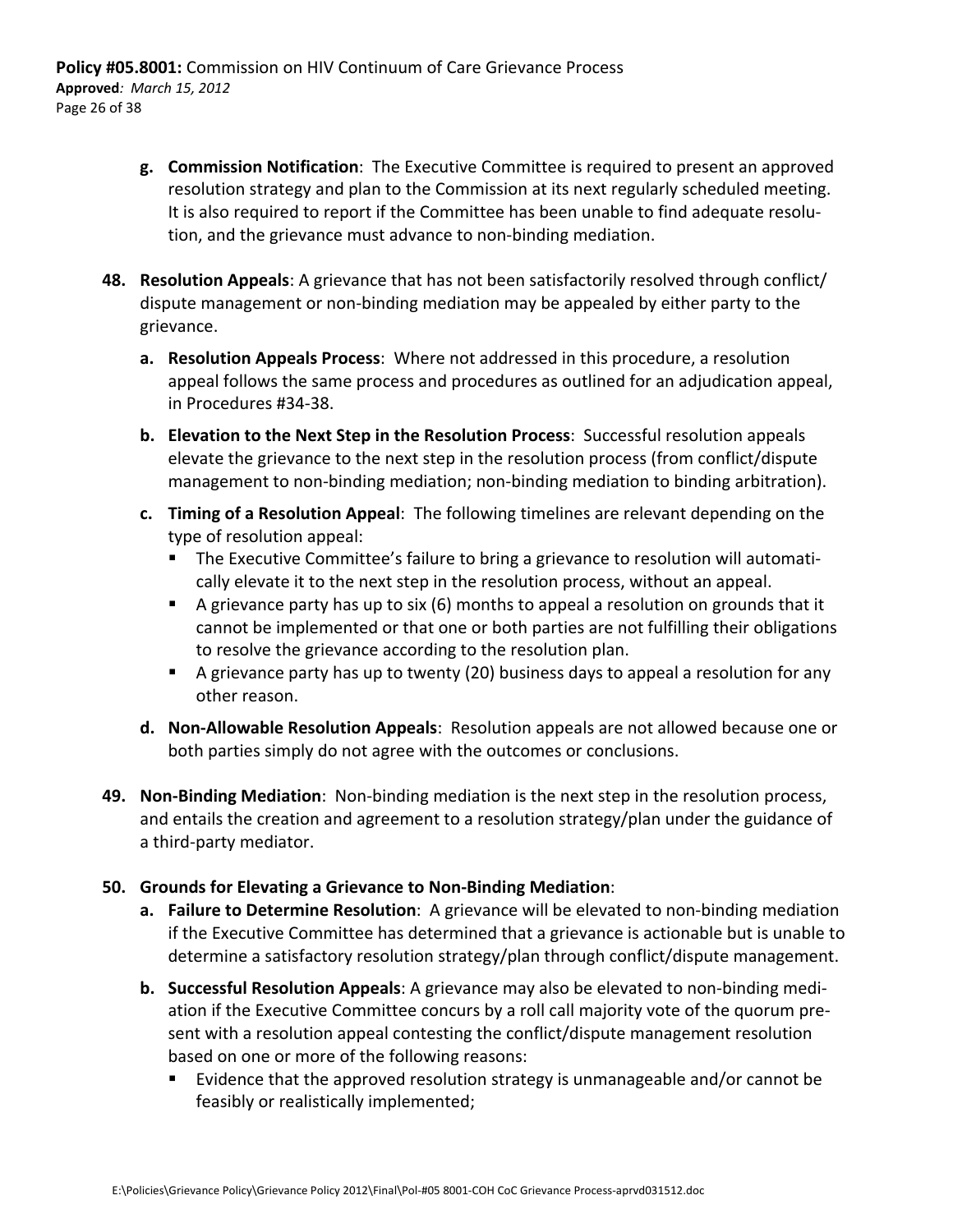- Either party fails to take agreed-upon action or fulfill its respective responsibilities to ensure the grievance is appropriately resolved in accordance with the resolution plan;
- Evidence that conflict/dispute management did not suitably resolve the grievance;
- Evidence that the Executive Committee did not adhere to the Commission-approved grievance procedures during conflict/dispute management; and/or
- Newly identified or unrevealed conflicts-of-interest cast doubt on the suitability of the resolution.
- **51. Non‐Binding Mediation Process**: At this stage, the Commission will use County‐approved mediation processes to address the unresolved grievance.
	- **a. Selecting the Mediator**: In most cases, the County‐approved mediation process will select the mediator. If a choice of mediators is offered, the mediator to which both grievance parties agree is selected. If agreement cannot be reached, the Executive Committee will select the mediator by a majority roll call vote.
		- The selected mediator must provide a statement indicating absence of conflicts-ofinterest prior to beginning non‐binding mediation.
	- **b. Mediation Processes**: There are many forms of mediation. The mediator will select one or more of the best and/or most relevant forms of mediation based on his/her review of the grievance prior to the start of the non‐binding mediation process in order to bring the grievance to resolution. Among the forms of mediation that the mediator can select are:
		- Assembling all parties (the grievance parties and the Commission Executive Director and Co‐Chairs) to resolve the grievance;
		- Resolving the grievance with the Executive Committee;
		- **Discussing the grievance with the parties separately and suggesting a resolution** strategy/plan; and/or
		- **If I**dentifying and interviewing outside resources to help resolve the grievance.
	- **c. Timing of the Mediation Processes**: County‐approved mediation processes dictate the timeframe for resolving the grievance through non‐binding mediation. However, follow‐ ing are the preferable timelines:
		- 1) Securing County Mediation Program Assistance: Within fourteen (14) business days following Executive Committee agreement to proceed to non‐binding mediation.
		- 2) Selecting the Mediator: Within fourteen (14) business days following agreement by the County mediation program.
		- 3) Meeting with Relevant Grievance and/or Other Parties: Within fourteen (14) busi‐ ness days of mediator selection.
		- 4) Development of a Resolution Strategy/Plan: Within twenty-eight (28) business days of the initial meeting of grievance and/or other parties.
	- **d. Mediation Process Location(s)**: All meetings with the Executive Committee will be held at the Commission offices. Independent mediation meetings with the grievance parties and/or other stakeholders will take place at mutually agreed upon locations. If a loca‐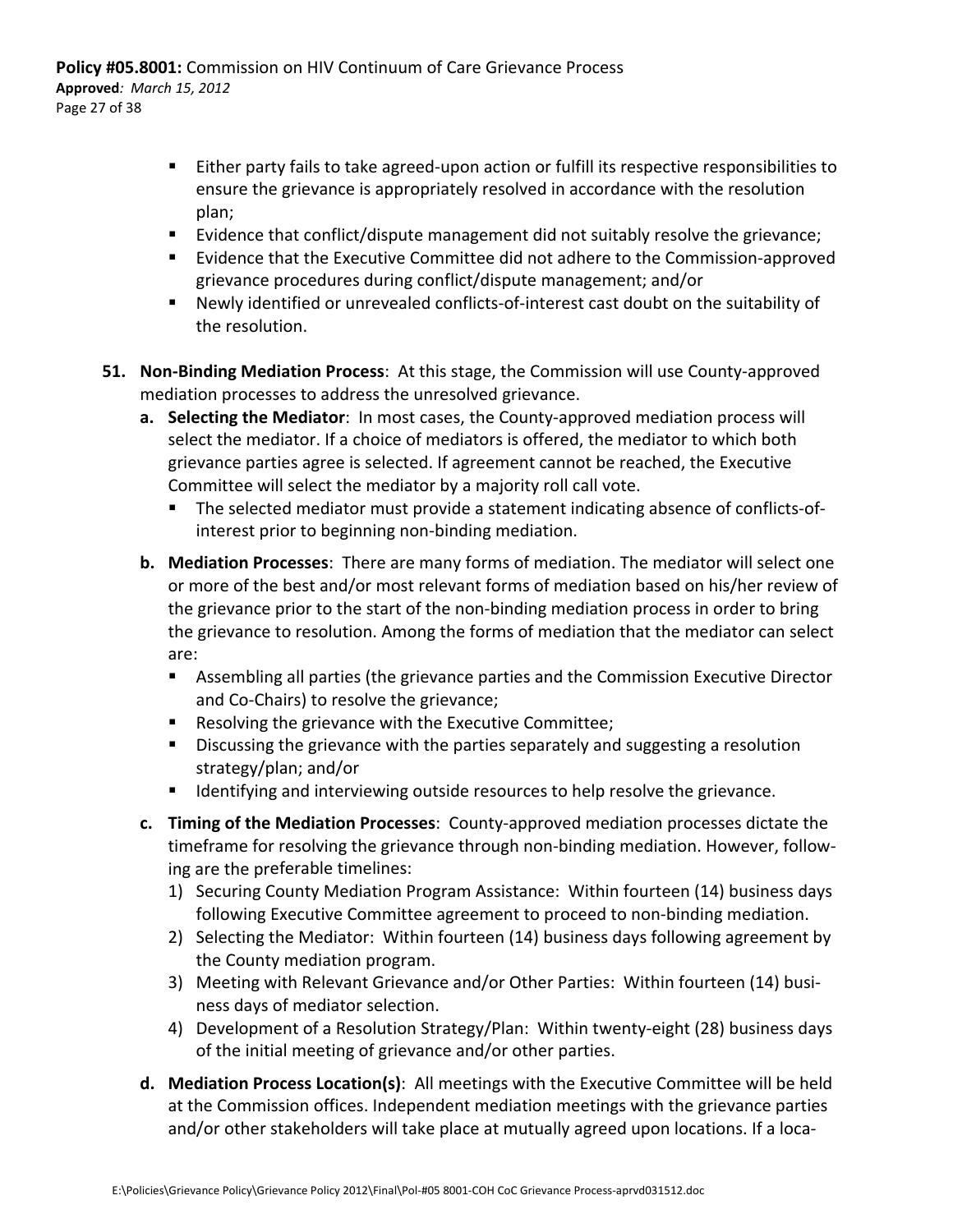tion cannot be agreed to by the grievance parties and/or other stakeholders, the Commission offices will be used.

- **e. Public Participation**: Non‐binding mediation meetings with the grievance parties and/or other stakeholders are not covered by the Brown Act, and, as such, are not open to the public. Under provisions of the Brown Act, any meetings with the Executive Committee prior to the presentation of the final resolution strategy/plan will be convened as closed Executive Sessions of the Executive Committee, and are, therefore, not open to the public.
- **f. Conclusion of the Non‐Binding Mediation Processes**: As with conflict/dispute manage‐ ment, non‐binding mediation is concluded when the mediator presents a resolution strategy and plan to the Executive Committee for approval at a regularly scheduled meeting.
	- Both parties to the grievance must agree to the proposed strategy/plan in writing.
	- A majority of the quorum present at the Executive Committee meeting must approve the resolution strategy and accompanying plan by a majority roll call vote.
	- Failure to find a resolution strategy and plan agreeable to both parties ("impasse") and/or the Executive Committee to approve a final strategy/plan will automatically elevate the grievance to binding arbitration.
- **g. Commission Notification**: The Executive Committee is required to report and summar‐ ize the results of non‐binding mediation (including the final plan, as appropriate) to the Commission at its next regularly scheduled meeting.
- **52. Binding Arbitration.** Binding arbitration is the last step in the resolution and grievance processes, and is only engaged when all other efforts to find resolution to a grievance have been exhausted.
	- **a. Binding Agreements**: All parties to the grievance are required to abide by the outcome of binding arbitration. Failure to comply with binding arbitration as required by this policy/procedure or to adhere to the decisions/outcomes will be referred to the BOS, County Counsel, the Auditor‐Controller and the County's Chief Executive Office (CEO).
- **53. Grounds for Elevating a Grievance to Binding Arbitration**: The resolution of a grievance will be elevated to binding arbitration in one of the following circumstances:
	- **When the Executive Committee does not approve a final resolution strategy/plan from** non‐binding mediation;
	- When the grievance parties cannot agree to a resolution strategy/plan through nonbinding mediation; or
	- **If the Executive Committee concurs by a roll call majority vote with a resolution appeal** contesting the non‐binding mediation resolution.
- **54. Arbitration Processes**: Binding arbitration proceeds as follows:
	- **a. County Counsel**: If a grievance advances to binding arbitration, the Commission relies on County Counsel to recommend appropriate arbitration services.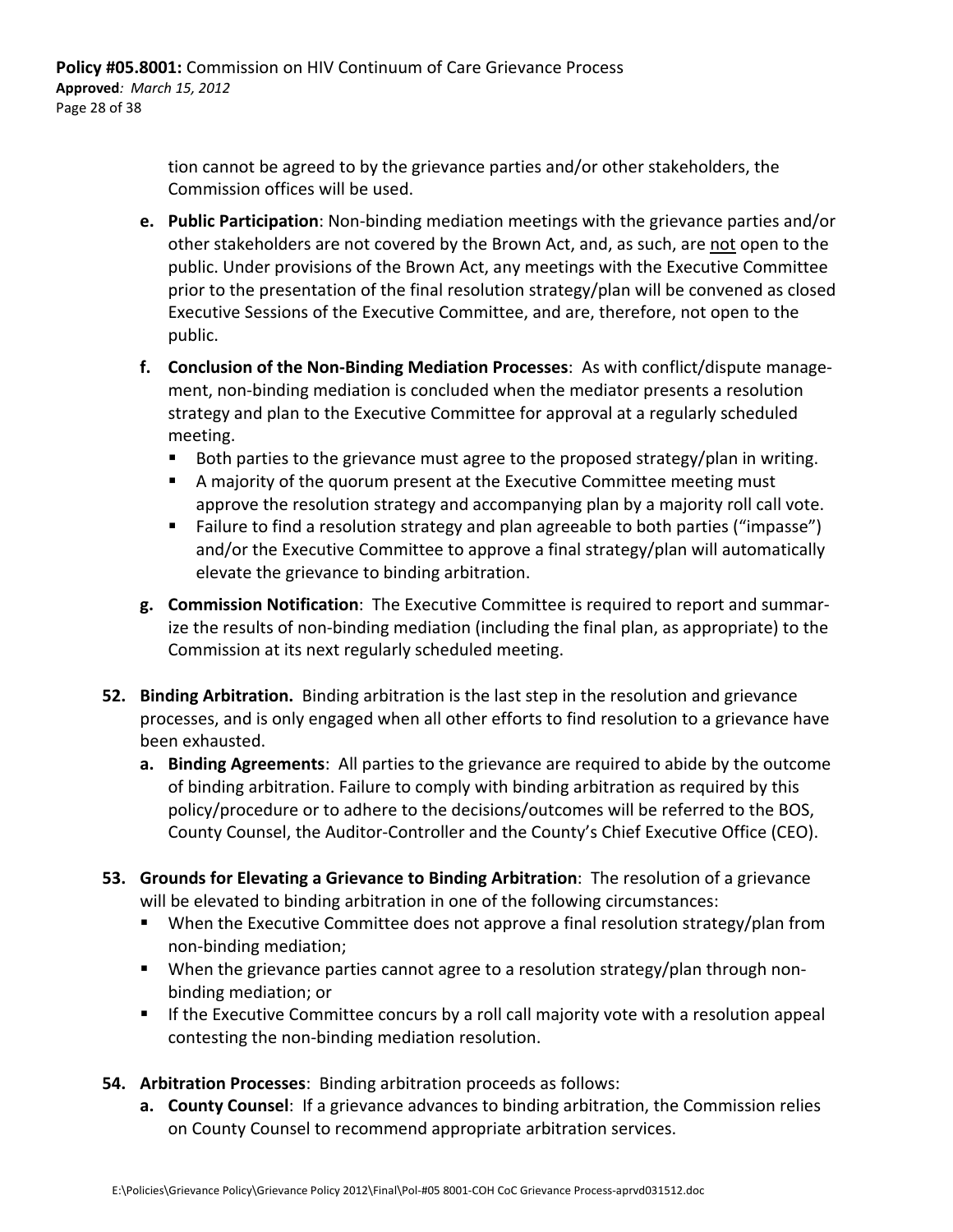- **b. Arbitrator Neutrality**: The arbitrator is a neutral third party—an individual or panel designed to ensure impartiality and independence from the prior grievance process, for example:
	- **Professional arbitration services:**
	- **Local judicial officer(s); or**
	- Alternate legal services.
- **c. Arbitration Timeline**: Binding arbitration should take place within forty (40) business days, unless the arbitrator and all parties to the grievance agree to extend the time limit.
- **d. Arbitrator Selection**: If there is a choice among possible arbitrators, the Commission Co‐Chairs, Executive Director and County Counsel will select the arbitrator they believe will best determine the most suitable resolution strategy and plan.
- **55. Arbitration Hearing(s)**: Binding arbitration is conducted in a single or multiple "hearings," which are formal processes designed by the arbitrator to determine a strategy and plan to resolve the grievance, within the requirements of this policy/procedure.
	- **a. Hearing Rules and Procedures**: Hearings are governed by rules and procedures defined by the arbitrator.
	- **b. Hearing Conduct**: Hearings are conducted at the discretion of the arbitrator. All parti‐ cipants must conduct themselves in the hearing(s) accordingly.
	- **c. Hearing Content**: Hearings are intended to address the development of a resolution strategy and plan, and not as an opportunity to re‐dress or review the Commission's adjudication of the grievance claim. However, the arbitrator may need to review the adjudication findings in order to prepare an appropriate resolution strategy and plan.
	- **d. Material Requests**: All parties to the grievance (the Commission, grievant and grieved) are required to submit documentation and other materials requested by the arbitrator.
	- **e. Stakeholder Attendance**: The Executive Director is required to attend all hearings on behalf of the Commission and Executive Committee; Commission Co‐Chairs are entitled to attend if available. Attendance by all other parties, including grievance party repre‐ sentatives, is subject to arbitrator invitation, in consultation with the Executive Director and Co‐Chairs.
	- **f. Public Participation**: Hearings are not Brown Act‐covered meetings, and, therefore, not open to the public.
- **56. Arbitration Findings**: The arbitrator will attempt to find a solution and develop a plan that is satisfactory to both grievance parties, but is not required nor obligated to do so. Binding arbitration findings are limited to the resolution strategy and plan, and are not intended to redress the Commission's adjudication of the grievance claim.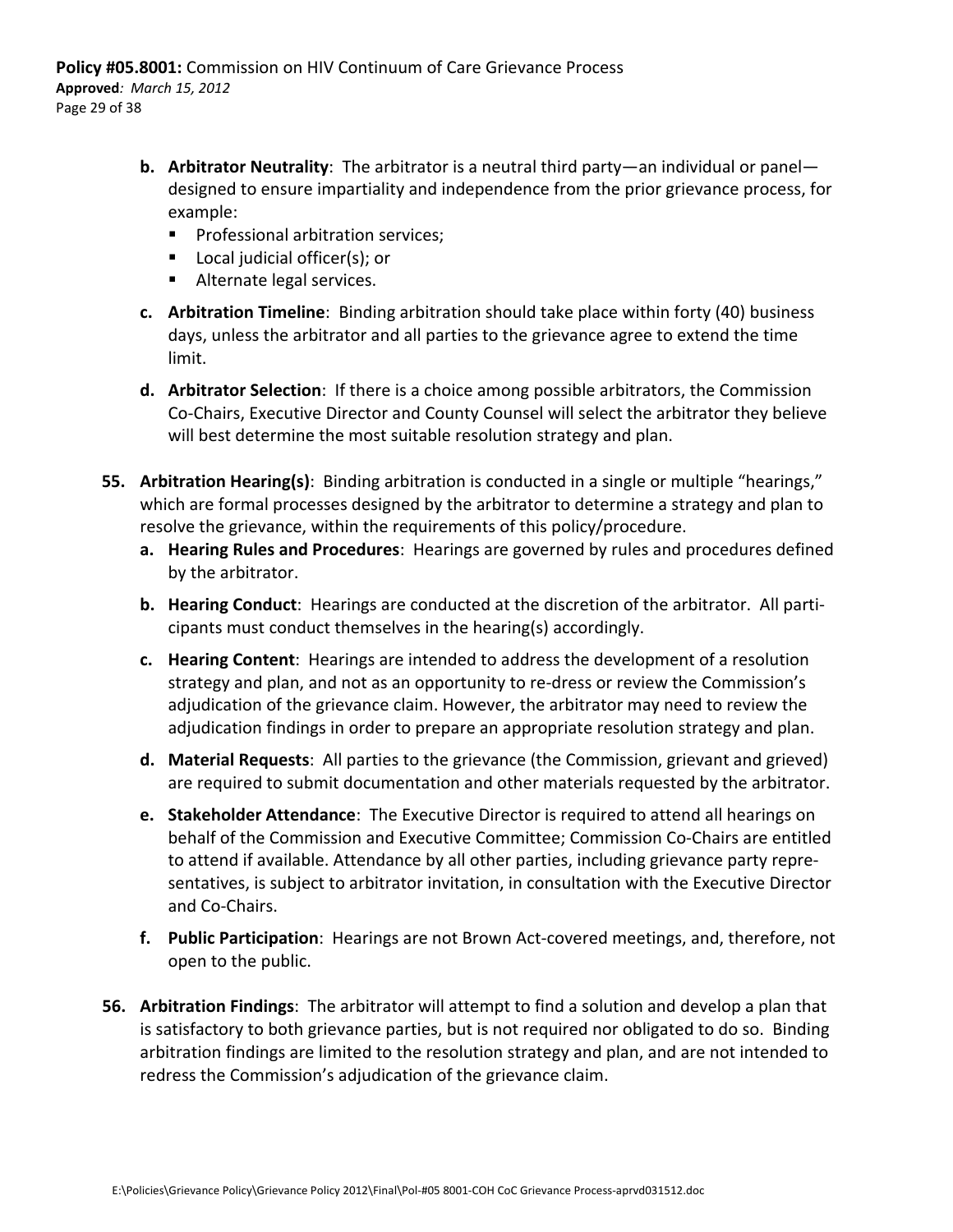- **57. Binding Agreements**: All parties to the grievance are required to abide by the outcome of binding arbitration.
	- **a. Executive Committee Role**: Given the nature of binding arbitration, the Executive Committee is not required to approve the final resolution strategy or plan.
	- **b. Failure to Comply**: Failure to adhere to the agreements of binding arbitration will be referred to the BOS, County Counsel, the Auditor‐Controller and the County's Chief Executive Office, and/or other County departments as necessary.
- **58. Binding Arbitration Appeals**: Binding arbitration agreements cannot be appealed.
- **59. Resolution Agreement**: Final resolution is indicated by a memorandum sent to each party by the Executive Director within two (2) business days after the appropriate appeal win‐ dows have closed. A copy of the memorandum should be forwarded to the Commission at its next regularly scheduled meeting, in tandem with the Executive Committee's report of the resolution to the Commission.
	- **a. Agreement**: The memorandum will include an agreement form that each party must sign and return to the Executive Director within five (5) business days. The agreement details the terms and conditions agreed to by both parties and the arbitration findings, and represents both parties' commitment to fulfill obligations of those terms and conditions by the specified dates.
	- **b. Agreement Content**: The memorandum details the Executive Committee's or the arbitrator's final resolution strategy and plan. The memorandum will include:
		- A copy of this policy/procedure;
		- A completed "Process Compliance Log";
		- A final resolution plan; and
		- A "Statement of Non-Retaliation" that must be signed by each party and returned with the acknowledgement form.
	- **c. Conclusion of the Resolution Phase**. The resolution phase is only considered concluded when both parties have signed and returned their acknowledgement forms and Statements of Non‐Retaliation.
- **60. Cost (s)**: The Commission is responsible for bearing the burden of all grievance process costs through non‐binding mediation. Following are the costs for which other parties to a grievance may be responsible:
	- **a. Costs of Resolution Appeals**: A grievance party is required to include a \$100 deposit along with a submission of an adjudication or resolution appeal.
		- **The deposit will be returned if the Executive Committee supports the appeal.**
		- The Executive Director may waive the deposit on the grounds that there is clear and compelling evidence to justify the appeal and/or due to financial hardship for the appealing party.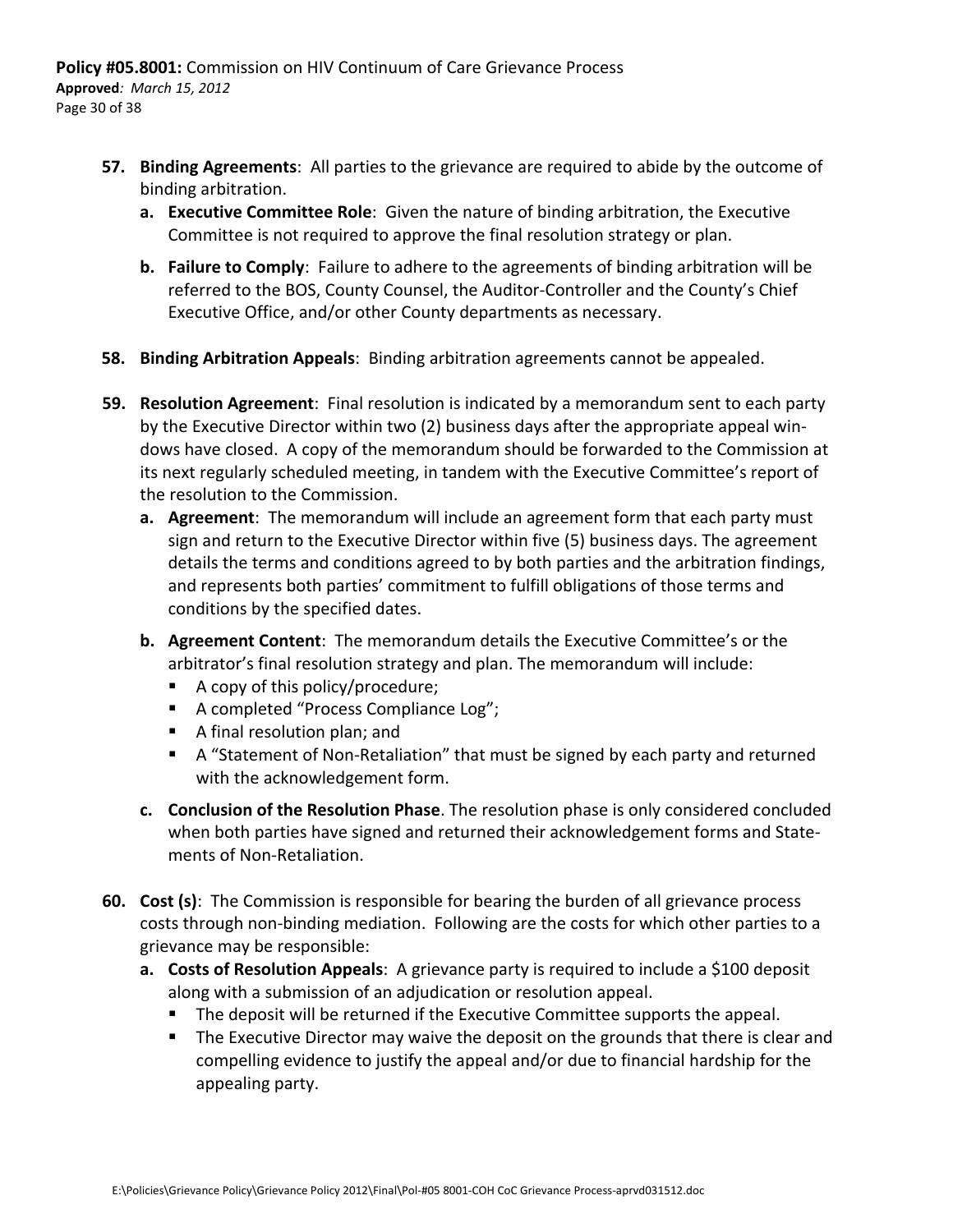- **b. Costs of Binding Arbitration**: Since the costs of binding arbitration represent additional, unanticipated costs to the Commission and the Ryan White‐funded system of care, the grievance parties are expected to share the cost of binding arbitration according to the following rules:
	- **1) Failure to Approve a Resolution Plan**: The Commission is responsible for the costs of binding arbitration if the Executive Committee fails to approve a final resolution strategy/plan developed in non‐binding mediation.
	- **2) Grievance Party Impasse**: Both parties are responsible for sharing the costs of bind‐ ing arbitration equally if they reach an impasse and cannot agree to a final resolu‐ tion strategy/plan in non‐binding mediation. By a two‐thirds vote of the quorum present, the Executive Committee may shift the full cost burden to a single grievance party if the Committee determines that one of the parties refuses to agree to resolution as an obstructive measure.
	- **3) Failure to Fulfill Responsibilities**: If the Executive Committee has determined that binding arbitration is necessary to address the failure of one of the parties to fulfill its responsibilities as agreed in the non‐binding mediation resolution plan, then that party is responsible for the costs of binding arbitration. If both parties fail to fulfill their responsibilities, then both parties will share the cost of binding arbitration equally.
- **61. Repeated Grievance Claims**: Once the grievance claim has been adjudicated and resolved, neither of the grievance parties or another party is allowed to grieve the same issue again.
	- **a. Definitions**: The "same issue" is defined as the same action in the same time period acted on by the same parties.
	- **b. Retaliation**: A grievance by the grieved against the grievant related to the same issue, or the grievance, is considered "retaliation" and not allowed. Likewise, a subsequent grievance by the original grievant against the original grieved during or shortly after the first grievance—even if addressing a different issue—may also be considered "retali‐ ation" and, therefore, is not allowed.
	- **c. Executive Director Role**: If certification is warranted, the Executive Director is required to refer any subsequent grievance claim involving the same parties within the same twelve (12)‐month period to the Executive Committee as "certified with reservations."
	- **d. Executive Committee Role**: It is the Executive Committee's responsibility to determine if a subsequent or multiple grievances involving the same parties are retaliatory in nature—determined by a majority role call vote of the quorum present.
- **62. Referral to Other County Departments**: While a grievance claim can be adjudicated without participation by both parties, the resolution phase cannot proceed without their full participation. If the grievant refuses to fully participate in the resolution phase, the Executive Committee will assume that role. However, if the grieved party refuses to fully participate in the resolution phase, as detailed in this policy/procedure, the grievance will be formally referred to the BOS, County Counsel, the Auditor‐Controller and/or the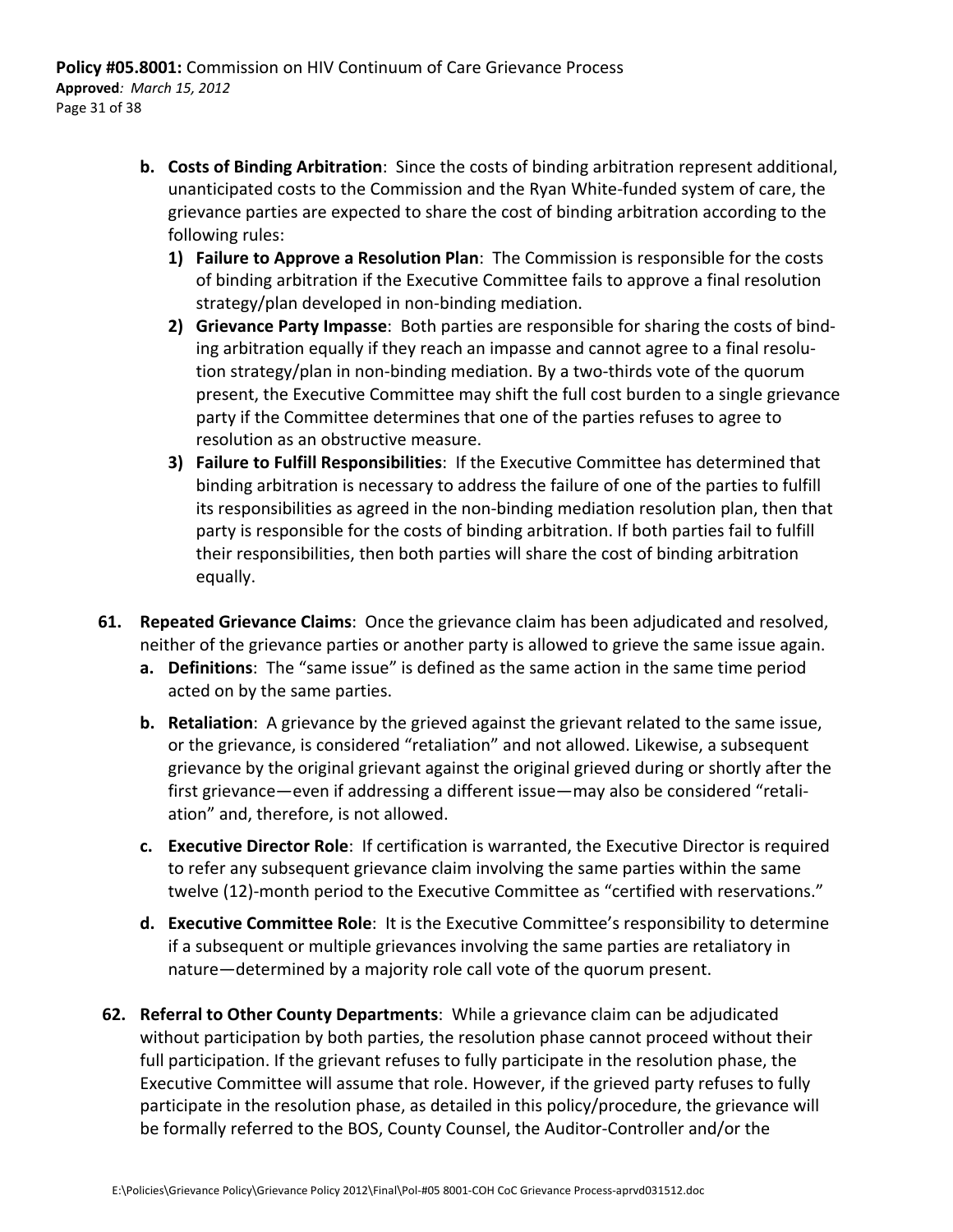County's Chief Executive Office ("referral"). In addition, the following actions would also result in a referral:

- **a. Failure to Return Adjudication Agreement**: If either party refuses to return their adju‐ dication agreements when the grievance claim has been adjudicated in favor of the grievant, it cannot proceed to the resolution phase.
- **b. Withdrawing Participation from the Resolution Phase**: Even if the grieved party has participated in the first—or the first and second—steps of the resolution phase, failure to participate in all steps and/or appeals as required means that the grievance has not been effectively resolved.
- **c. Failure to Fulfill Resolution Plan Responsibilities**: The grieved party's failure to fulfill its responsibilities in the resolution plan developed in conflict/dispute management or non‐ binding mediation (including evidence of retaliation, see Procedure #7) will elevate the grievance to the next step. However, failure to do so after binding arbitration (including evidence of retaliation) requires referral.
- **d. Failure to Assume Appropriate Costs**: As outlined in Procedure #59, binding arbitration requires a share of costs assessed according to circumstances. Either party's refusal to accept its share of binding arbitration costs, as required, will result in referral.

#### **63. Reporting and Documenting Process/Results**:

- **a. "Process Compliance Log"**: The Executive Director keeps a log of all pertinent informa‐ tion, dates, actions and decisions in a "Process Compliance Log" to ensure the Commis‐ sion's compliance with the required grievance process timeline and other requirements. The Process Compliance Log can be made available to either grievance party at any time during the process, and is included with the final adjudication/resolution notifications.
- **b. Resolution Plan Monitoring**: The Executive Director is also responsible for monitoring progress and activities of the final resolution plan. The monitoring tool will be develop‐ ed once the final resolution plan has been detailed. The Executive Director will present updates at regularly scheduled Executive Committee meetings according to the sche‐ dule and milestones detailed in the resolution plan.
- **64. Final Resolution**: Final resolution and the grievance is formally closed when both parties have fulfilled their responsibilities and met their obligations consistent with the resolution strategy/plan. Formal notification that the grievance has been resolved and closed will be sent to both parties, and the Commission will be notified at its next regularly scheduled meeting.
- **65. Promoting the Availability of the Grievance Process**: Given the length of the grievance policies and procedures, wide dissemination of the actual policy/procedure is not practical. The Commission will notify stakeholders of the grievance policy through alternate means:
	- **a. Website**: The Commission will post the entire policy/procedure, along with electronic versions of the attachments on the Commission's website.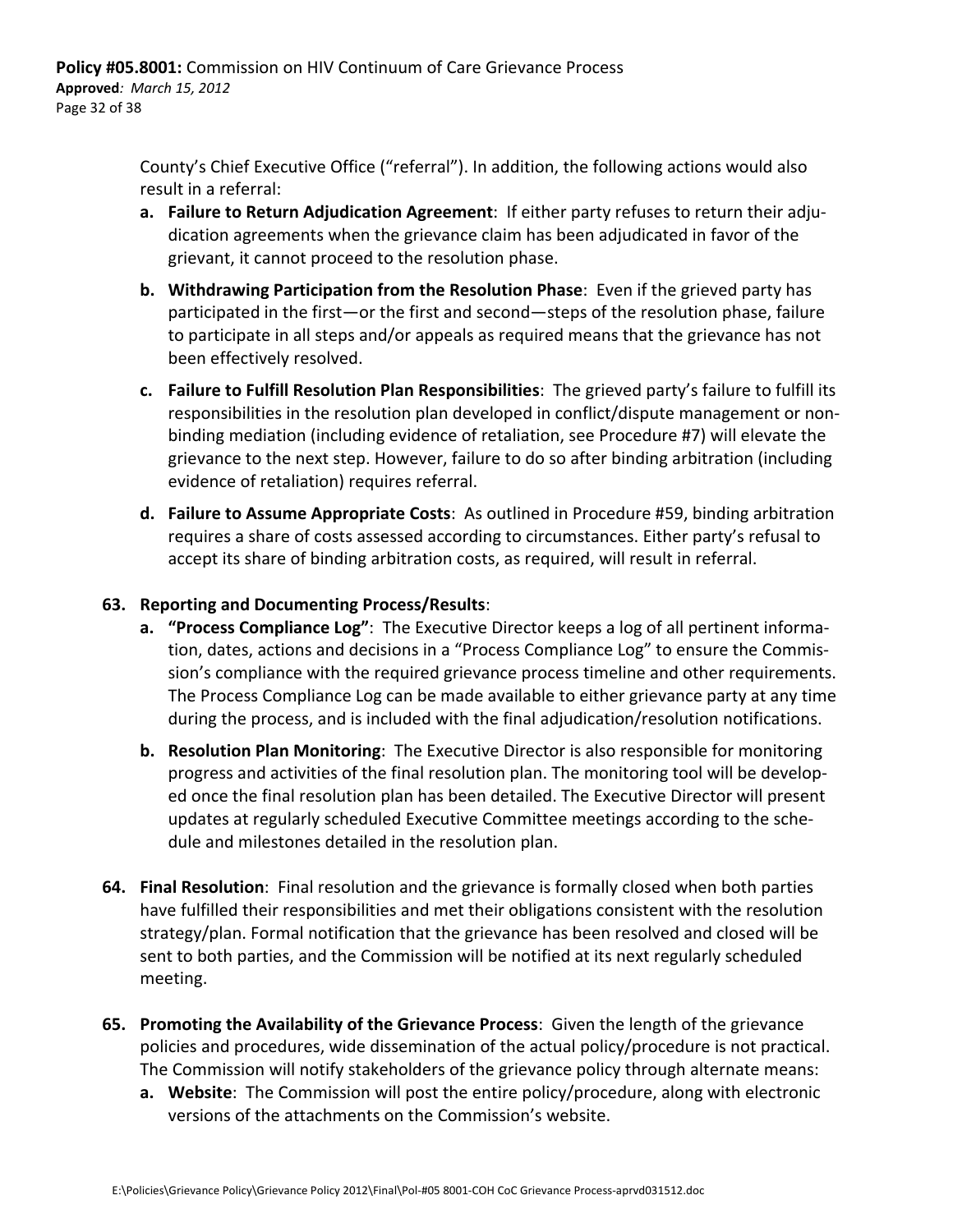- **b. Summary Description**: The Commission will develop an abbreviated summary version of the grievance process for dissemination to providers, consumers and other stake‐ holders.
- **c. Website Address**: The Commission will include the grievance policy/procedure website address on all documents to which the grievance process is relevant (e.g., Patients' Bill of Rights).

#### **DEFINITIONS:**

- **Actionable**: In the context of this policy/procedure, the first step of the resolution phase in which it is determined if the grievance can be feasibly resolved.
- **Adjudication:** In the context of this policy/procedure, the phase of the grievance process that determines if the grievance claim is valid (if it is a grievance that the Commission is empowered to address), substantiated (if the data, facts and/or evidence supporting the grievance claim are accurate) and sustainable (the responsibility for the grievance issue can be wholly or partially assigned to the grieved party).
- **Administrative Agency**: One of the four principal Ryan White Part A partners, the administrative agency is responsible for the procurement, solicitation and monitoring of local Ryan White-funded services. In Los Angeles County, the administrative agency is the Division of HIV and STD Programs (DHSP) in the County's Department of Public Health (DPH).
- **Administrative Mechanism**: The local collaboration of the four principal Ryan White partners that manages the Ryan White‐funded system of care. Contracted HIV service organizations may also play a role in the administrative mechanism depending on the circumstances.
- **Agency:** The organization providing services.
- **Arbitration**: A process through which a neutral third party resolves a dispute or conflict between two or more parties.
- **Arbitrator:** The neutral third party who conducts arbitration.
- **Auditor/Controller**: The County agency responsible for auditing and monitoring administrative, fiscal and legal compliance with County contracts, rules, requirements and standards.
- **Binding**: In the context of this policy/procedure, when the two parties to the grievance are "bound" by the results of arbitration. In other words, neither party can dispute the final decision of the arbitrator.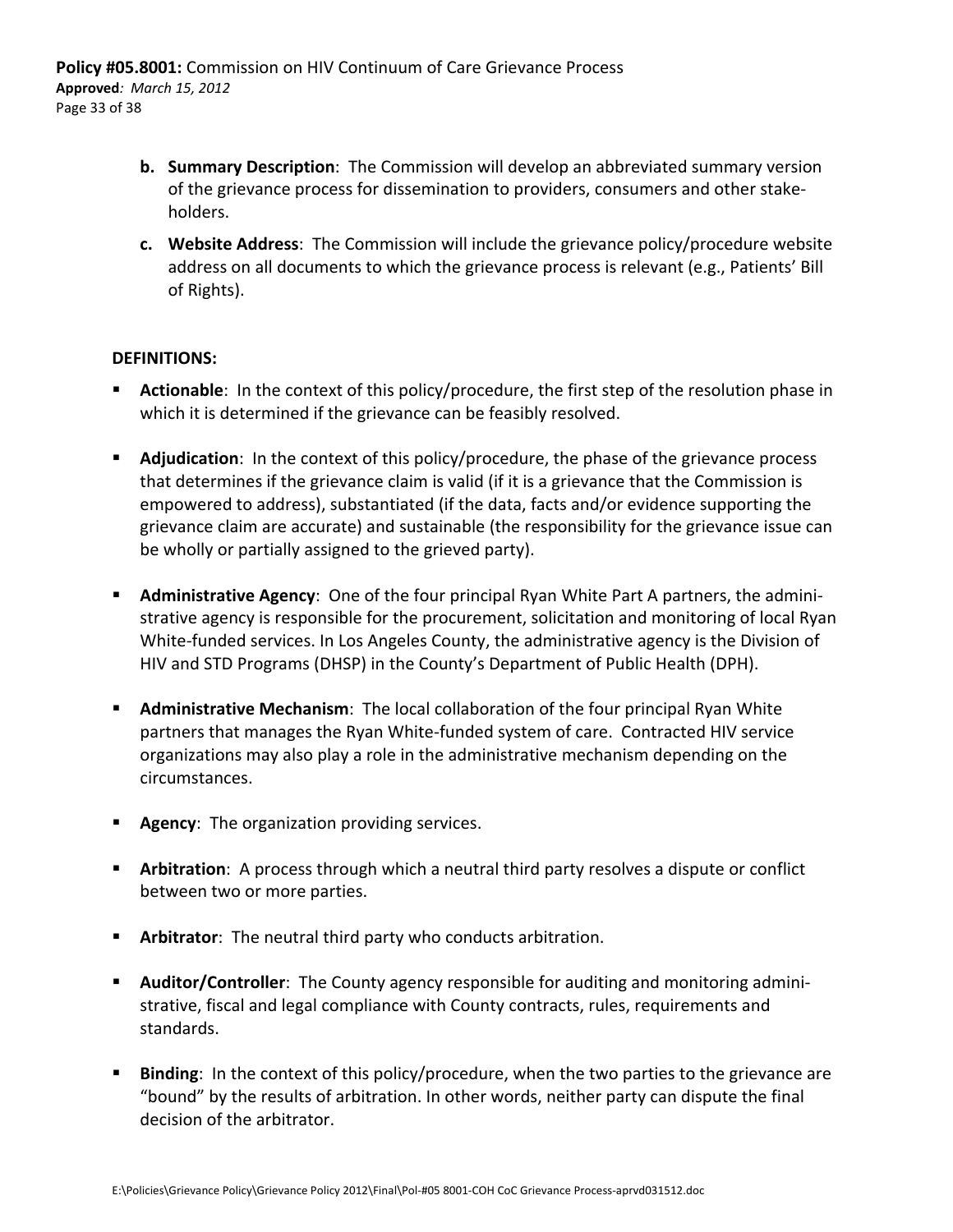- **Binding Arbitration**: In the context of this policy/procedure, the step in the resolution phase of the grievance process in which a neutral third party imposes a resolution strategy on the parties to a grievance.
- **Board of Supervisors (BOS):** The BOS is Los Angeles County's five-member, elected final authority on all matters for which the County is responsible. The BOS is also the Chief Elected Official (CEO) for the local Ryan White Program.
- **CEO**: Depending on the context in this policy/procedure, "CEO" refers to one of two different entities with different roles and functions: the Chief Elective Official (the Board of Supervisors) in a Ryan White‐funded system of care or the Chief Executive Office.
- **Chief Elected Official (CEO)**: One of four principal Ryan White Part A partners, the CEO is responsible for designating a grantee, appointing members to the planning council and overall grant administration. In Los Angeles County, the CEO is the County Board of Supervisors (BOS).
- **Chief Executive Office (CEO)**: The department in Los Angeles County responsible for managing County operations and work activities through the County's other departments.
- **Claim:** An assertion by one party that it has a grievance against another party. In the context of this policy/procedure, it refers to a certified grievance submission that has not yet been fully adjudicated.
- **Client**: In the local Ryan White-funded system of care, consumers of non-medical or support services.
- **Coalition**: In the context of this policy/procedure, a formal or informal grouping or organization of stakeholders.
- **Commission on HIV (Commission)**: The Commission advises the BOS on all HIV matters at the County and is the planning council in the local Ryan White Program.
- **Complaint:** In the context of this policy/procedure, a claim alleging that a party has not complied with governing plans, rules or procedures.
- **Comprehensive HIV Plan**: Ryan White legislation and HRSA guidance require the planning council to develop a comprehensive HIV Plan that serves as a blueprint for local HIV plans, service delivery and goals.
- **Conflict/Dispute Management**: In the context of this policy/procedure, the step in the resolution phase of the grievance process in which the Commission facilitates the develop‐ ment of a resolution strategy mutually agreeable by both parties to a grievance.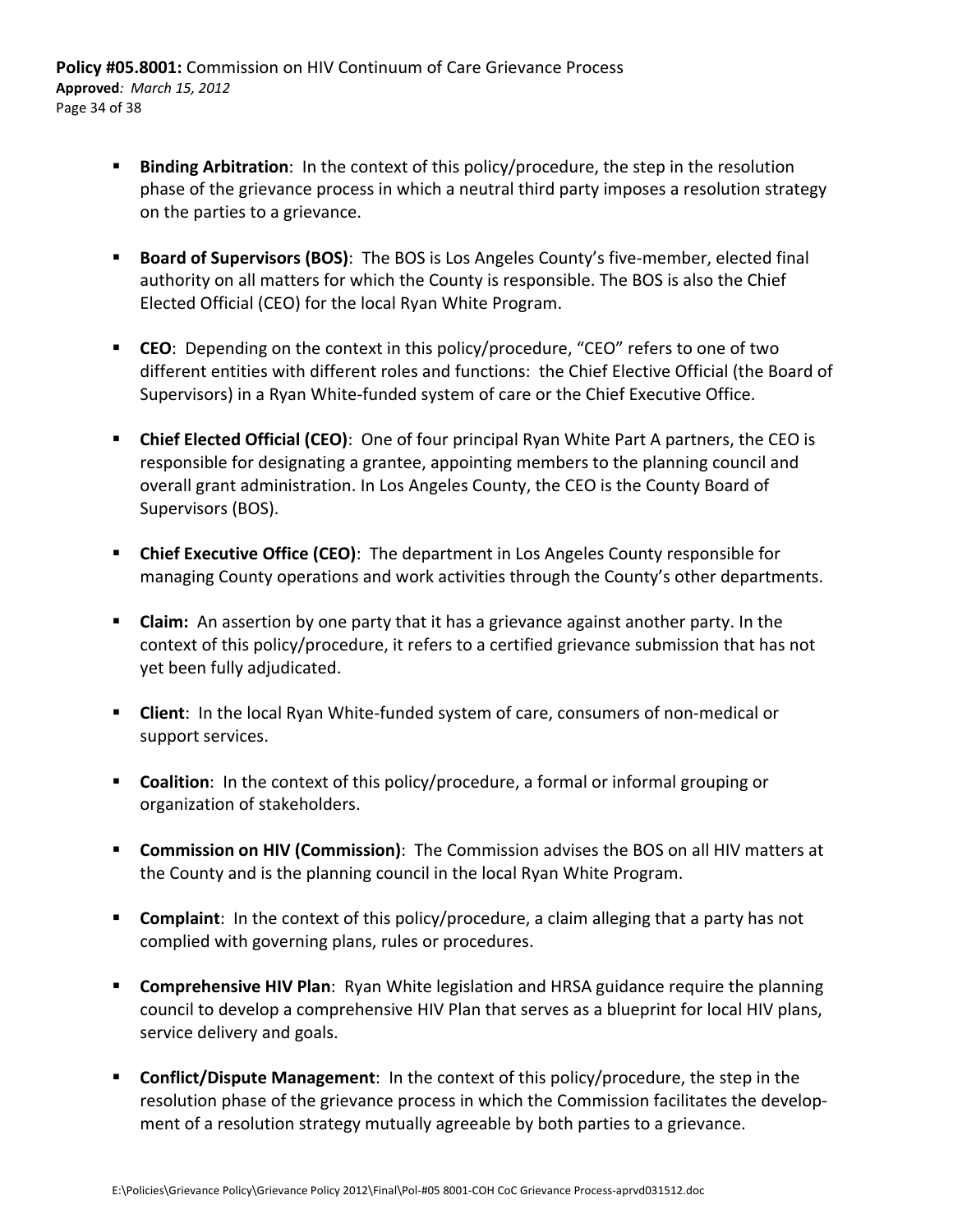- **Consolidation**: In the context of this policy/procedure, when the Executive Committee merges multiple grievance claims by a single or multiple grievant party(ies) into a single grievance claim due to substantially linked or similar grievance issue(s).
- **Consumer**: People who use Ryan White-funded or County-contracted HIV services.
- **County Counsel**: Los Angeles County's chief legal office, providing legal guidance to the BOS, representing the County in legal proceedings, and ensuring compliance with the County's legal codes and requirements.
- **Department of Public Health (DHP)**: DPH is Los Angeles County's principal public health entity, managing the County response to identified public health needs in the County. DHP also serves as the grantee in the local Ryan White Program.
- **Directive**: An expectation, recommendation or guidance on how to best meet the need or other factors to be considered developed by the Commission to accompany comprehensive planning and/or priorities and allocations.
- **Dispute:** In the context of this policy/procedure, a claim of disagreement between two parties that the parties have not been able to resolve through other means.
- **Dispute Prevention:** In the context of this policy/procedure, efforts taken in advance to prevent disputes and/or conflicts that must be resolved through the grievance process.
- **Division of HIV and STD Programs (DHSP)**: As a division of DHP, DHSP manages Los Angeles County's HIV and STD programs, and is the administrative agency in the local Ryan White Program.
- **Executive Committee**: The Commission's standing committee that coordinates work between the Commission's committees and task forces and that is empowered to act on the Commission's behalf. In the context of this policy/ procedure, the Executive Committee oversees the grievance process.
- **Executive Director**: The lead staff person for the Commission who manages the Commis‐ sion staff, operations and support functions. In the context of this policy/procedure, the Executive Director serves as the primary grievance contact for all parties.
- **Grantee**: One of the four principal Ryan White Part A partners, the grantee is responsible for receiving the annual Ryan White award and ensuring that it is managed consistent with Ryan White legislation and HRSA guidance — either directly or through an administrative agency. In Los Angeles County, the grantee is the County's Department of Public Health (DPH).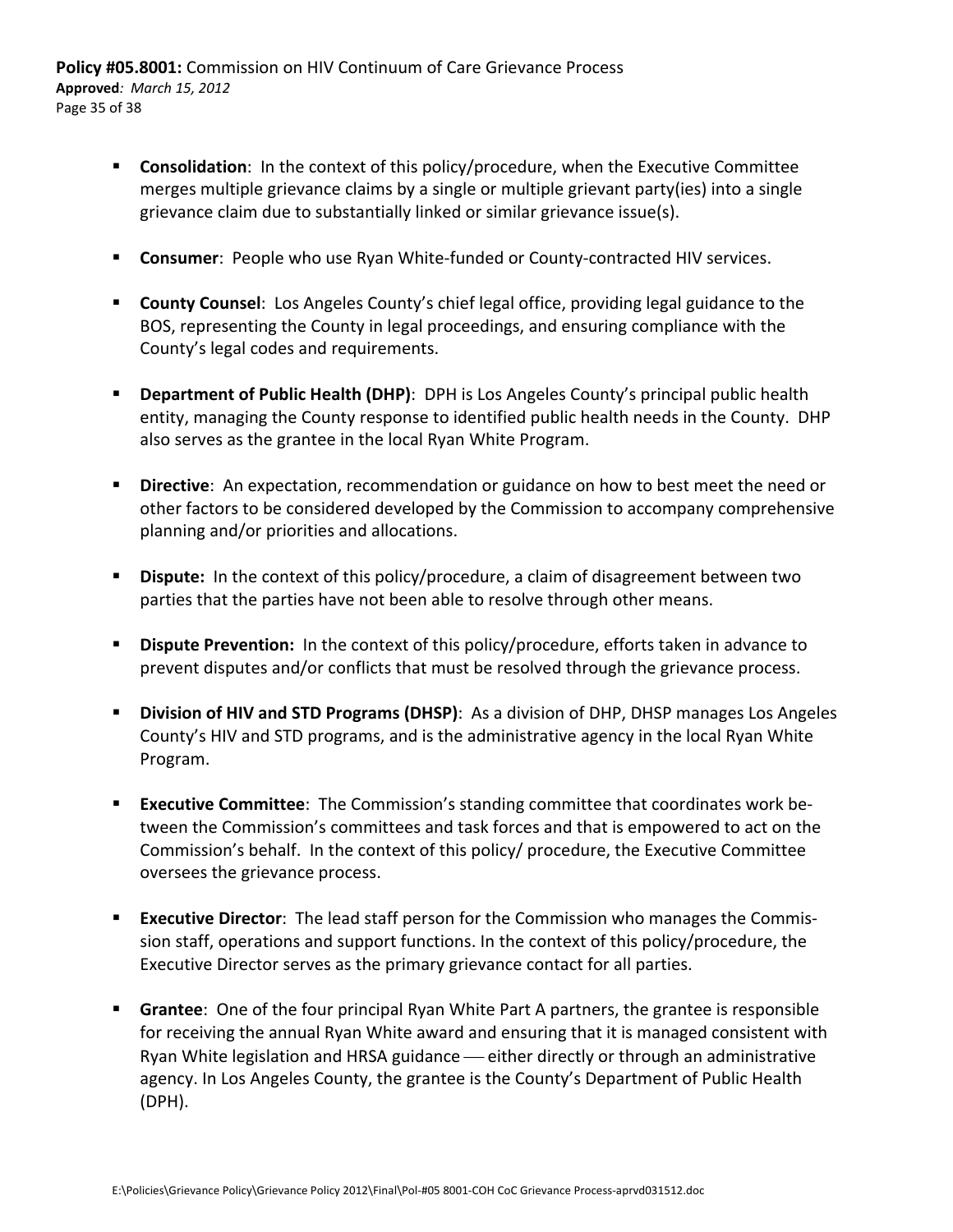**Policy #05.8001:** Commission on HIV Continuum of Care Grievance Process **Approved***: March 15, 2012* Page 36 of 38

- **Grievance**: In the context of this policy/procedure, an adjudicated claim for which it has been determined that a grieved party is wholly or partly responsible.
- **Grievance Issue**: In the context of this policy/procedure, the matter alleged in a grievance claim or to be resolved in the grievance.
- **Grievance Line:** A telephone line operated and designed specifically for stakeholders to submit their provider‐ or agency‐level grievances directly to DHSP.
- **Grievant**: In the context of this policy/procedure, the party that claims a grievance against another party.
- **Grieved:** In the context of this policy/procedure, the party against which a grievance has been alleged.
- **Health Resources and Services Administration (HRSA)**: The federal agency at the U.S. Department of Health and Human Services (DHHS) that manages the Ryan White Program nationally.
- **Impasse**: In the context of this policy/procedure, when two parties involved in a dispute cannot find agreement or resolution to the dispute/grievance.
- **Mediation**: A process through which a neutral third party facilitates the resolution of a dispute or conflict between two parties by reaching the best compromise or agreement in an attempt to satisfy both parties.
- **Mediator:** The neutral third party who manages mediation.
- **Milestone:** In the context of this policy/procedure, a specific point in the resolution plan against which progress towards full implementation of the plan is measured.
- **Nature**: In the context of this policy/procedure, the type and content of a grievance claim.
- **Neutral(ity)**: In the context of this policy/procedure, the condition of absence of bias or pre‐disposition towards or against either party to a grievance.
- **Non‐Binding**: In the context of this policy/procedure, when agreements cannot be enforced without the full adherence and participation of all parties to the grievance.
- **Non‐Binding Mediation**: In the context of this policy/procedure, the step in the resolution phase of the grievance process in which a neutral third party facilitates the development of a mutually agreeable resolution strategy by the parties to a grievance.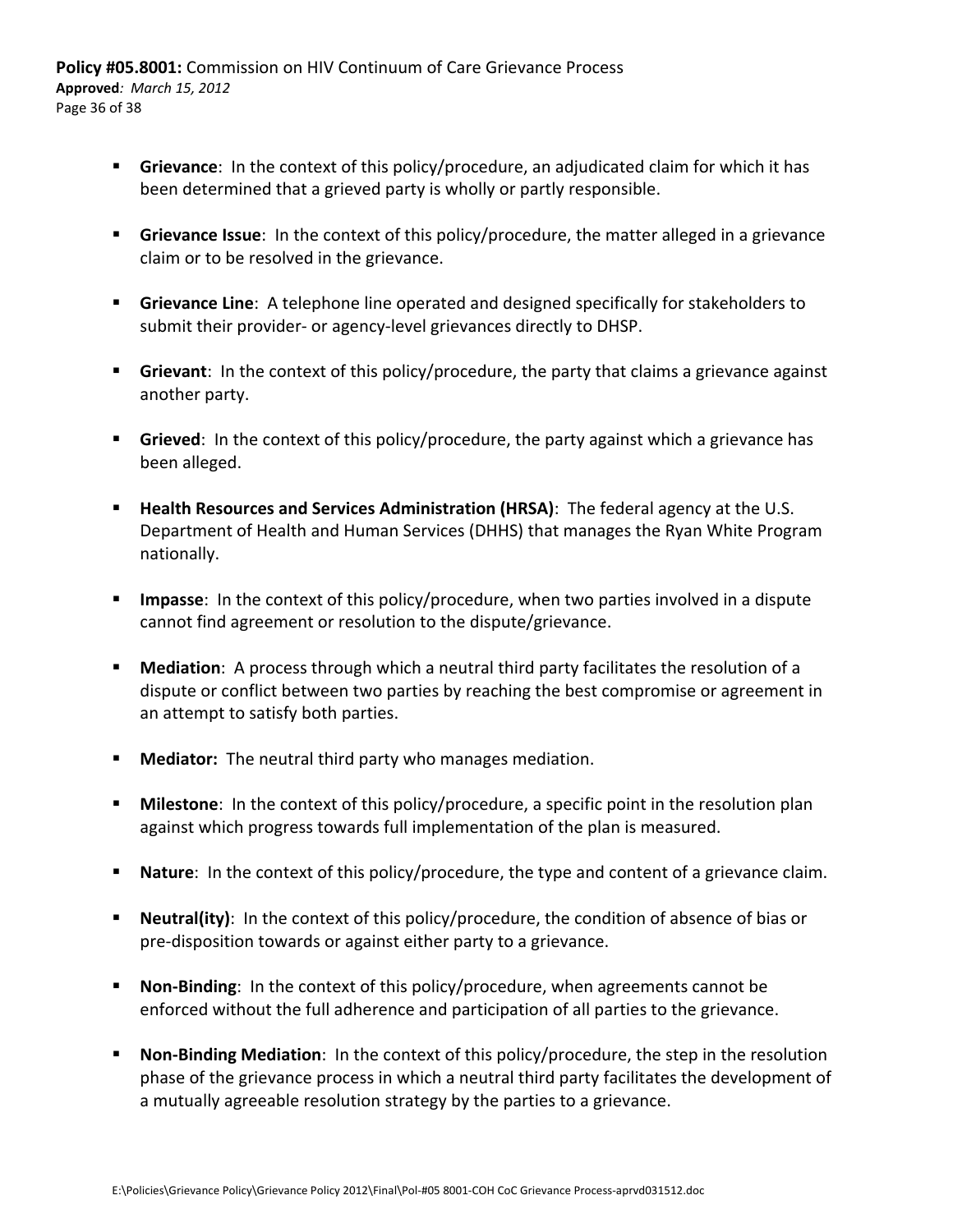- **Party(ies):** In the context of this policy/procedure, the Commission, grievant and grieved in a grievance action.
- **Patient:** In the local Ryan White-funded system of care, consumers of medical or medicallyrelated services.
- **Patients' Bill of Rights**: Commission Policy/Procedure #05.2001, outlining consumer rights and responsibilities in Los Angeles County's Ryan White-funded system of care.
- **Planning Council:** One of the four principal Ryan White Part A partners, the planning council is responsible for developing a comprehensive HIV plan, determining priorities and allocations, evaluating service effectiveness and other activities. In Los Angeles County, the planning council is the Commission on HIV.
- **People Living With HIV (PLWH)**: People with HIV/AIDS, but who are not necessarily consumers of Ryan White‐funded services.
- **Principal Ryan White Partners**: The four partners involved in the administration of the local Ryan White Part A grant: the Chief Elected Official, the Grantee, the Administrative Agency and the Planning Council.
- **Priority- and Allocation-Setting:** The process through which the planning council determines how effectively services respond to the needs of patients/consumers, and the amount of funding that will be spent on each service category.
- Provider: Can refer to an individual clinician or practitioner, or an agency providing services. In the context of this policy/procedure, generally refers to the individual practitioner.
- **Ralph M. Brown Act ("Brown Act")**: California's Ralph M. Brown Act ensures open, public meetings; transparency in public decision‐making; recorded minutes and records from meetings; and opportunities for the public to participate in public debate. The Brown Act applies to all bodies of publicly elected or appointed officials.
- **Recusal**: Completely refraining from participation in Commission discussion and voting on an issue where the Commission member has a conflict‐of‐interest in the issue.
- **Resolution**: In the context of this policy/procedure, the phase of the grievance process that seeks to find a solution to the grievance, and includes the steps of conflict/dispute manage‐ ment, non‐binding mediation and binding arbitration.
- **Scope**: In the context of this policy/procedure, the specific details, data, evidence, and/or facts encompassed by a grievance claim.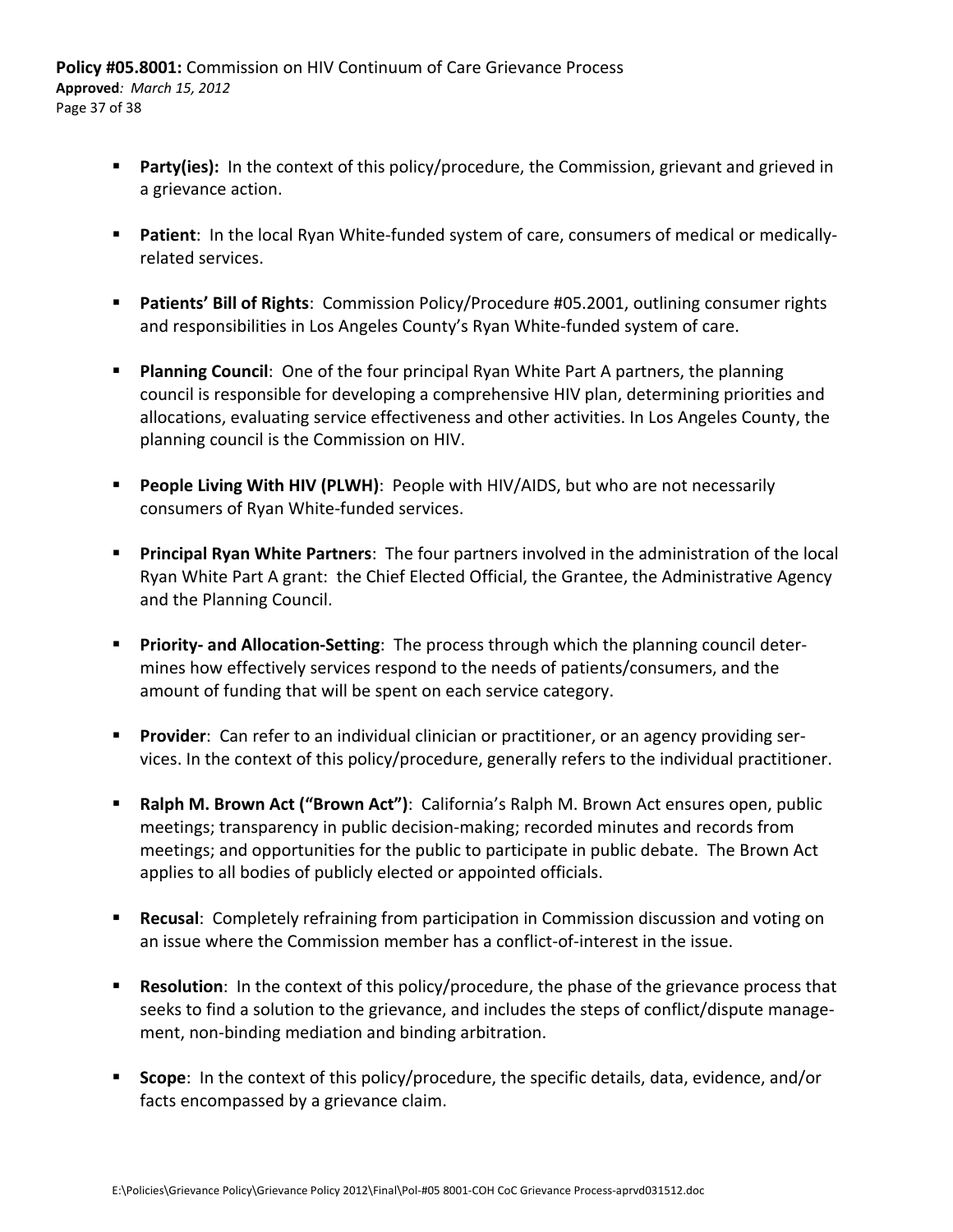**Policy #05.8001:** Commission on HIV Continuum of Care Grievance Process **Approved***: March 15, 2012* Page 38 of 38

- **Stakeholder**: In the context of this policy/procedure, anyone who participates in or is impacted by the decisions, policies, actions and/or services in the Ryan White‐funded system of care.
- **Substantiated**: In the context of this policy/procedure, the step in the adjudication phase of the grievance process in which the Commission determines if the grievance claim is accurate and based on the facts, data and evidence provided.
- **Sustained**: In the context of this policy/procedure, the step in the adjudication phase of the grievance process in which the Commission determines if the grieved party is wholly or par‐ tially responsible for the grievance issue.
- **Tactic**: In the context of this policy/procedure, the specific step(s) outlined in the resolution plan that parties to a grievance take to resolve and/or mitigate the impact from the cause of the grievance.
- **Valid**: In the context of this policy/procedure, the step in the adjudication phase of the grievance process in which the Commission determines if the grievance claim falls within the Commission's authority to address.

#### **ATTACHMENTS:**

- **Attachment A**: Grievance Process Flow Map
- **Attachment B**: Complaint Referral Letter
- **Attachment C: Statement of Non-Retaliation**
- **Attachment D:** Claim of Grievance Form ("Grievance Form")
- **Attachment E: Compliance Log**

| <b>NOTED AND</b>                  |                     | <b>EFFECTIVE</b> |                        |
|-----------------------------------|---------------------|------------------|------------------------|
| <b>APPROVED:</b>                  | Said A. Verest Jour | DATE:            | March 15, 2012         |
| Original Approval: 5/1/1997 (BOS) |                     |                  | Revision(s): 3/15/2012 |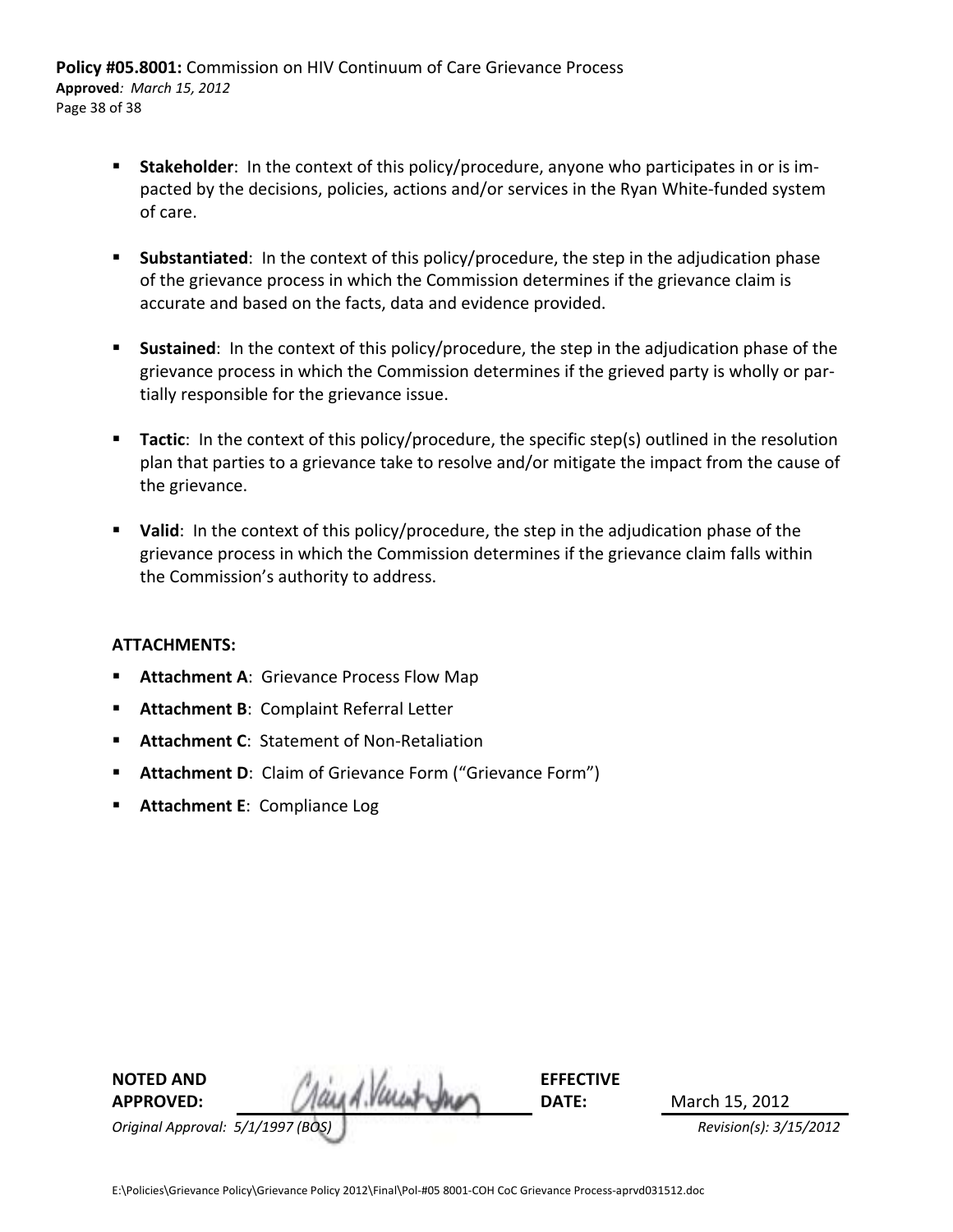3530 Wilshire Boulevard, Suite 1140 • Los Angeles, CA 90010 • TEL (213) 738‐2816 • FAX (213) 637‐4748 www.hivcommission‐la.info



" GRIEVANCE REFERRED to other County Departments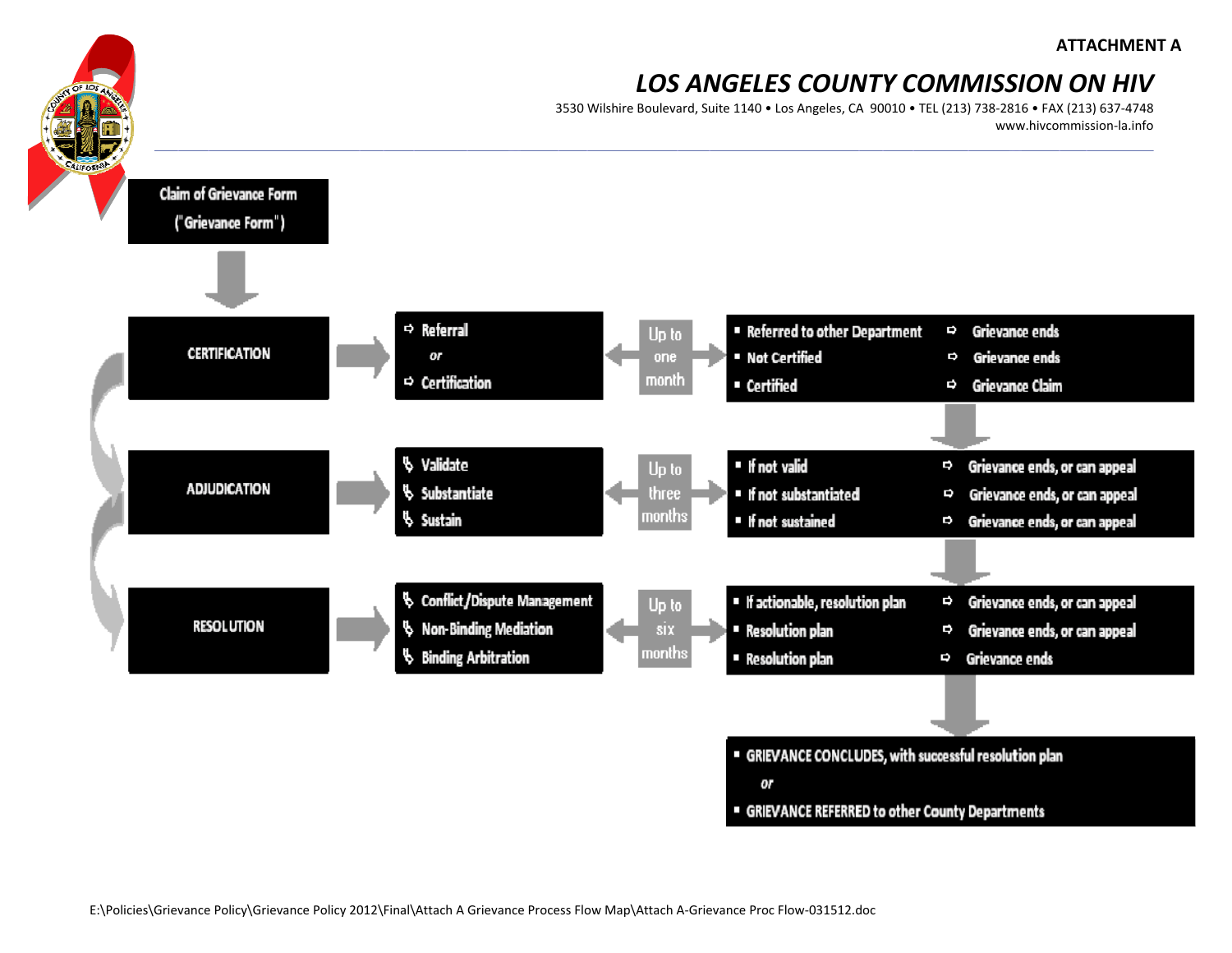

3530 Wilshire Boulevard, Suite 1140 • Los Angeles, CA 90010 • TEL (213) 738‐2816 • FAX (213) 637‐4748 www.hivcommission‐la.info

[**Name/Title**] [**Agency/Organization/Group**] [**Street Address**] [**City/State/ZIP**]

Dear [**Salutation**]:

On [**date**], the Commission received the enclosed (Attachment A) Claim of Grievance Form ("Grievance Form"). In accordance with Commission on HIV Policy/Procedure #05.8001 (*Commission on HIV Continuum of Care Grievance Process*), I have reviewed the claim and have determined that it does not fall within the Commission's grievance authority.

Based on the description in the Statement of Grievance, we have concluded that it entails [**description**], and have, as a result, forwarded it to your agency to address. I trust that [**name of agency**] will engage the complainant to address the issue, as appropriate, according to the applicable policies and procedures.

Consistent with Commission Policy/Procedure #05.8001, a grievance form must be certified to become a formal grievance claim. Since this grievance form has not been certified and has been referred to you, this grievance has been concluded. Also enclosed (Attachment B) is a copy of the letter notifying the grievant of these conclusions.

Thank you, in advance, for your time and consideration of this matter. Please feel free to contact me if you have any questions or need further information.

Cordially,

[**Name**] Executive Director

Attachments (2)

c: [**Grievant**] Executive Committee File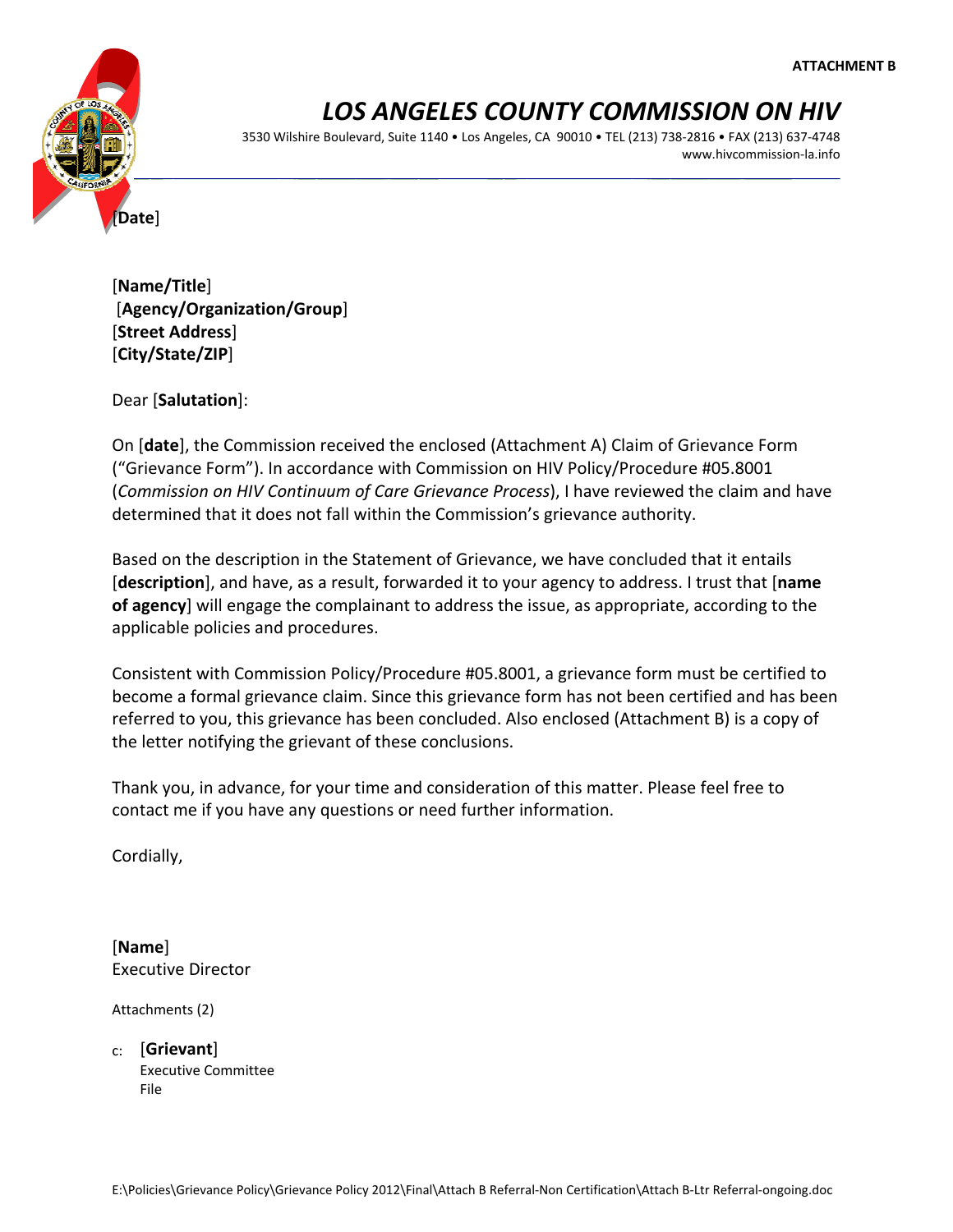

3530 Wilshire Boulevard, Suite 1140 • Los Angeles, CA 90010 • TEL (213) 738‐2816 • FAX (213) 637‐4748 www.hivcommission‐la.info

[**Date**]

[**Name/Title**] [**Agency/Organization/Group**] [**Street Address**] [**City/State/ZIP**]

Dear [**Salutation**]:

We are receipt of your Claim of Grievance Form ("Grievance Form"), dated [**receipt date**]. In accordance with Commission on HIV Policy/Procedure #05.8001 (*Commission on HIV Contin‐ uum of Care Grievance Process*), I have reviewed the claim and have concluded that it [**is not complete** *and/or* **does not fall within the Commission's grievance authority**]. As a result, I have declined to certify the form [*optional***: and have referred it (Attachment A) to [***organization***], who normally exercises authority over a grievance of this type**].

As Los Angeles County's Ryan White Part A HIV Health Services Planning Council, the Com‐ mission's grievance procedures are regulated by the Ryan White Treatment Extension Act of 2009 [Title 42 > Chapter 6A > Subchapter XXIV > Part A > subpart i > § 3000ff-12 > (b) (6)] and subsequent guidance from the Health Resources and Services Administration (HRSA) [Ryan White HIV/AIDS Program Part A Manual (2009), VI. Planning Council Operations, 5. Grievance Procedures, B. HAB/DSS Expectations]. Subject to HRSA's Part A project officer's consent, the Commission's grievance procedures were approved by the Commission on HIV on March 15, 2012.

Policies 5‐6/Procedures 3‐4 in Policy/Procedure #05.8001 detail those types of grievances that fall within Commission Grievance authority and those that are beyond the scope of the policy. In your Statement of Grievance, you [**describe the reasons for not certifying the form**].

Consistent with Policy/Procedure #05.8001, a grievance form must be certified to become a formal grievance claim and advance to the adjudication stage of the Commission's grievance process. Since this grievance form has not been certified, this complaint will not advance further in the Commission's grievance process. This letter serves as notification that this grievance has been concluded. I have attached a copy of the Policy/Procedure #05.8001 (Attachment [**\_**]) and the completed Compliance Log (Attachment [**\_**]) for your reference.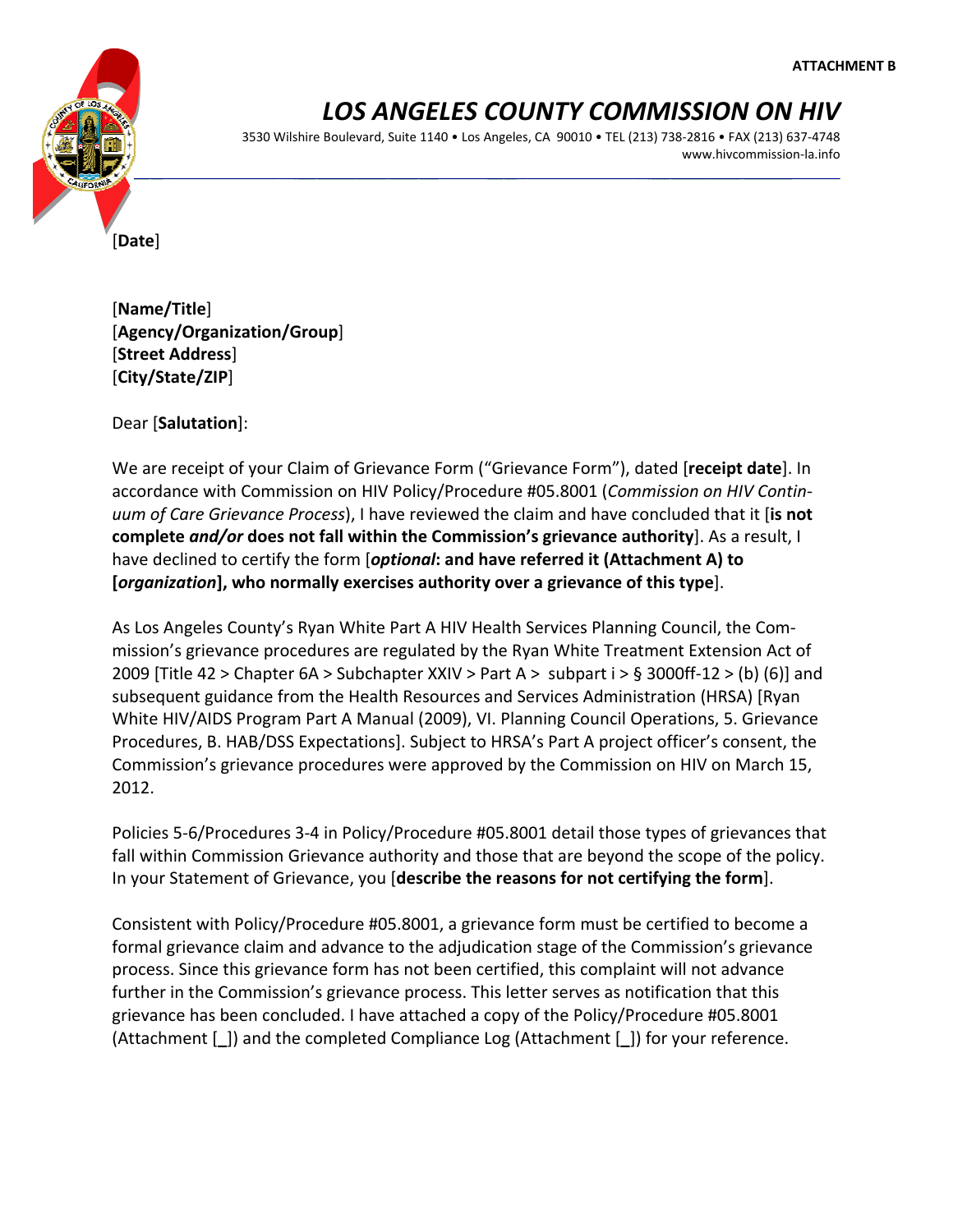On behalf of the Commission, we appreciate your investment in improving HIV service delivery in Los Angeles County, which the grievance process is designed to address. Please feel free to contact me if you have any questions or need further information.

Cordially,

[**Name**] Executive Director

Attachments [**(\_)**]

c: [*Optional***: Agency to which Grievance Form has been referred**] Executive Committee File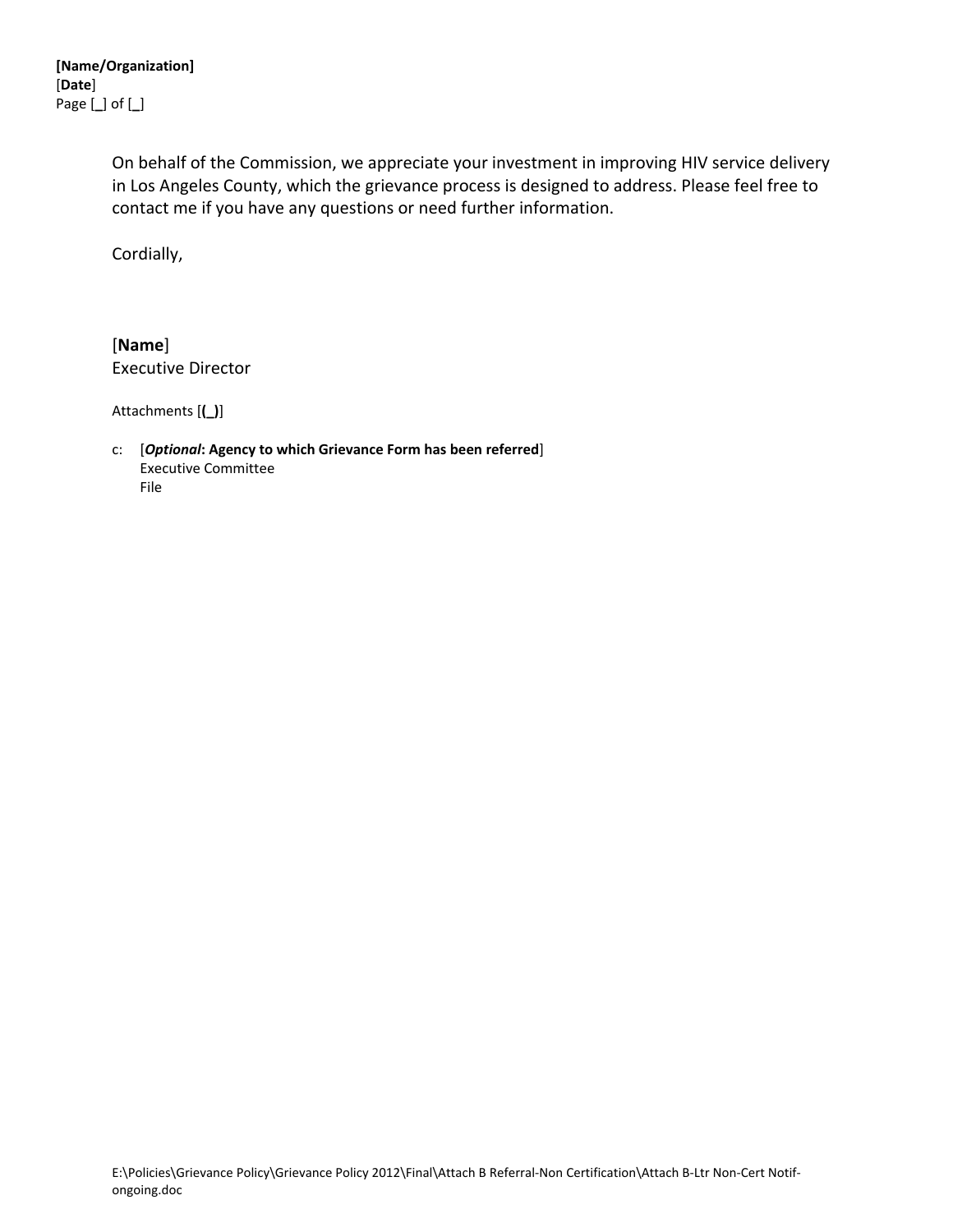

3530 Wilshire Boulevard, Suite 1140 • Los Angeles, CA 90010 • TEL (213) 738‐2816 • FAX (213) 637‐4748 www.hivcommission‐la.info

### **STATEMENT OF NON‐RETALIATION**

By signing this "Statement of Non‐Retaliation (Statement)" I, [**Name**], the undersigned [**grievant/grieved party**] to Grievance #[**number**], agree to a commitment of non‐retaliation concerning said grievance.

Policy 20 and Procedure 7 in the Commission on HIV's Policy/Procedure #05.8001 (*Commission on HIV Continuum of Care Grievance Process*) define "retaliation" as "retaliatory actions by one party of the grievance against the other" and strictly prohibits those actions during or following the grievance process. Retaliatory actions may include, but are not limited to, decisions or actions that may uniquely harm or adversely impact the other party to the grievance, related or linked to the grievance action by content, timing and/or effect.

My signature below indicates that I have thoroughly reviewed Commission Policy/Procedure #05.8001, and understand my responsibilities as the [**grievant/grieved party**] in the grievance process. I understand that failure to sign this Statement within the required time frame (*within five business days of its receipt*) will slow, delay and/or halt the grievance process from advancing, and will impede the Commission's and the grievance parties' ability to resolve the grievance. I also understand that failing to sign this Statement gives cause for the Commission to refer this matter to Los Angeles County's Board of Supervisors (BOS), Chief Executive Office (CEO), County Counsel (CC), Auditor‐Controller (A‐C), and other, relevant County Departments, as appropriate.

I further understand that any evidence of retaliation by one party against the other, as determined by the Commission's Executive Committee, will advance the grievance to the next step in its resolution and give cause for the Commission to refer the matter to the above‐ mentioned County departments. If and when the Executive Committee has determined that one grievance party has committed a retaliatory action against the other, the retaliating party will bear all of the costs and burdens associated with consequent results in the grievance process and/or referral to other County departments.

| [Grievant/Grieved Party]    | Organization, if applicable |  |
|-----------------------------|-----------------------------|--|
| Signature                   | Date                        |  |
| <b>For Office Use Only:</b> |                             |  |
|                             | <b>Date Received</b>        |  |

E:\Policies\Grievance Policy\Grievance Policy 2012\Final\Attach C State Non‐Retaliation\Attach C‐State Non‐Retaliation‐ ongoing.doc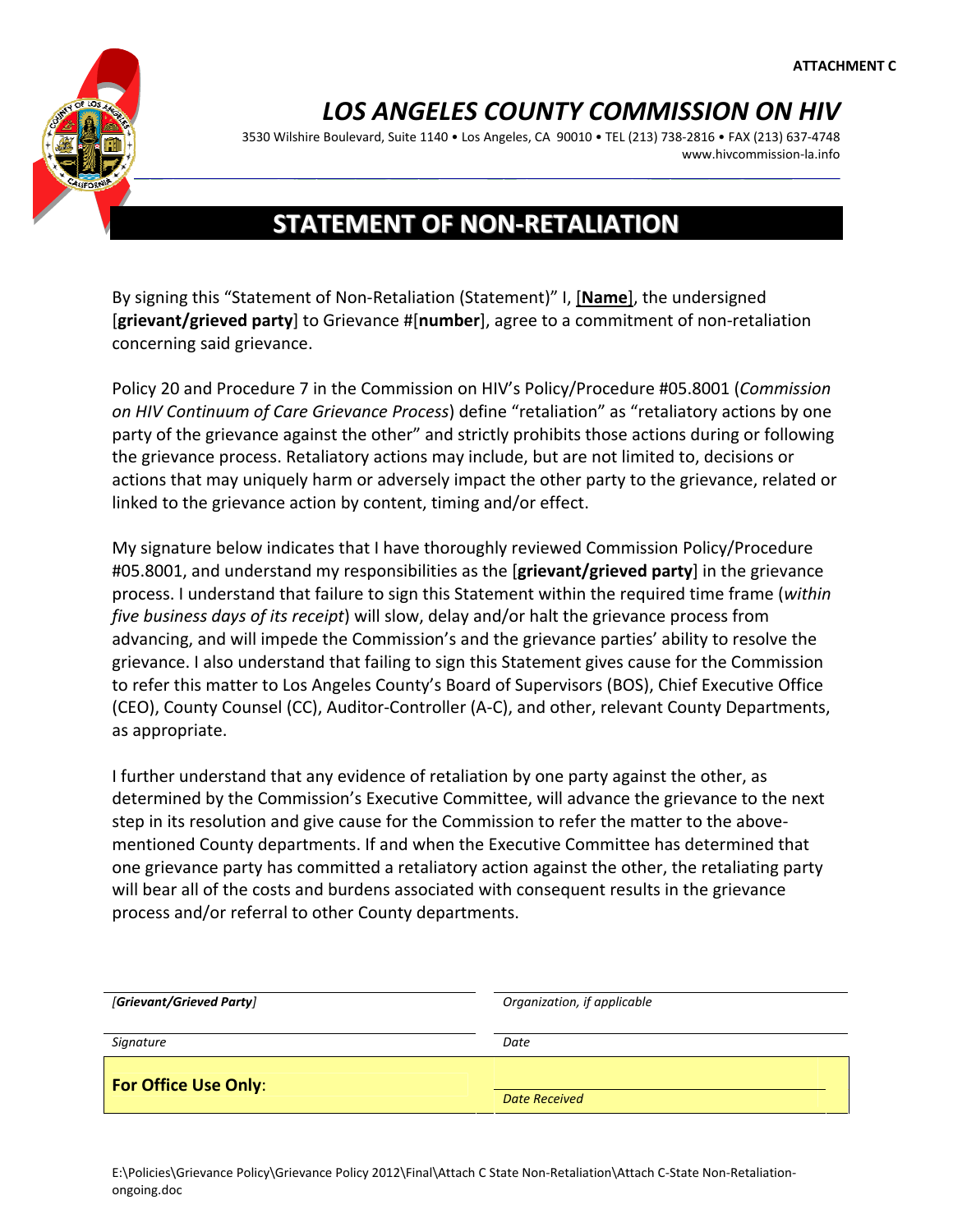

3530 Wilshire Boulevard, Suite 1140 • Los Angeles, CA 90010 • TEL (213) 738‐2816 • FAX (213) 637‐4748 www.hivcommission‐la.info

### **CLAIM OF GRIEVANCE FORM**

**"Grievance Form"**

| <b>Date Form Submitted:</b>                                                                                                                                                                            |                                                                                                                                                             | For Office Use Only:                             |  |  |
|--------------------------------------------------------------------------------------------------------------------------------------------------------------------------------------------------------|-------------------------------------------------------------------------------------------------------------------------------------------------------------|--------------------------------------------------|--|--|
|                                                                                                                                                                                                        |                                                                                                                                                             | Grievance #                                      |  |  |
| <b>Name of Grievant Party:</b><br>(party alleging a grievance)                                                                                                                                         |                                                                                                                                                             | <b>Date Received</b>                             |  |  |
| <b>Other Grievant(s)</b> , if any:                                                                                                                                                                     |                                                                                                                                                             |                                                  |  |  |
| Contact Name <sup>1</sup> :                                                                                                                                                                            |                                                                                                                                                             |                                                  |  |  |
| Email:                                                                                                                                                                                                 | <u> 1980 - Johann Barbara, martin d</u>                                                                                                                     |                                                  |  |  |
| Phone #:                                                                                                                                                                                               |                                                                                                                                                             | <b>Work</b><br><b>Mobile</b><br>Home             |  |  |
| <b>Group/Organization:</b>                                                                                                                                                                             |                                                                                                                                                             |                                                  |  |  |
| <b>Street Address:</b>                                                                                                                                                                                 |                                                                                                                                                             |                                                  |  |  |
| City, State, ZIP:                                                                                                                                                                                      |                                                                                                                                                             |                                                  |  |  |
|                                                                                                                                                                                                        | Are you submitting this claim:<br>on behalf of a group/organization?<br>As an individual, or<br>If on behalf of a group/organization, please identify here: |                                                  |  |  |
|                                                                                                                                                                                                        |                                                                                                                                                             |                                                  |  |  |
| Have you read and familiarized yourself with Policy/Procedure #05.8001 (Grievance Process)?<br>If you have not read it, it is suggested that you do so before submitting a grievance form<br>No<br>Yes |                                                                                                                                                             |                                                  |  |  |
| Does this grievance claim assert that:                                                                                                                                                                 |                                                                                                                                                             | a specific decision action/decision is improper? |  |  |
|                                                                                                                                                                                                        | services/planning were not implemented according to approved processes?                                                                                     | don't know?                                      |  |  |
| Who do you believe has committed this grievance?                                                                                                                                                       |                                                                                                                                                             | planning council (Commission)                    |  |  |
| grantee (DPH)                                                                                                                                                                                          | administrative agency (DHSP)                                                                                                                                | don't know                                       |  |  |
| Other, please identify here:                                                                                                                                                                           |                                                                                                                                                             |                                                  |  |  |

<sup>&</sup>lt;u>.</u><br><sup>1</sup> While "anonymous" grievances are allowed, the Commission strongly encourages grievants to identify themselves in order to ensure appropriate information exchange and notification, and to ensure that the grievant's interests are properly addressed in the grievance process.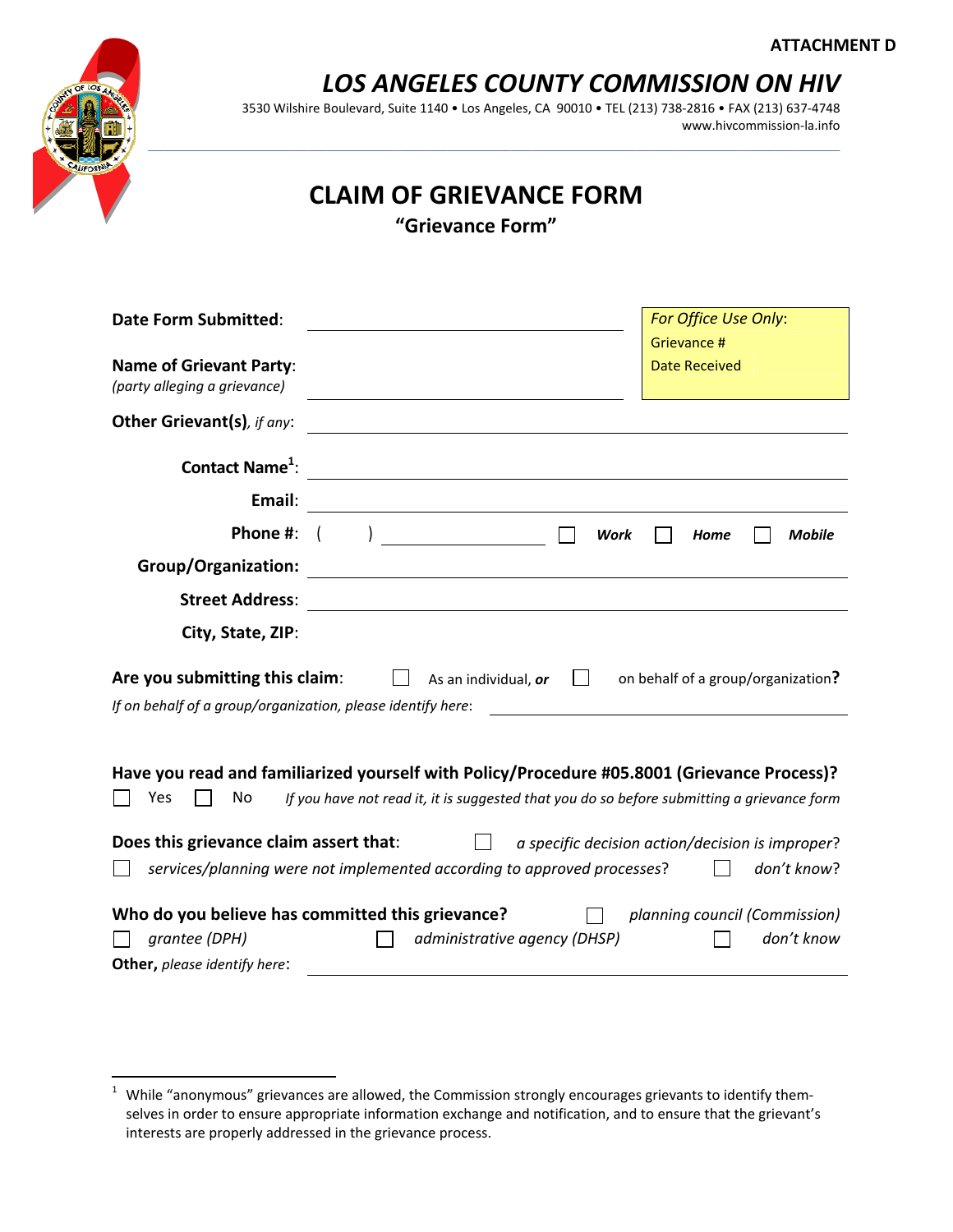### **STATEMENT OF GRIEVANCE**

In your own words, please describe the reasons for this grievance claim in the prescribed space *[where* possible and available, include relevant dates (e.g., date(s) of the decision/action]), parties (e.g., who you believe is *involved/responsible), justifications (e.g., reasons for the grievance/submitting a grievance claim), and/or consequences (e.g., what has happened/could happen as a result of the decision/action/inaction)]*:

I, the undersigned, have read Commission Policy/Procedure #05.8001 (*Commission on HIV Continuum of Care Grievance Process*) and understand the grievance process outlined therein that will be initiated when I submit this grievance form. Further, my signature below indicates my willingness, and the willingness of the group/organization I am authorized to represent, to submit to and fulfill all of the responsibilities as a potential grievant, as detailed in that policy.

Name of Grievant *(printed)* Signature of Grievant

Group/Organization, *if applicable* Date

E:\Policies\Grievance Policy\Grievance Policy 2012\Final\Attach D Grievance Form\Attach D-Claim of Grievance Form-031512.doc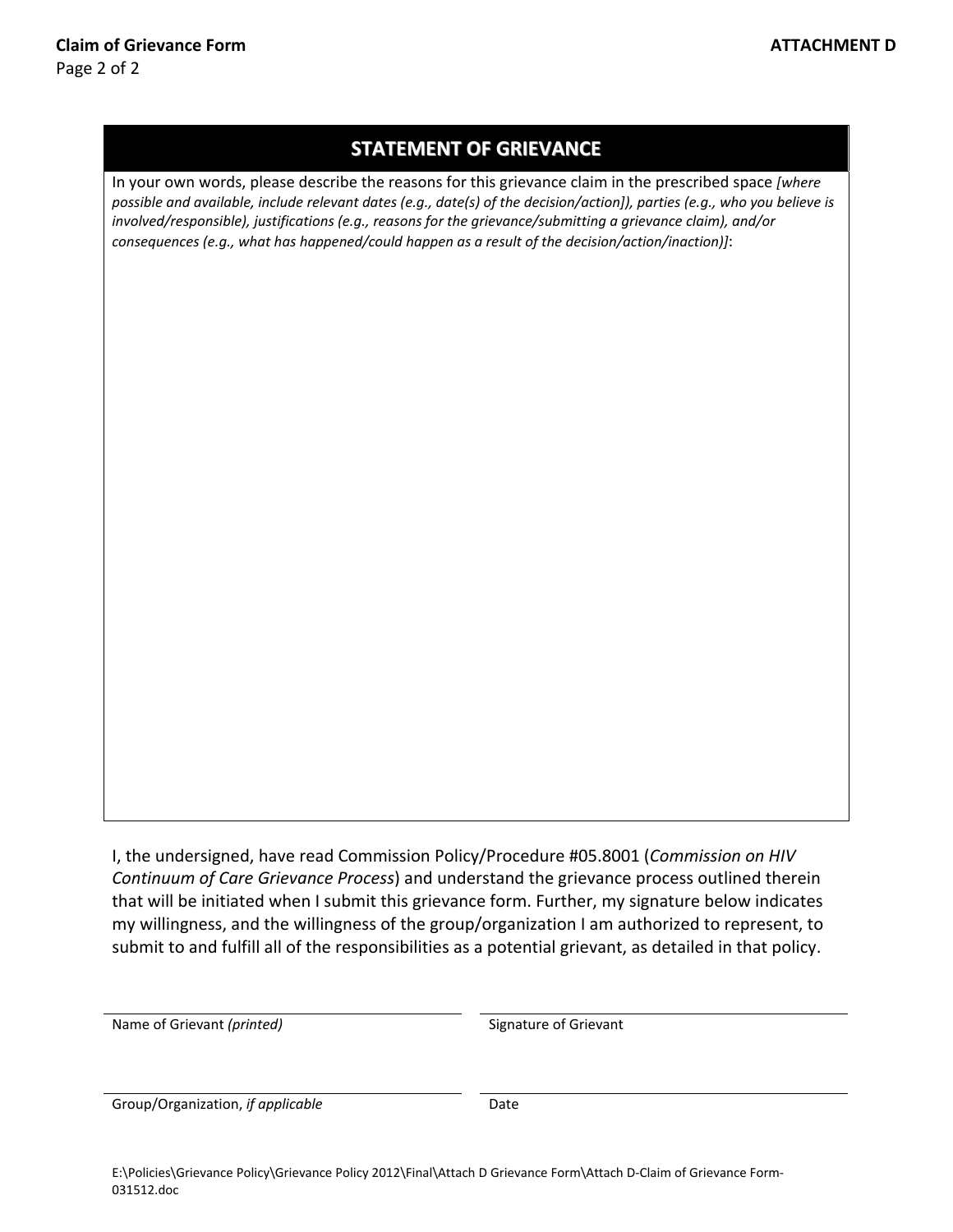#### **ATTACHMENT E**



 *LOS ANGELES COUNTY COMMISSION ON HIV* 

3530 Wilshire Boulevard, Suite 1140 • Los Angeles, CA 90010 • TEL (213) 738‐2816 • FAX (213) 637‐4748 www.hivcommission‐la.info

### **GRIEVANCE PROCESS COMPLIANCE LOG**

| <b>Grievance Submitted:</b>                                                                                                                                                                                                                                                                                                                              | Grievance Form<br>Date:                                                                                                               | For Office Use Only:                      |  |  |
|----------------------------------------------------------------------------------------------------------------------------------------------------------------------------------------------------------------------------------------------------------------------------------------------------------------------------------------------------------|---------------------------------------------------------------------------------------------------------------------------------------|-------------------------------------------|--|--|
| <b>Certification Initiated:</b>                                                                                                                                                                                                                                                                                                                          | Other form:                                                                                                                           | Grievance #<br><b>Last Revised:</b>       |  |  |
| <b>Grievant Contact:</b>                                                                                                                                                                                                                                                                                                                                 | <u> 1980 - Johann Barn, mars ann an t-Amhain Aonaichte ann an t-Aonaichte ann an t-Aonaichte ann an t-Aonaichte a</u>                 | Anonymous                                 |  |  |
| <b>Group/Organization:</b><br>Email:                                                                                                                                                                                                                                                                                                                     | <b>Phone:</b>                                                                                                                         | ) and the set of $\overline{\phantom{a}}$ |  |  |
| <b>Grieved Contact:</b>                                                                                                                                                                                                                                                                                                                                  |                                                                                                                                       |                                           |  |  |
| <b>Group/Organization:</b>                                                                                                                                                                                                                                                                                                                               | Administrative Agency (DHSP)<br>Grantee (DPH)                                                                                         | PC (Commission)                           |  |  |
| Email:                                                                                                                                                                                                                                                                                                                                                   | Phone: (                                                                                                                              |                                           |  |  |
|                                                                                                                                                                                                                                                                                                                                                          | <b>CERTIFICATION</b>                                                                                                                  |                                           |  |  |
| Referred?<br>No                                                                                                                                                                                                                                                                                                                                          | Yes<br>To Whom?                                                                                                                       |                                           |  |  |
|                                                                                                                                                                                                                                                                                                                                                          | Date Referred (within 5 business days):                                                                                               |                                           |  |  |
| <b>Reason for referring:</b>                                                                                                                                                                                                                                                                                                                             |                                                                                                                                       |                                           |  |  |
| <b>Grievance Form complete?</b>                                                                                                                                                                                                                                                                                                                          | Within grievance authority?<br>No<br>Yes                                                                                              | <b>No</b><br><b>Yes</b>                   |  |  |
| If not complete, what was missing?                                                                                                                                                                                                                                                                                                                       |                                                                                                                                       |                                           |  |  |
| Did grievant supply additional info?                                                                                                                                                                                                                                                                                                                     | Was the grievant contacted for additional information?<br>All<br><b>None</b><br>Some                                                  | Date(s)<br>Date(s)                        |  |  |
| <b>Decision/Action Dispute</b><br>within twenty days of the specific decision/action<br><b>Non-Compliance Claim</b><br>within a year of implementation and approved process expectations                                                                                                                                                                 |                                                                                                                                       |                                           |  |  |
| Certified?<br><b>No</b><br><b>With Reservation</b><br>Yes<br><b>Date</b> (within 10 business days):                                                                                                                                                                                                                                                      |                                                                                                                                       |                                           |  |  |
| Reasons for not certifying or certifying "with reservation":                                                                                                                                                                                                                                                                                             |                                                                                                                                       |                                           |  |  |
| ED request non-certified ratification at EC (next regularly scheduled EC Meeting)?<br>Yes<br>No<br><b>Non-Certification ratified by EC?</b><br>No<br>Yes<br>Vote:<br>Date:<br>Certification notification sent to grievant (2 business days after certification)?<br>Certification agreement received from grievant (5 business days after notification)? |                                                                                                                                       |                                           |  |  |
| <b>Next regularly scheduled EC meeting?</b>                                                                                                                                                                                                                                                                                                              | Certification agreement presented to Executive Committee (next EC meeting)?<br>Specially scheduled meeting (within 20 business days)? |                                           |  |  |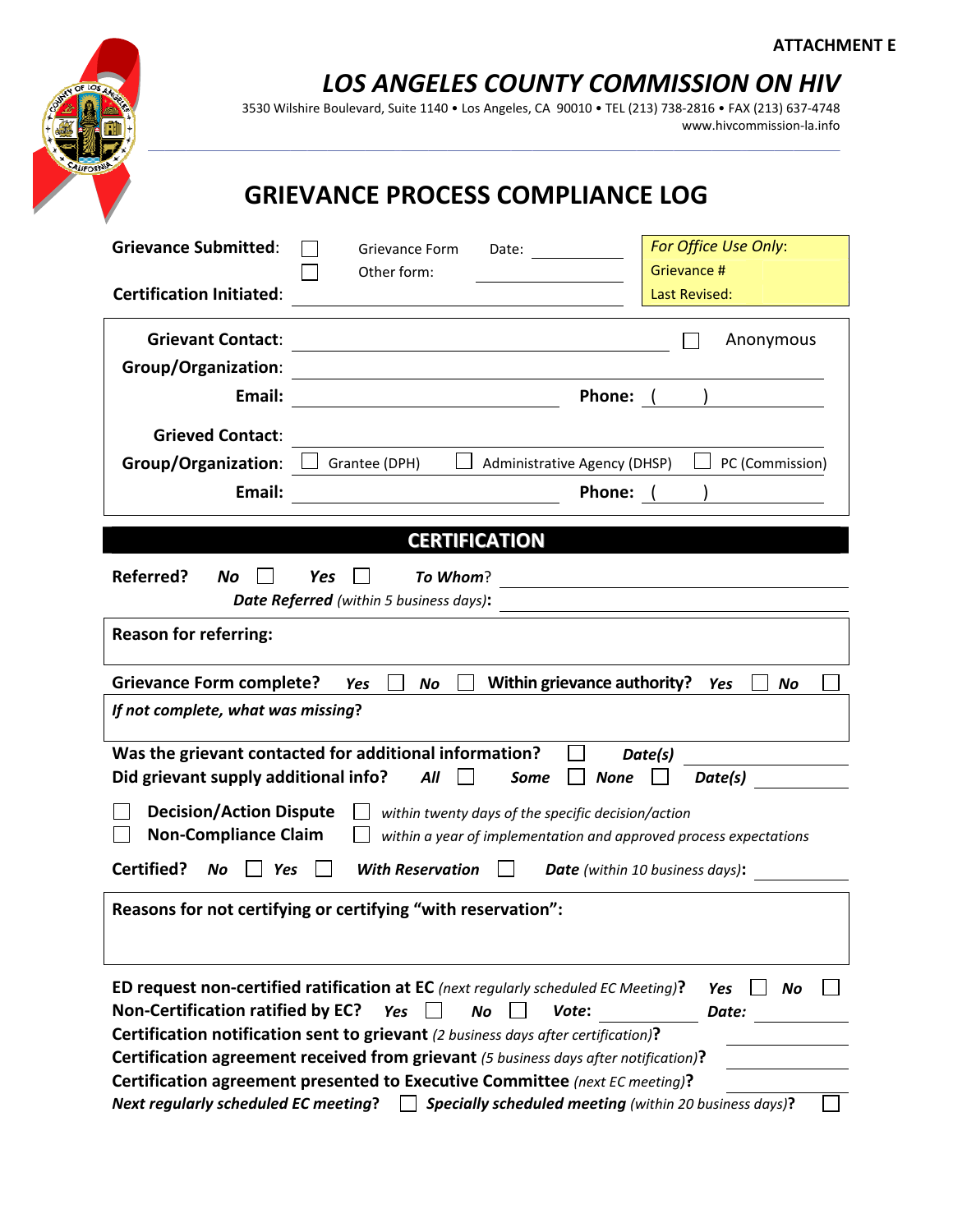| <b>ADJUDICATION</b>                                                                                    |  |  |  |  |
|--------------------------------------------------------------------------------------------------------|--|--|--|--|
|                                                                                                        |  |  |  |  |
| <b>Official Grievance Claim?</b><br>Date Initiated:<br><b>Yes</b><br>No                                |  |  |  |  |
| <b>Grievant Representative:</b>                                                                        |  |  |  |  |
| Email:<br>Phone:                                                                                       |  |  |  |  |
| <b>Grieved Representative:</b>                                                                         |  |  |  |  |
| Email:<br>Phone:                                                                                       |  |  |  |  |
| Consolidated?<br><b>Claims#</b><br>&<br>Date:<br>Yes<br>No                                             |  |  |  |  |
| <b>Grievant's Consent?</b><br><b>Grievance Modified?</b><br><b>Yes</b><br>No<br>Date:                  |  |  |  |  |
| If the nature or scope of the grievance claim was modified, reasons for modifying it:                  |  |  |  |  |
| <b>Valid?</b><br>Vote:<br>Date of EC meeting:<br>Yes<br>No                                             |  |  |  |  |
| <b>Next regularly scheduled EC meeting?</b><br>Specially scheduled meeting (within 20 business days)?  |  |  |  |  |
| <b>Grieved Present?</b><br><b>Grievance within Commission's authority?</b><br><b>Grievant Present?</b> |  |  |  |  |
| If the grievance claim was not validated, explain why:                                                 |  |  |  |  |
| <b>Substantiated?</b><br>Vote:<br>Date of EC meeting:<br>Nο<br><b>Yes</b>                              |  |  |  |  |
| Did the information support the claim?<br><b>Grievant Present?</b><br><b>Grieved Present?</b>          |  |  |  |  |
| Not meeting conditions justifies grievance<br>One partner's conditions not met the other<br><u>and</u> |  |  |  |  |
| If the grievance claim was not substantiated, explain why:                                             |  |  |  |  |
| <b>Sustained?</b><br>Date of EC meeting:<br>Vote:<br>Yes<br>Νo                                         |  |  |  |  |
| <b>Next regularly scheduled EC meeting?</b><br>Specially scheduled meeting (within 20 business days)?  |  |  |  |  |
| Parties' Consent?<br><b>Grievant Present?</b><br><b>Grieved Present?</b><br><b>Postponed meeting</b>   |  |  |  |  |
| <b>Sustained waived?</b><br>"No Contest"?<br>Is the grieved partly<br>or fully responsible?            |  |  |  |  |
| Was the grievant impacted or harmed by consequences of grieved's decisions/actions?                    |  |  |  |  |
| Did decisions/actions of grieved lead to inconsistencies with approved expectations?                   |  |  |  |  |
| Did the grieved's decisions contradict approved expectations?                                          |  |  |  |  |
| Failure to comply with approved expectations is the result of grieved/other party's actions?           |  |  |  |  |
| Were decisions/actions by grieved the principal reason for non-compliance with expectations?           |  |  |  |  |
| Is the impact/significance of those decisions/actions enough to warrant a grievance?                   |  |  |  |  |
| Is the grieved partly/fully responsible for mitigating the impact and/or resolving the issue?          |  |  |  |  |
| If the grievance claim was not sustained, explain why:                                                 |  |  |  |  |
|                                                                                                        |  |  |  |  |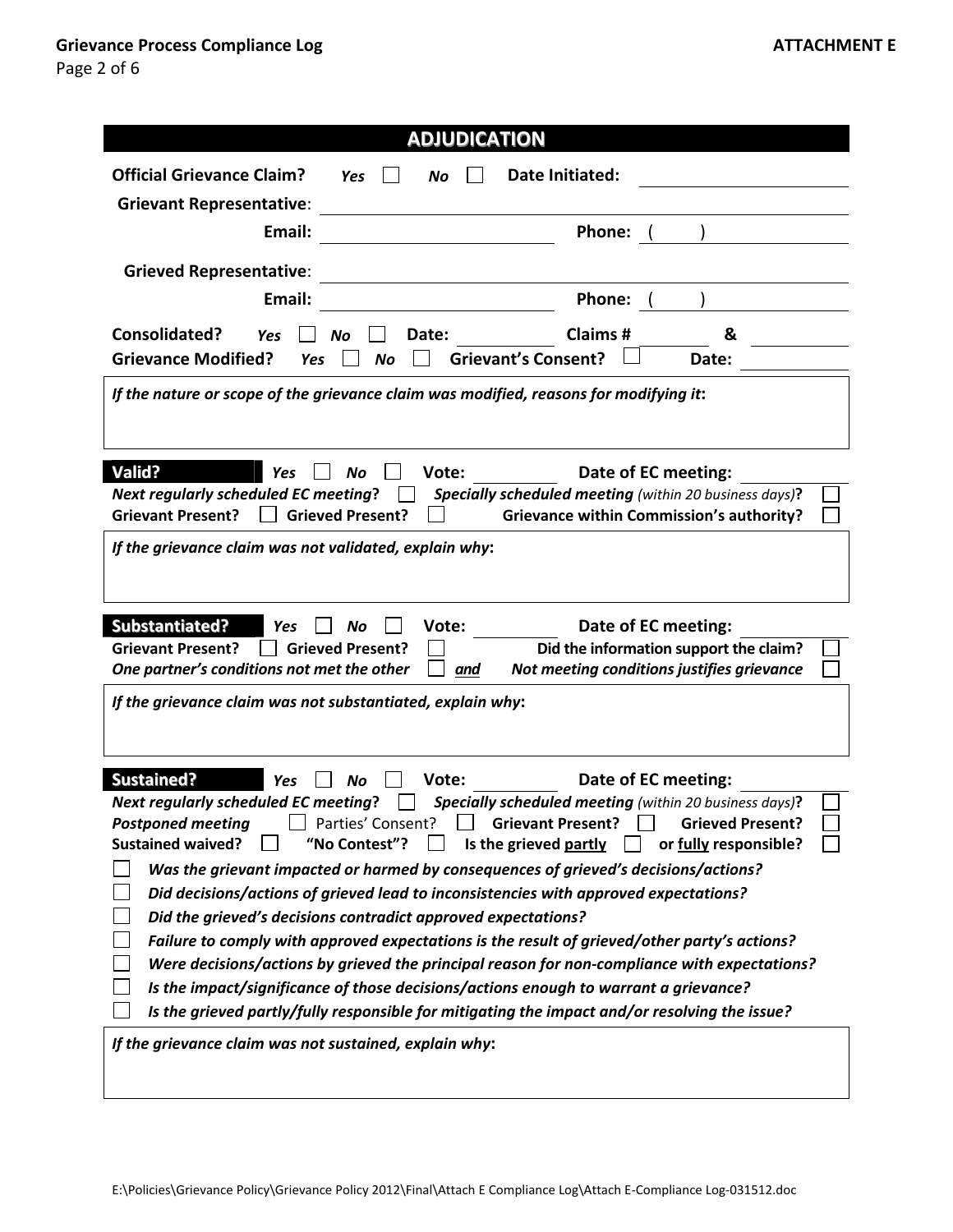| Adjudication notification sent (within 2 business days):                                                         | <b>To Grievant</b>                                                                     | <b>Grieved</b>          |
|------------------------------------------------------------------------------------------------------------------|----------------------------------------------------------------------------------------|-------------------------|
| Adjudication agreement r'cvd (within 5 business days):                                                           | <b>From Grievant</b>                                                                   | <b>Grieved</b>          |
| Adjudication summary presented to Commission (next regularly scheduled meeting):                                 |                                                                                        |                         |
| <b>Appeal?</b><br>After:<br><b>No</b><br>Yes                                                                     | <b>Substantiate</b><br>Valid                                                           | <b>Sustain</b>          |
| <b>Appealed by:</b><br><b>Grievant</b><br><b>Grievant</b>                                                        | $\Box$ <b>Appeal submitted</b> (with 10 business days):                                |                         |
| Valid appeal:<br>No<br>Yes                                                                                       | Date parties notified (with 2 business days):                                          |                         |
| Grounds for valid appeal-at least one below, or Other:                                                           |                                                                                        |                         |
| EC did not follow grievance procedures                                                                           | Decision based on unrelated/irrelevant data                                            |                         |
| Non-adherence to conflict-of-interest<br>Available data/evidence not considered                                  | <b>Decision inconsistent with deliberations</b><br>Claim not properly understood by EC |                         |
|                                                                                                                  |                                                                                        |                         |
| If the appeal claim was not valid, explain why:                                                                  |                                                                                        |                         |
|                                                                                                                  |                                                                                        |                         |
| Date presented to EC [next regularly or specially scheduled (within 20 business days) meeting]:                  |                                                                                        |                         |
| EC override of non-valid appeal?<br>n/a<br>Yes<br>$\mathbf{1}$                                                   | Vote (two-thirds vote required):                                                       |                         |
| <b>Not Support</b><br><b>Support</b><br>Vote:                                                                    | <b>Grievant</b><br>Present:                                                            | <b>Grieved</b>          |
|                                                                                                                  |                                                                                        |                         |
| Explain the reasons for the EC's conclusion of the appeal:                                                       |                                                                                        |                         |
|                                                                                                                  |                                                                                        |                         |
| If appeal supported, grievance resumed at:                                                                       | <b>Substantiate</b><br>Valid                                                           | <b>Sustain</b>          |
| Appeal notification sent (within 2 business days):                                                               | <b>To Grievant</b>                                                                     | <b>Grieved</b>          |
| Appeal summary presented to Commission (next regularly scheduled meeting):                                       |                                                                                        |                         |
| Revised agreement r'cvd (within 5 business days):                                                                | <b>From Grievant</b>                                                                   | Grieved                 |
|                                                                                                                  |                                                                                        |                         |
| <b>RESOLUTION</b>                                                                                                |                                                                                        |                         |
| Confirmation of Formal Grievance (following receipt of agreements by both parties):                              |                                                                                        |                         |
| <b>Conflict/Dispute Management</b>                                                                               | <b>EC meeting</b> (next regularly scheduled meeting):                                  |                         |
| <b>Next regularly scheduled EC meeting?</b> $\Box$ <b>Specially scheduled meeting</b> (within 20 business days)? |                                                                                        |                         |
| Parties' Consent?<br><b>Postponed meeting</b>                                                                    | <b>Grievant Present?</b><br>$\blacksquare$                                             | <b>Grieved Present?</b> |
| Was the grievance determined to be:                                                                              | "Actionable"?                                                                          | "Not Actionable"?       |
| If "not actionable," the EC could not identify any possible/necessary strategies that would:                     |                                                                                        |                         |
| mitigate (further) harm that may have been caused by the decision/action, and                                    |                                                                                        |                         |
| reduce disparities that may have resulted from the decision/action, and                                          |                                                                                        |                         |
| align actual implementation with approved plans in order to correct the grievance issue, and                     |                                                                                        |                         |
| modify existing allocations and/or contracting to address the grievance issue, and                               |                                                                                        |                         |
| modify approved planning decisions/documents to address the grievance issue.                                     |                                                                                        |                         |
| If the grievance is not "actionable," explain specifics:                                                         |                                                                                        |                         |
|                                                                                                                  |                                                                                        |                         |
|                                                                                                                  |                                                                                        |                         |
| "Not actionable" decision presented to Commission (next regularly scheduled meeting):                            |                                                                                        |                         |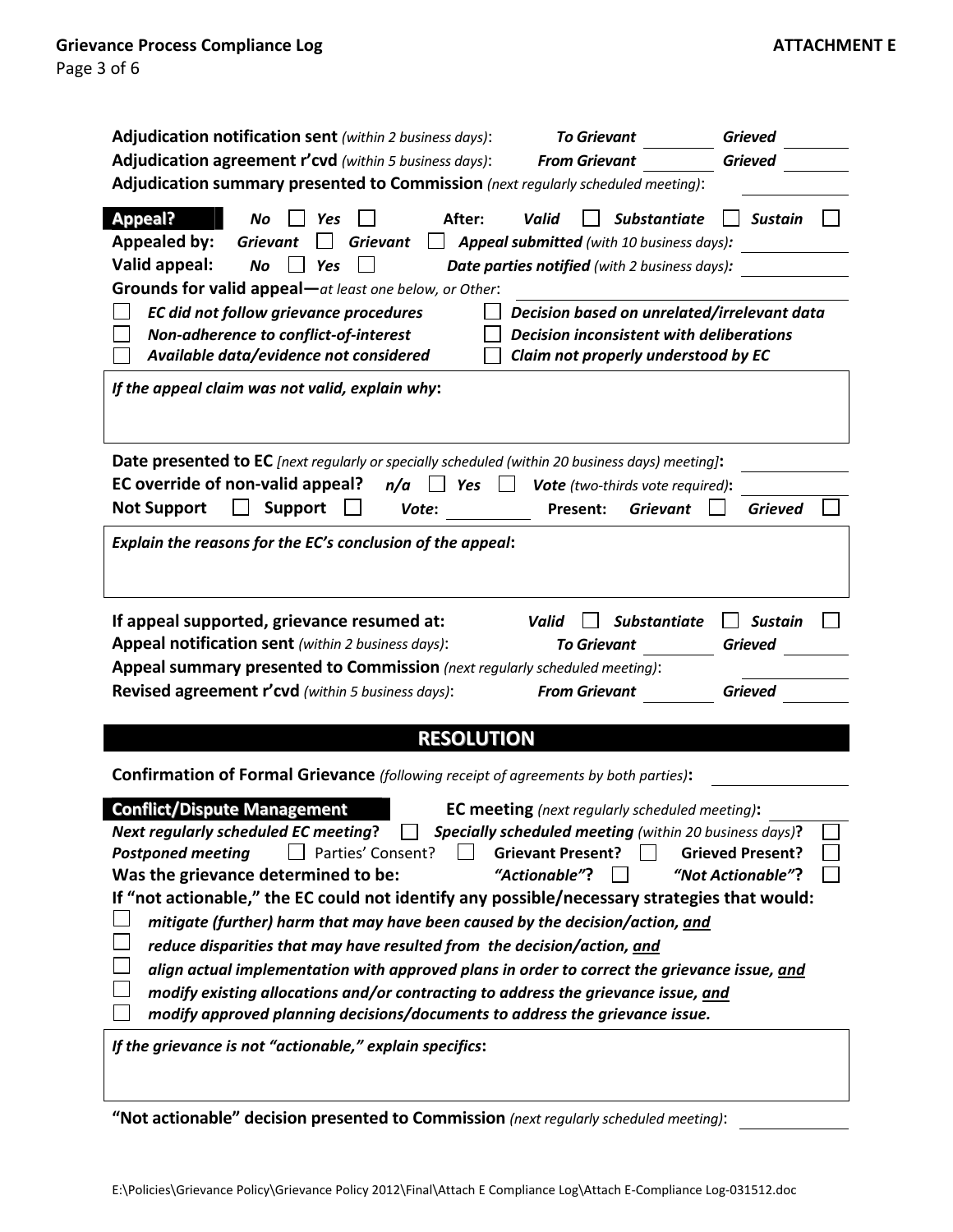| <b>Resolution strategy developed?</b><br>Attached?<br>No<br>Yes<br><b>Approved by:</b><br><b>Grievant</b><br><b>Grieved</b><br><b>Executive Committee</b><br>Vote:<br>$\mathbf{1}$<br>Date approved (no later than one regularly scheduled meeting after "actionable" decision):                       |
|--------------------------------------------------------------------------------------------------------------------------------------------------------------------------------------------------------------------------------------------------------------------------------------------------------|
| <b>Resolution plan attached?</b><br>$\Box$ Approved with resolution strategy?<br>Separately?<br>Date approved (no later than one regularly scheduled meeting after "actionable" decision):<br><b>Approved by:</b><br>Grieved Sxecutive Committee<br><b>Grievant</b><br>Vote:<br>$\perp$                |
| Grieved<br><b>Present for strategy:</b><br><b>Grievant</b><br>For plan:<br><b>Grievant</b><br><b>Grieved</b><br>$\mathbf{1}$<br>$\mathbf{1}$<br><b>Special EC meetings convened?</b><br>Agreed:<br>Grievant   Grieved<br>EC                                                                            |
| Resolution notification sent (within 2 business days):<br><b>To Grievant</b><br><b>Grieved</b><br><b>Resolution agreement r'cvd</b> (within 5 business days): From Grievant<br><b>Grieved</b><br>Resolution strategy/plan presented to Commission (next regularly scheduled meeting):                  |
| <b>Non-Binding Mediation</b><br><b>EC meeting</b> (next regularly scheduled meeting):<br>Justification for elevation to non-binding mediation:<br><b>Failure to determine resolution</b><br><b>Successful resolution appeal</b><br>$\Box$<br>By Grievant $\Box$ By Grieved<br>$\perp$<br>Date:         |
| Mediator:<br>Date Selected (within 14 business days):                                                                                                                                                                                                                                                  |
| Email:<br>Phone: (                                                                                                                                                                                                                                                                                     |
| <b>Mediator Selection:</b><br>Grieved<br>County $\Box$ or EC<br>$\Box$<br>Grievant<br><b>EC only</b><br>$\Box$ or<br>Mediator conflict-of-interest statement (date):<br><b>Mediation from</b><br>to                                                                                                    |
| If the mediation process took longer than 14 business days, explain:                                                                                                                                                                                                                                   |
| <b>Describe the mediation process:</b>                                                                                                                                                                                                                                                                 |
| Resolution strategy/plan developed?<br>Attached?<br>No<br>Yes<br><b>Grieved</b><br><b>Approved by:</b><br><b>Grievant</b><br><b>Executive Committee</b><br>Vote:<br>Date approved (within 28 business days of conclusion of mediation process):                                                        |
| If development of the resolution strategy/plan took longer than 28 business days, explain:                                                                                                                                                                                                             |
| <b>Resolution notification sent</b> (within 2 business days):<br><b>To Grievant</b><br><b>Grieved</b><br><b>Resolution agreement r'cvd</b> (within 5 business days):<br><b>From Grievant</b><br><b>Grieved</b><br>Resolution strategy/plan presented to Commission (next regularly scheduled meeting): |
| <b>Appeal?</b><br><b>N-B Mediation</b><br>After:<br>C/D Management<br>No<br><b>Yes</b><br><b>Appealed by:</b><br><b>Grievant</b><br>\$100 deposit received<br><b>Waived?</b><br><b>Grievant</b>                                                                                                        |
| If deposit waiver granted, justify here :                                                                                                                                                                                                                                                              |
|                                                                                                                                                                                                                                                                                                        |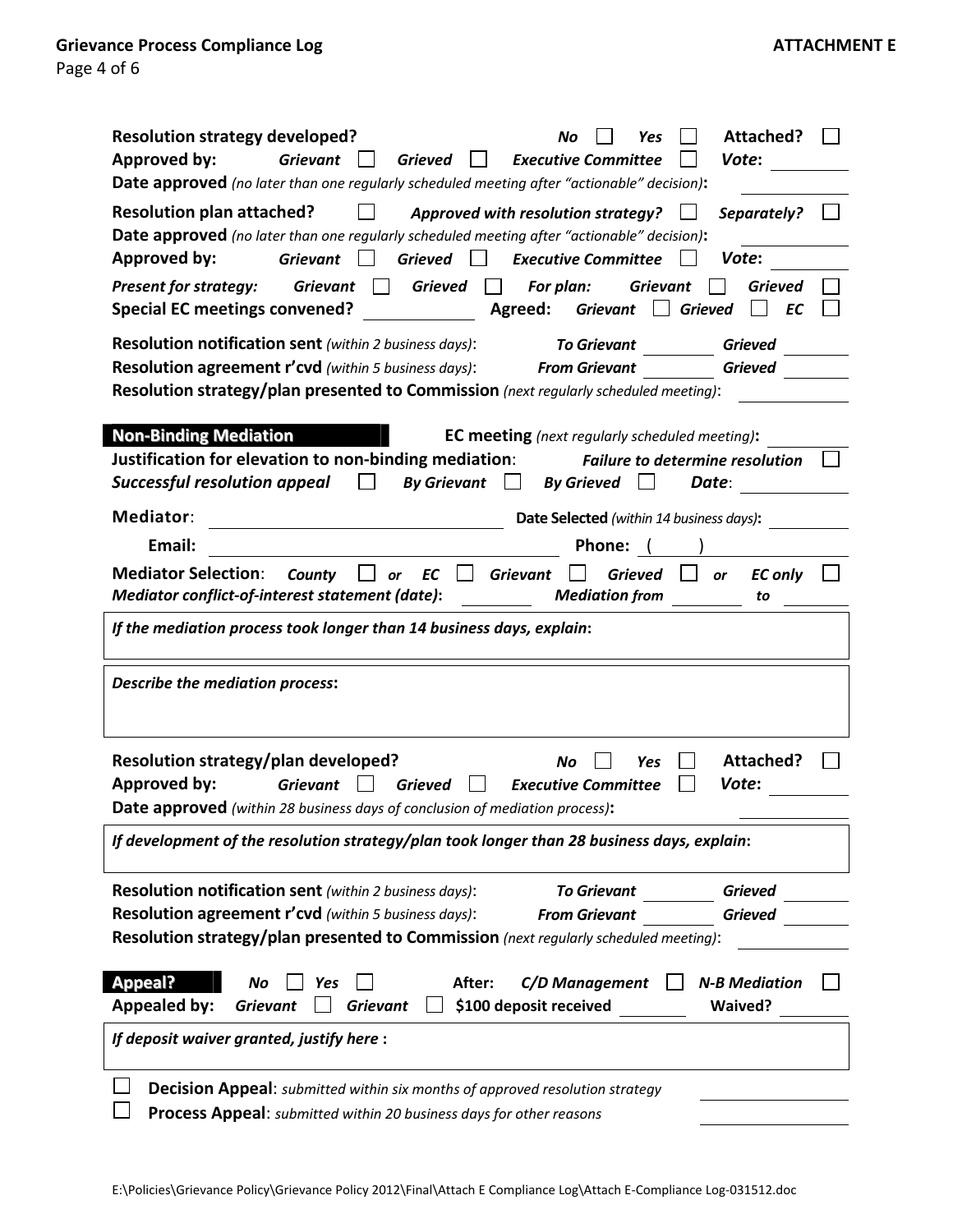| <b>Grounds for valid appeal</b> —at least one below, or Other:                                                                                                                                                                                                                                                                                                                                                                                           |                                                                                                                                               |  |  |  |
|----------------------------------------------------------------------------------------------------------------------------------------------------------------------------------------------------------------------------------------------------------------------------------------------------------------------------------------------------------------------------------------------------------------------------------------------------------|-----------------------------------------------------------------------------------------------------------------------------------------------|--|--|--|
| resolution strategy is unmanageable<br>resolution did not suitably resolve grievance                                                                                                                                                                                                                                                                                                                                                                     |                                                                                                                                               |  |  |  |
| EC did not adhere to grievance procedures<br>unrevealed conflicts-of-interests                                                                                                                                                                                                                                                                                                                                                                           |                                                                                                                                               |  |  |  |
| either party has failed to fulfill its respective responsibilities:                                                                                                                                                                                                                                                                                                                                                                                      | <b>Grievant</b><br><b>Grieved</b>                                                                                                             |  |  |  |
| Valid appeal:<br>No<br>$\Box$ Yes                                                                                                                                                                                                                                                                                                                                                                                                                        | Date parties notified (with 2 business days):                                                                                                 |  |  |  |
| If the appeal claim was not valid, explain why:                                                                                                                                                                                                                                                                                                                                                                                                          |                                                                                                                                               |  |  |  |
| Date presented to EC [next regularly or specially scheduled (within 20 business days) meeting]:                                                                                                                                                                                                                                                                                                                                                          |                                                                                                                                               |  |  |  |
| <b>EC override of non-valid appeal?</b> $n/a$ $\Box$ <b>Yes</b> $\Box$ <b>Vote</b> (two-thirds vote required):                                                                                                                                                                                                                                                                                                                                           |                                                                                                                                               |  |  |  |
| <b>Not Support</b><br><b>Support</b><br>Vote:                                                                                                                                                                                                                                                                                                                                                                                                            | <b>Grievant</b><br>Present:<br><b>Grieved</b>                                                                                                 |  |  |  |
| Explain the reasons for the EC's conclusion of the appeal:                                                                                                                                                                                                                                                                                                                                                                                               |                                                                                                                                               |  |  |  |
| If appeal supported, grievance resumed at:<br>Appeal notification sent (within 2 business days):<br>Appeal summary presented to Commission (next regularly scheduled meeting):<br>Revised agreement r'cvd (within 5 business days):                                                                                                                                                                                                                      | C/D Management<br><b>N-B Mediation</b><br><b>To Grievant</b><br><b>Grieved</b><br><b>From Grievant</b><br><b>Grieved</b>                      |  |  |  |
| <b>Binding Arbitration</b>                                                                                                                                                                                                                                                                                                                                                                                                                               |                                                                                                                                               |  |  |  |
| Justification for elevation to non-binding mediation:<br><b>Successful resolution appeal</b><br><b>By Grievant</b>                                                                                                                                                                                                                                                                                                                                       | <b>EC meeting</b> (next regularly scheduled meeting):<br><b>Failure to determine resolution</b><br><b>By Grieved</b><br>Date:<br>$\mathsf{L}$ |  |  |  |
| Arbitrator:                                                                                                                                                                                                                                                                                                                                                                                                                                              | <b>Date Selected:</b>                                                                                                                         |  |  |  |
| Email:                                                                                                                                                                                                                                                                                                                                                                                                                                                   | Phone:                                                                                                                                        |  |  |  |
| Arbitrator conflict-of-interest statement (date):                                                                                                                                                                                                                                                                                                                                                                                                        | <b>Arbitration from</b><br>to                                                                                                                 |  |  |  |
| Costs of binding arbitration are assigned to parties to the grievance based on the following:<br>Commission: EC fails to approve final resolution plan/strategy<br>Shared by grievance parties: "impasse"-parties cannot agree to a resolution strategy<br>Single grievance party: party has not fulfilled responsibilities $\Box$ Grievant<br>Single grievance party:<br><b>Grievant</b><br><b>Grieved</b><br><b>EC vote</b> (two-thirds vote required) | <b>Grieved</b><br>party refuses to agree to resolution as an obstructive measure<br>Date:                                                     |  |  |  |
| If the arbitration process took longer than 40 business days, explain:                                                                                                                                                                                                                                                                                                                                                                                   |                                                                                                                                               |  |  |  |
| <b>Describe the arbitration process:</b>                                                                                                                                                                                                                                                                                                                                                                                                                 |                                                                                                                                               |  |  |  |
| Resolution strategy/plan developed?                                                                                                                                                                                                                                                                                                                                                                                                                      | Attached?<br>No<br>Yes                                                                                                                        |  |  |  |
| Resolution notification sent (within 2 business days):                                                                                                                                                                                                                                                                                                                                                                                                   | <b>To Grievant</b><br><b>Grieved</b>                                                                                                          |  |  |  |
| Resolution agreement r'cvd (within 5 business days):                                                                                                                                                                                                                                                                                                                                                                                                     | <b>From Grievant</b><br><b>Grieved</b>                                                                                                        |  |  |  |
| Resolution strategy/plan presented to Commission (next regularly scheduled meeting):                                                                                                                                                                                                                                                                                                                                                                     |                                                                                                                                               |  |  |  |